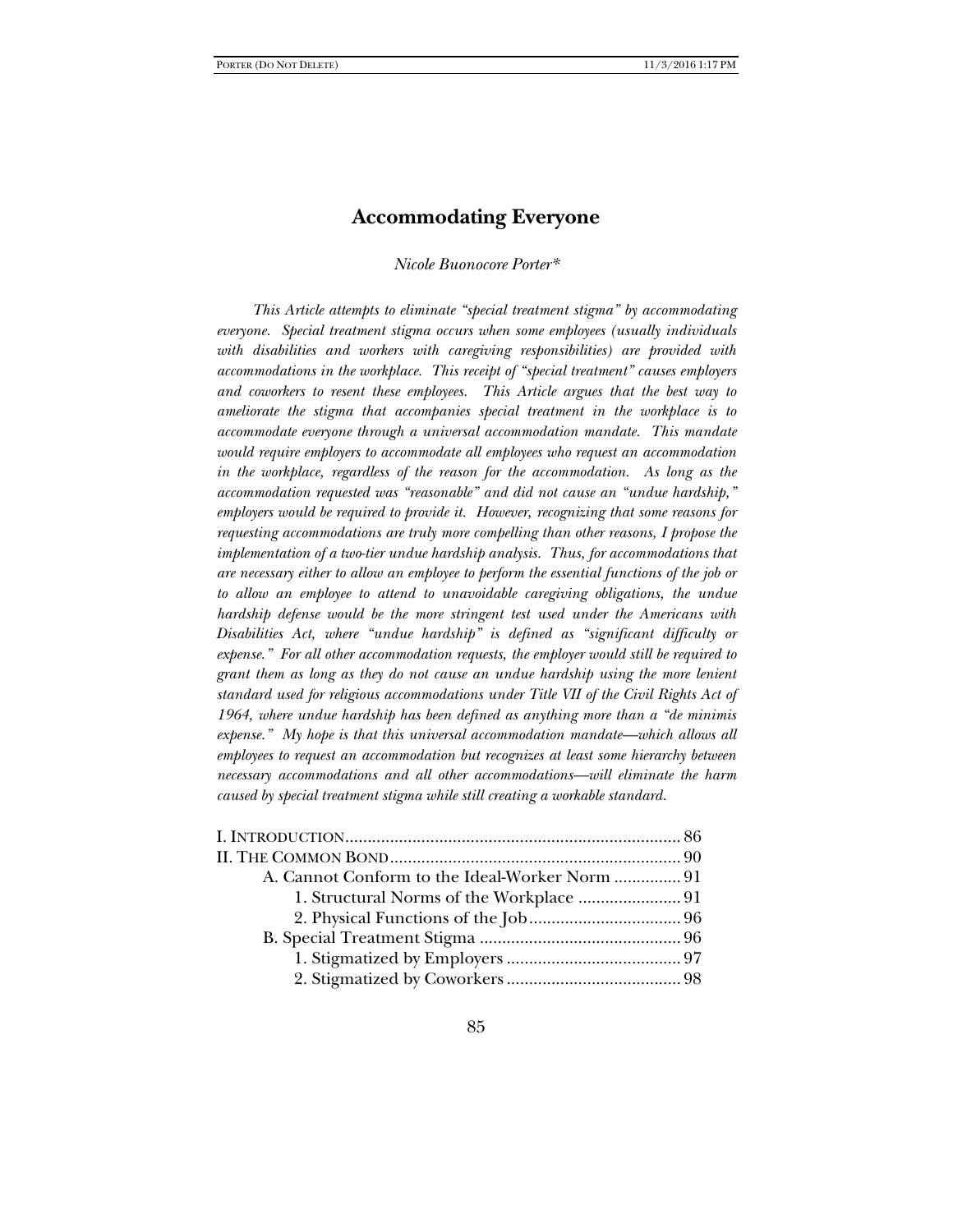86 *SETON HALL LAW REVIEW* [Vol. 47:85 C. My Prior Attempt to Ameliorate Special Treatment Stigma......................................................................... 106 III. ELIMINATING SPECIAL TREATMENT STIGMA BY ACCOMMODATING EVERYONE ........................................... 108 A. My Prior Consideration of a Universal Accommodation Mandate ..................................................................... 109 B. The New Universal Accommodation Mandate .......... 109 C. Application of the Universal Accommodation Mandate ..................................................................... 111 1. Necessary Accommodations .................................. 111 a. Individuals with Disabilities ............................. 111 b. Older Workers ................................................. 113 c. Pregnancy ......................................................... 114 d. Unavoidable Caregiving Obligations .............. 115 2. All Other Accommodation Requests .................... 118 a. Religion ............................................................ 119 b. Avoidable Caregiving Obligations................... 120 D. Justifying this Universal Accommodation Mandate ... 122 1. Partially Remedying the Caregiver Conundrum... 122 2. Avoiding the Difficulty and Stigma of Classification ........................................................ 123 3. Encouraging Changes to Workplace Structures .. 124 4. Providing Economic Benefits ................................ 125 5. Providing Balance to Everyone ............................. 126 6. Avoiding Special Treatment Stigma ..................... 128 IV. RESPONDING TO THE CRITICS ................................................ 129 A. Remnants of Special Treatment Stigma ..................... 129 B. Employer Discretion .................................................... 130 C. Dilution ........................................................................ 132

D. Cumulative Effects of Undue Hardship ..................... 134 V. CONCLUSION ........................................................................... 136

#### I. INTRODUCTION

In prior work, I argued that there is a common bond between employees with disabilities and workers with caregiving responsibilities.<sup>1</sup> That common bond is based on these employees'

<sup>\*</sup> Professor of Law, University of Toledo College of Law. I would like to thank participants at the Accommodations Discussion Group at the Southeastern Association of Law Schools Annual Conference in August 2015 and the participants at the AALS 2015 Mid-Year Meeting on Next Generation Issues on Sex & Gender, where I presented earlier versions of this paper. More specifically, at the risk of being under-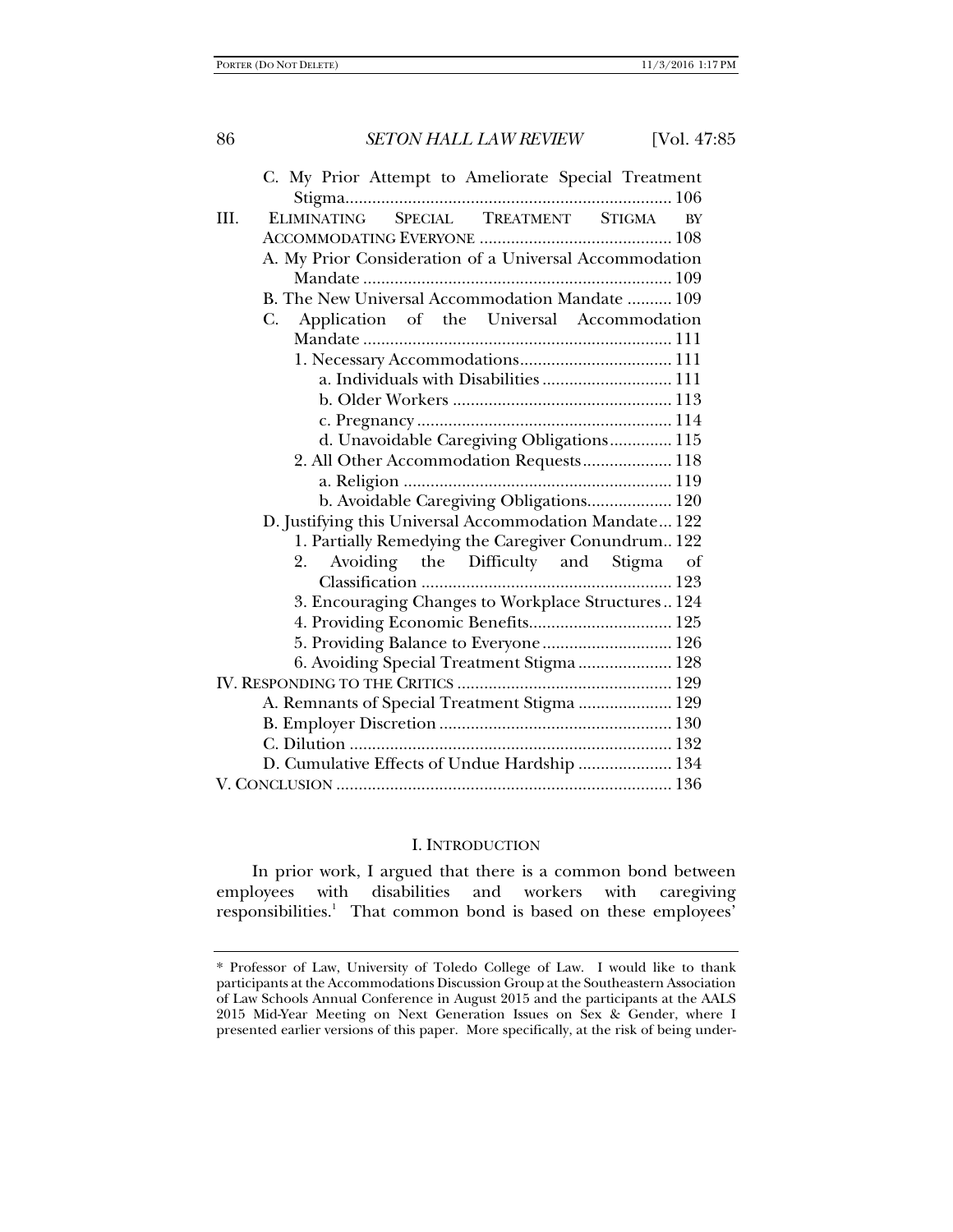failure to meet their employers' workplace expectations, or failure to comply with the "ideal worker"<sup>2</sup> norm.<sup>3</sup> This failure often causes these employees to request job modifications, which are often stigmatized as special treatment—I call this "special-treatment stigma."<sup>4</sup> The perception of special treatment causes these employees to be stigmatized by their employers and by their coworkers.<sup>5</sup> Employers often believe accommodating workers is expensive and burdensome, $6\%$ so they might refuse to provide accommodations if those accommodations are not required by law. Alternatively, employers might choose to not hire or promote employees who need accommodations.<sup>7</sup> The stigma from coworkers is less overt; coworkers often resent accommodations given to employees either because those accommodations cause burdens on the coworkers or the accommodation is something that the coworkers covet.8 This coworker resentment in turn makes employers uncomfortable, and gives them another reason to refuse to provide accommodations or to avoid employing individuals who need accommodations.

Because both groups of employees—individuals with disabilities and workers with caregiving responsibilities—share this common experience, I argued in prior work that caregiving should be accommodated in the same way as disability is accommodated $^{\circ}$  under the Americans with Disabilities Act  $("ADA")$ .<sup>10</sup> I relied on the

 $\frac{1}{\sqrt{1-\frac{1}{2}}}$  Nicole Buonocore Porter, *Mutual Marginalization: Individuals with Disabilities and Workers with Caregiving Responsibilities*, 66 FLA. L. REV. 1099, 1103–15 (2014). 2

 This phrase was first coined by Joan Williams and is now used by many in work/family scholarship. *See* JOAN WILLIAMS, UNBENDING GENDER: WHY FAMILY AND WORK CONFLICT AND WHAT TO DO ABOUT IT 1 (1999).

Porter, *supra* note 1, at 1104–08. 4

 I coined this phrase to refer to the stigma individuals suffer from when receiving special treatment in the workplace. Nicole Buonocore Porter, *Why Care About Caregivers? Using Communitarian Theory to Justify Protection of "Real" Workers*, 58 U. KAN. L. REV. 355, 359 (2010) [hereinafter Porter, *Why Care*]. 5

- $\frac{1}{6}$  Porter, *supra* note 1, at 1108.
- $\int_{7}^{6}$  *Id.*
- $Id.$

- *Id.* at 1111–12.<br>*Id.* at 1138–52.
- <sup>10</sup> 42 U.S.C. §§ 12101–12213 (2008).

inclusive, I would like to thank Angela Onwuachi-Willig, Vicki Schultz, Gowri Ramachandran, Jessica Clarke, Deborah Widiss, Nancy Leong, Bradley Areheart, Michael Waterstone, Kerri Stone, Jessica Roberts, Elizabeth Pendo, and Ani Satz. I would also like to thank the faculty at the University of Toledo College of Law for their helpful comments during a workshop, and the University of Toledo College of Law for its summer research support. Finally, special thanks to Bryan Lammon, both professionally (for giving me the title of this paper and very helpful edits) and personally (for everything else).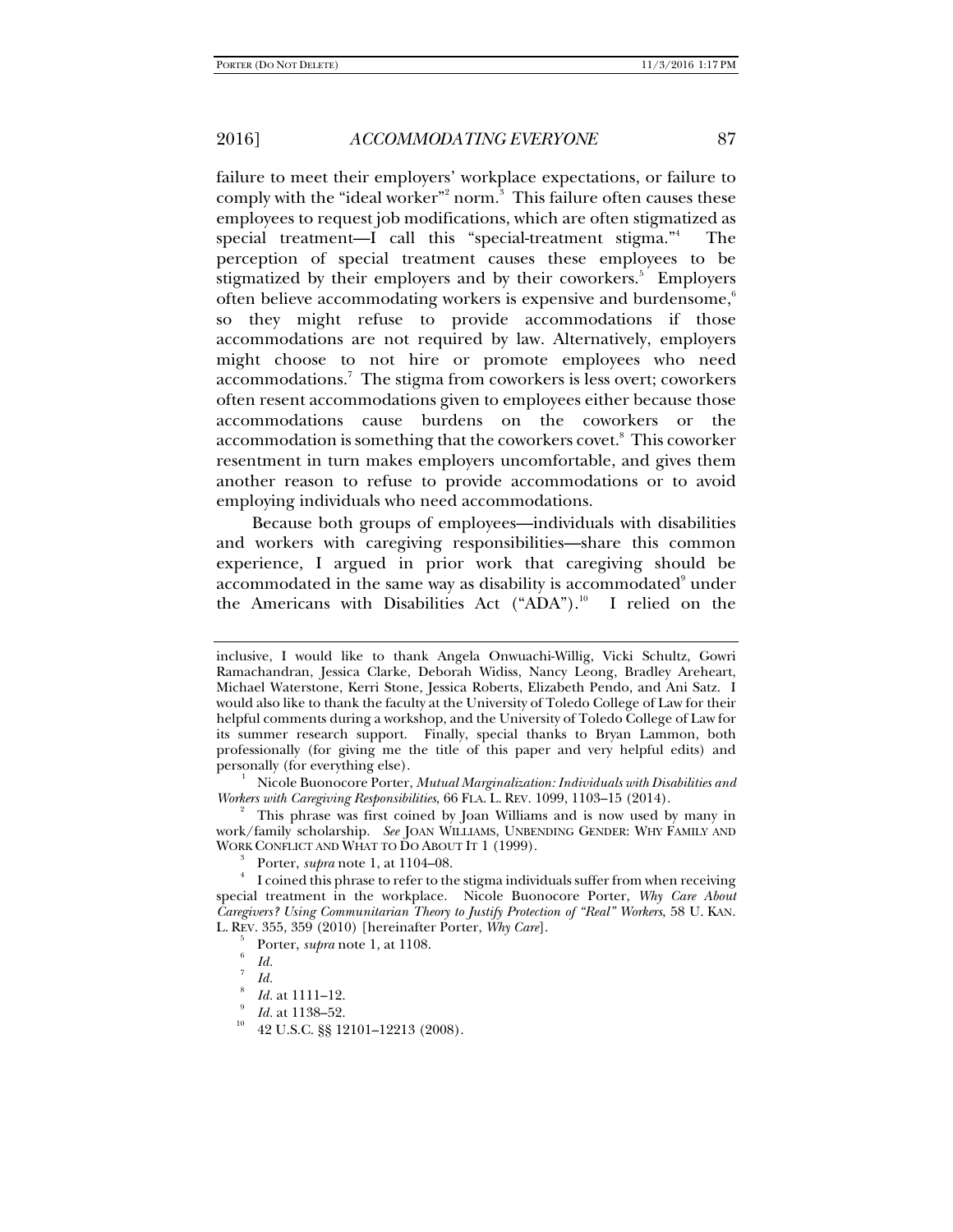communitarian theory to demonstrate that accommodating both workers with caregiving responsibilities and individuals with disabilities benefits the workplace community, which includes employers, employees, and society.<sup>11</sup> At that time, I specifically explored and rejected a universal accommodation mandate.<sup>12</sup> A universal accommodation mandate would allow employees to request accommodations for any variation of the job functions, the workplace environment, or the structural norms<sup>13</sup> of the workplace, regardless of the reason for the request.<sup>14</sup> Although I recognized that accommodating everyone through a universal mandate would be the only way to truly end the stigma that accompanies special treatment,<sup>15</sup> I could not envision a workable universal accommodation mandate. I imagined all kinds of difficult line-drawing decisions employers would have to make when figuring out whether a specific accommodation is necessary, even though the specific reason for the accommodation could not be challenged.<sup>16</sup> Thus, I ultimately rejected a universal accommodation mandate, and as discussed above, I focused on arguing in favor of accommodating caregivers in the same way that we currently accommodate individuals with disabilities.<sup>17</sup>

But for reasons I discuss below, and after much thoughtful deliberation, I have reversed my way of thinking on both issues. I no longer think an accommodation mandate for only caregivers and individuals with disabilities is workable, for several reasons. First, the accommodation most often requested by both caregivers and individuals with disabilities is a modification to the structural norms of the workplace, $18$  but (as I have explored in other works) these structural norms are very entrenched in most workplaces, and most employers are reluctant to modify them.<sup>19</sup> Second, I have reluctantly arrived at the realization that we will never eliminate special-treatment

- 
- 

*See, e.g.*, Lisa Schur et al., *Accommodating Employees with and Without Disabilities*, 53

Porter, *Backlash, supra* note 13, at 73-78; Nicole Buonocore Porter, *Caregiver Conundrum Redux: The Entrenchment of Structural Norms*, 91 DENV. U. L. REV. 963, 981– 86 (2014) [hereinafter Porter, *Entrenchment*].

<sup>&</sup>lt;sup>11</sup> Porter, *supra* note 1, at 1138–51.<br><sup>12</sup> *Id.* at 1133–38.<br><sup>13</sup> The "structural norms" of the workplace refer to hours, shifts, schedules, attendance policies, overtime requirements, and leave of absence policies—the when and where work is performed. *See* Nicole Buonocore Porter, *The New ADA Backlash*, 82 TENN. L. REV. 1, 70–71 (2014) [hereinafter Porter, *Backlash*].<br><sup>14</sup> Porter, *supra* note 1, at 1135.<br><sup>15</sup> Id. at 1133–35.

<sup>&</sup>lt;sup>16</sup> *Id.* at 1136.<br><sup>17</sup> *Id.* at 1138–52.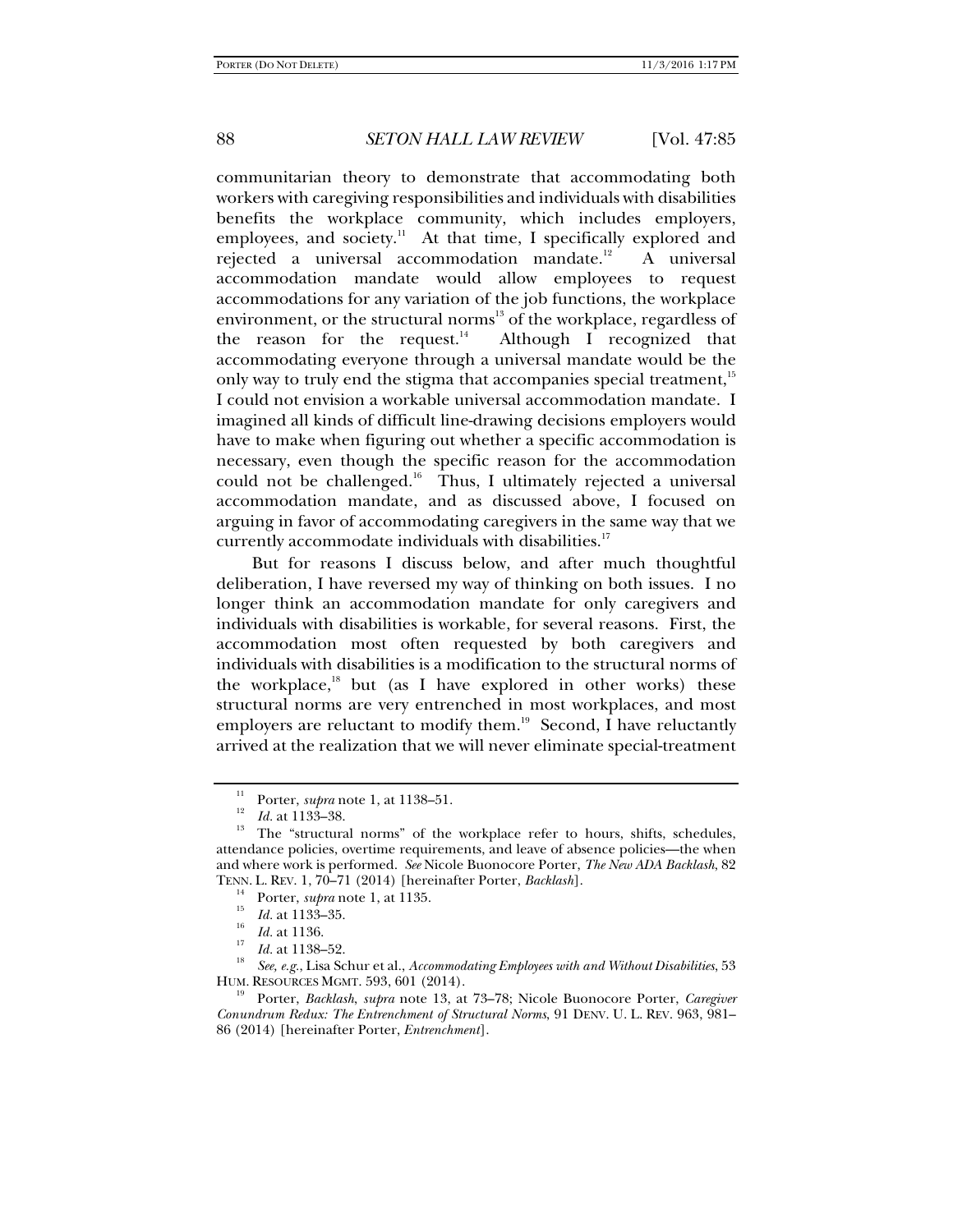stigma as long as we continue to give what appears to be preferential treatment to certain groups of employees.

Moreover, I now believe that I can conceptualize a workable universal accommodation mandate. This Article is devoted to that effort. Specifically, I propose and justify accommodating everyone<sup>20</sup> through a universal accommodation mandate that avoids some of the earlier problems I had identified by utilizing a two-tier "undue hardship" test.

As many readers know, the undue hardship analysis appears in two places in the employment discrimination context. Under the ADA, employers have to provide reasonable accommodations to employees with disabilities as long as they do not cause an undue hardship on the employer.<sup>21</sup> Undue hardship is defined as "significant difficulty or expense."<sup>22</sup> The other place we see the concept of undue hardship is in the religious discrimination context under Title VII of the Civil Rights Act of 1964. There, under section 701(j) of the statute, Congress defined religion to include "all aspects of religious observance and practice, as well as belief, unless an employer demonstrates that he is unable to reasonably accommodate to an employee's . . . religious observance or practice without undue hardship on the conduct of the employer's business."<sup>23</sup> Even though undue hardship is not defined in the statute with respect to religious accommodations, the Supreme Court defined it to mean anything more than a "de minimis cost."<sup>24</sup>

I use these two different undue hardship standards to propose a universal accommodation mandate with a two-tier undue hardship analysis. Thus, if an accommodation is necessary either because the employee cannot perform the essential functions of the job without it or because the employee would be neglecting an unavoidable caregiving obligation without it, the accommodation would have to be granted so long as it does not cause an undue hardship under the more

Some readers might be familiar with the recent article published by well-known disability scholars: *Accommodating Every Body*. Michael Ashley Stein et al., *Accommodating Every Body*, 81 U. CHI. L. REV. 689 (2014). As I explain below, my proposal is different from theirs because their proposal calls for accommodating all individuals who need an accommodation to be able to physically perform the functions of their job. *Id.* at 693. My proposal involves accommodating not just every "body," but literally

<sup>42</sup> U.S.C.  $\S 12112(b)(5)(A)$  (2009).

<sup>&</sup>lt;sup>22</sup> 42 U.S.C. § 12111(10)(A) (2008).

<sup>23 42</sup> U.S.C. § 2000e(j) (1991).

<sup>24</sup> *See* Trans World Airlines, Inc. v. Hardison, 432 U.S. 63, 84 (1977).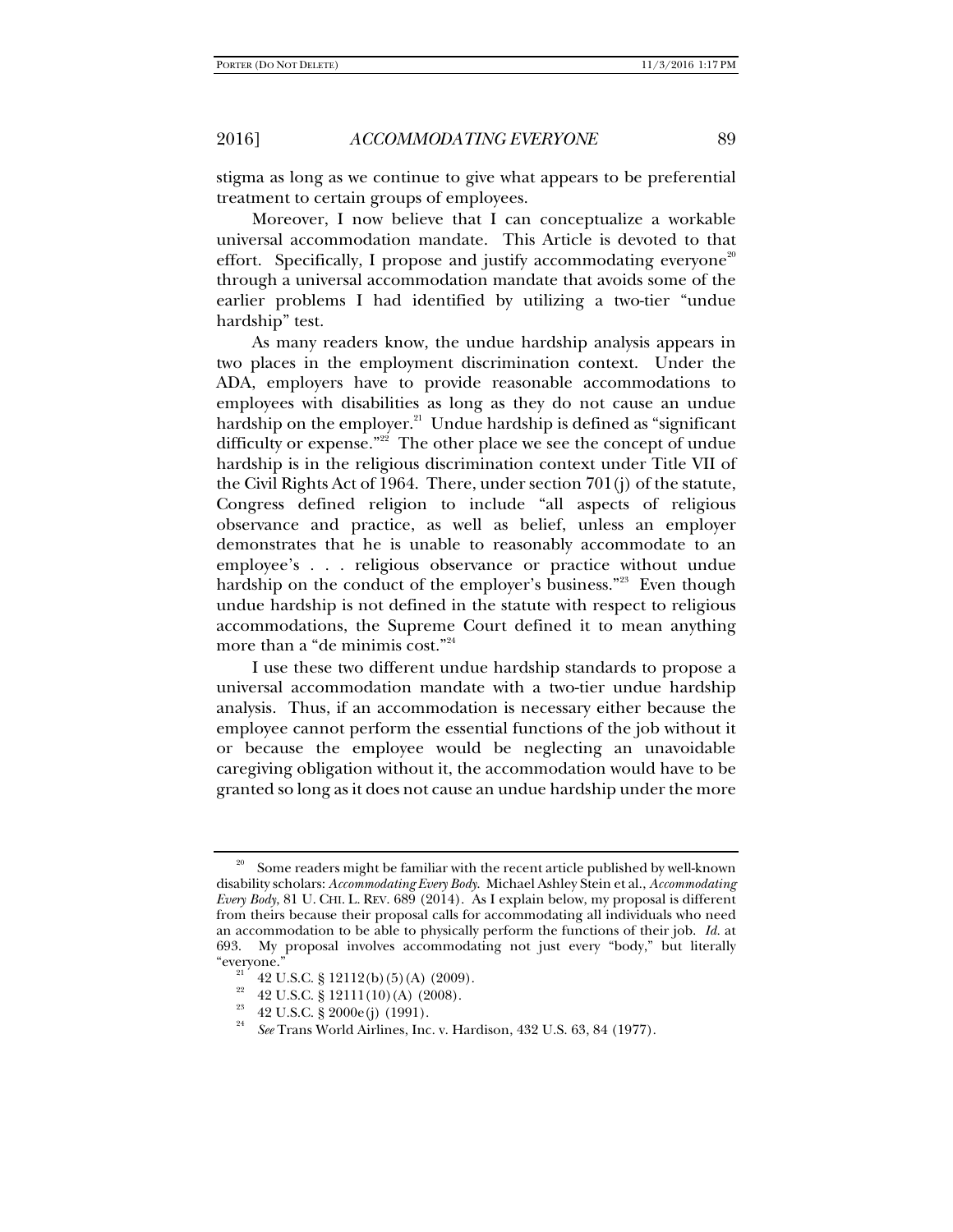stringent test under the ADA—"significant difficulty or expense."<sup>25</sup> For all other accommodation requests, the accommodation would have to be granted unless the employer could demonstrate that the accommodation would cause an undue hardship using the more lenient test developed in the religious accommodation context, where anything more than a de minimis expense is considered an undue hardship. My goal with proposing this universal accommodation mandate with the two-tier undue hardship test is two-fold: eliminating the stigma that accompanies special treatment, and creating a workable proposal that recognizes that some accommodations are more necessary than others.

This Article proceeds in four additional parts. Part II elaborates on the common bond experienced by individuals with disabilities and workers with caregiving responsibilities, explaining how their failure to conform to the ideal worker norm has led to the marginalization of both groups because of the stigma that accompanies the need for special treatment in the workplace. Part II also explains why I believe my prior proposal to only accommodate these two groups of employees is unworkable.

Part III sets forth my proposal for a universal accommodation mandate that will hopefully work to end the stigma that accompanies special treatment in the workplace. It discusses why I rejected the idea of a universal accommodation mandate in prior work before turning to the mechanics of how this universal accommodation mandate, with its two-tier undue hardship analysis, would operate. This Part also provides the justifications for this proposal. Part IV responds to the anticipated criticism likely to be lobbed at this effort. Finally, Part V briefly concludes.

## II. THE COMMON BOND<sup>26</sup>

This Part will explore the common bond between individuals with disabilities and workers with caregiving responsibilities. Although I recognize the significant differences between these two groups of employees, $27$  the common bond they share in the workplace is what leads to the marginalization of both groups of employees.

<sup>25 42</sup> U.S.C. § 12111(10)(A) (2008).

<sup>&</sup>lt;sup>26</sup> This Part is derived in part from my earlier work. Porter, *supra* note 1, at 1103– 15; Nicole Buonocore Porter, *Special Treatment Stigma After the ADA Amendments Act*, 43

Porter, *supra* note 1, at 1119–31 (explaining the differences between the two groups of employees, but ultimately arguing that the differences are not so significant as to justify the different treatment in the law).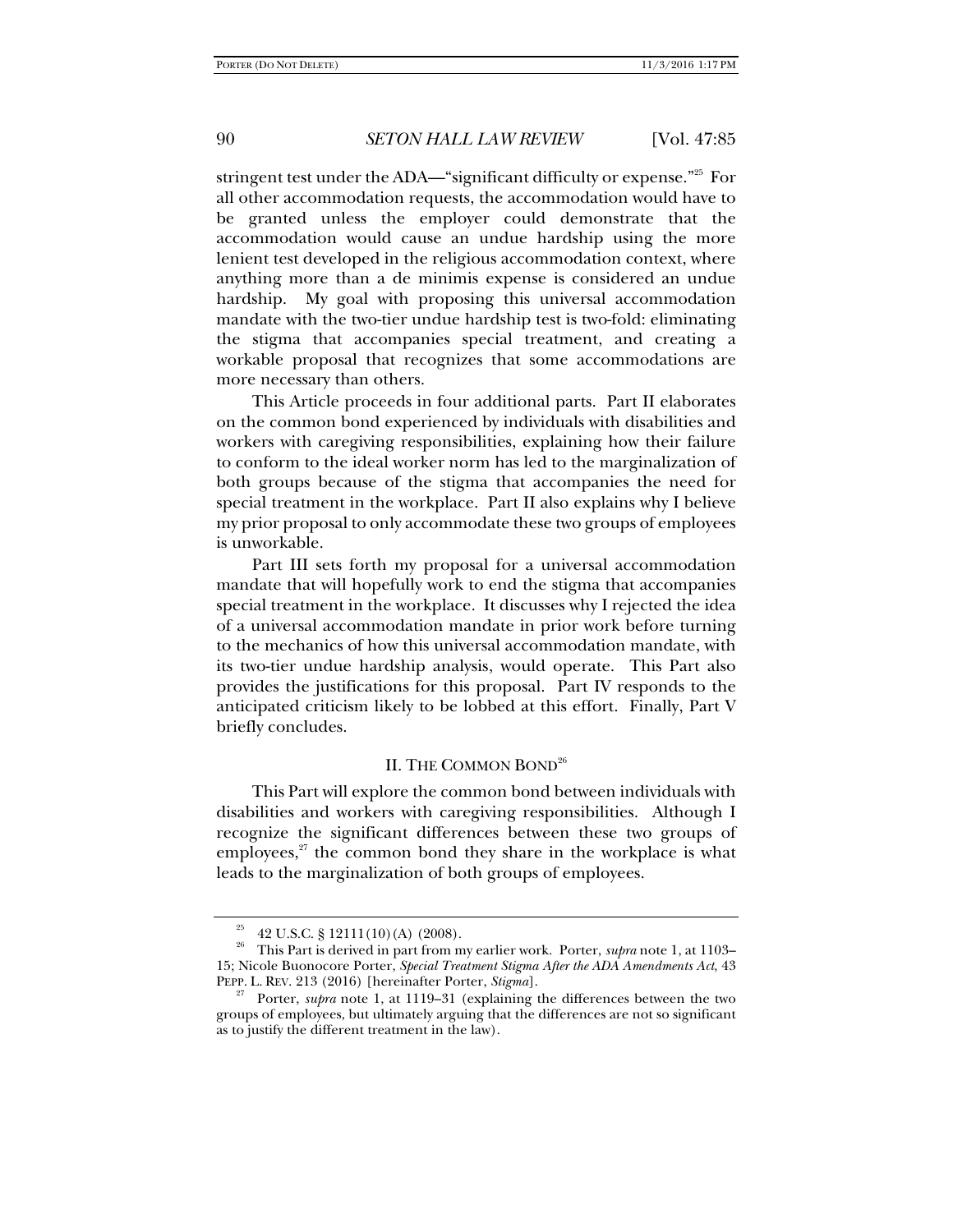## A. *Cannot Conform to the Ideal-Worker Norm*

Both individuals with disabilities and workers with caregiving responsibilities have difficulty meeting their employers' expectations. Primarily, these two groups of employees have difficulty meeting the "structural norms" of the workplace—the policies involving when and where work is performed. $^{28}$  Most jobs are built around an able-bodied and masculine norm.<sup>29</sup> This norm expects employees to be available to work full-time and overtime, often at a moment's notice.<sup>30</sup> Many jobs also have strict attendance policies and very rigid hours, schedules, and shifts.<sup>31</sup> Individuals with disabilities often need time off for medical appointments or to address the physical manifestations of their disabilities.<sup>32</sup> They also might need a change in hours or reduced hours in order to successfully work with their disability.<sup>33</sup> Workers with caregiving responsibilities often need time off to take children or adult loved ones to medical or other appointments,<sup>34</sup> and they often miss work if children are sick and cannot attend school or daycare.<sup>35</sup> Furthermore, workers with caregiving responsibilities might need or want to work particular shifts or hours in order to more successfully combine work with their children's daycare or school schedules.<sup>36</sup> In addition to the difficulty these groups of employees have meeting the structural norms of the workplace, some employees also have difficulty performing the physical functions of the job. This Part will take each of these problems in turn.

1. Structural Norms of the Workplace<sup>37</sup>

There are plenty of cases demonstrating the difficulty both groups of employees have meeting their employers' demands regarding the structural norms of the workplace. For instance, in the caregiving context, many workers faced termination because they had too many absences due to pregnancy or caregiving responsibilities.<sup>38</sup> In one case,

<sup>28</sup>

<sup>&</sup>lt;sup>29</sup> *Id.* at 1104.<br><sup>29</sup> Porter, *Why Care, supra* note 4, at 362.<br><sup>30</sup> Porter, *Entrenchment, supra* note 19, at 966.<br><sup>31</sup> Porter, *Why Care, supra* note 4, at 362.<br><sup>32</sup> In fact, as stated above, the most commonly reques employees with disabilities was a change to the employee's work schedule. Schur et al., *supra* note 18, at 601.<br><sup>33</sup> *See id.*<br><sup>34</sup> Porter, *Why Care*, *supra* note 4, at 361.<br><sup>35</sup> *Id.* at 361–62.

*Ihis Part is derived in significant part from Porter, <i>supra* note 1, at 1104–07.

*See* Nicole Buonocore Porter, *Synergistic Solutions: An Integrated Approach to*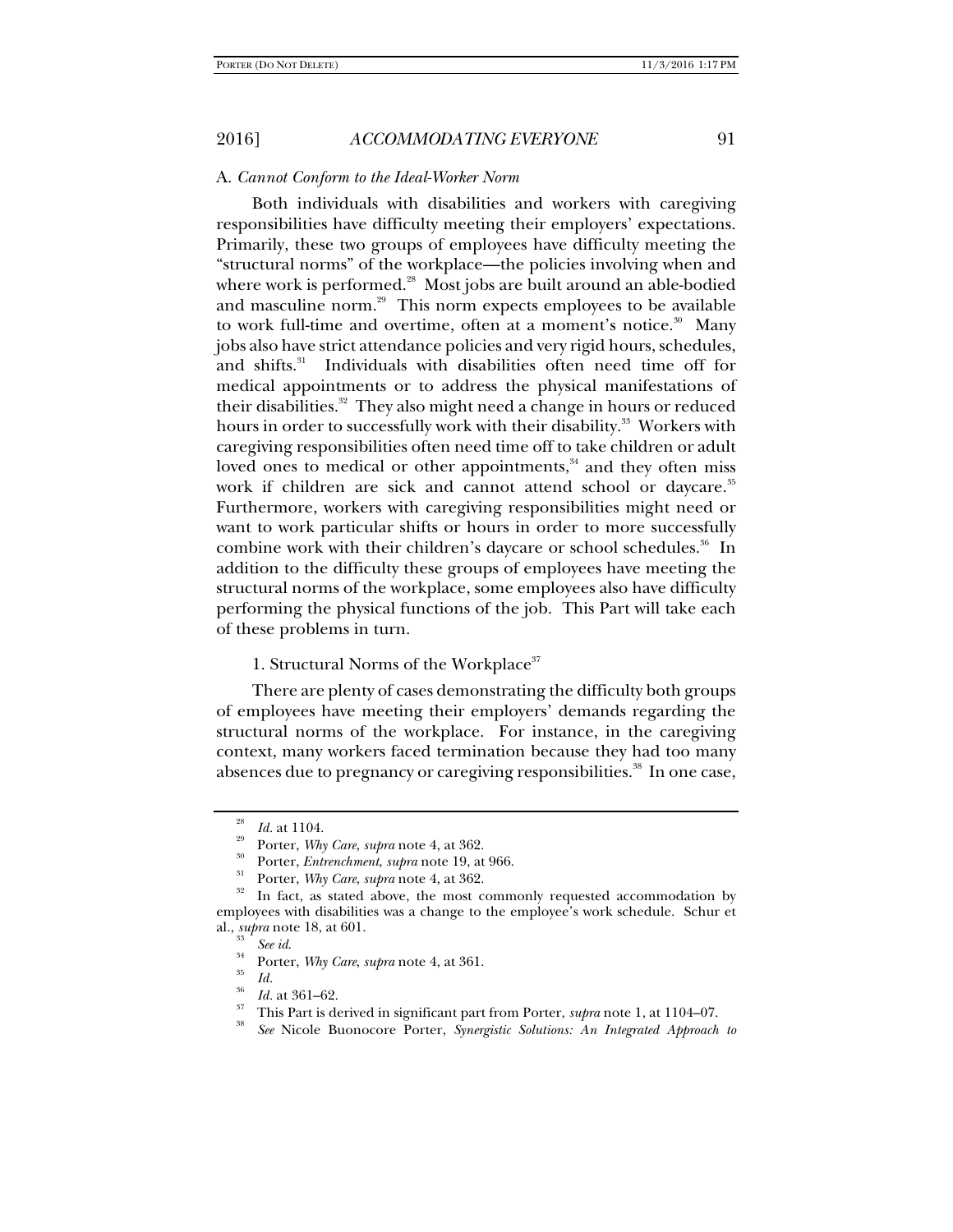the plaintiff was terminated one day before a scheduled maternity leave for being tardy due to severe morning sickness.<sup>39</sup> She lost her  $lawsuit.<sup>40</sup>$ 

And as I've noted before, "Some of the most troubling [work/ family] conflict stories involve a caregiver having to make the impossible decision between leaving a child alone or losing [her] job."41 For instance, one woman was terminated because her child was in a car accident and had to be taken to the hospital.<sup>42</sup> Another mother left her one-year-old and nine-year-old children home alone because the babysitter did not arrive on time and the mother's employer had threatened termination if she did not report to work; while she was gone, the children died in a fire.<sup>43</sup> There is no federal protection for the woman in the latter story.<sup>44</sup> It is possible that the woman in the first story could have been eligible for leave under the Family and Medical Leave Act (FMLA), but that statute only covers employers with fifty or more employees and only covers employees who have worked for the employer for at least one year.<sup>45</sup> And even when employees are eligible for leave under the FMLA, simply requesting that leave can stigmatize those employees. $46$  In fact, some argue that women who are of childbearing age experience stigma because their employers believe they will request leave, even if they have yet to do so. $47$ 

Even when not subject to strict attendance policies, many caregivers have difficulty meeting the overtime requirements or the

*Solving the Caregiving Conundrum for "Real" Workers*, 39 STETSON L. REV*.* 777, 783–85,

<sup>&</sup>lt;sup>39</sup> Troupe v. May Dep't Stores, 20 F.3d 734, 735 (7th Cir. 1994). 40

<sup>&</sup>lt;sup>40</sup> Id.<br><sup>41</sup> Porter, *Why Care, supra* note 4, at 407–08.<br><sup>42</sup> 9TO5, NAT'L Ass'N OF WORKING WOMEN, 10 Things That Could Happen to You If *You Didn't Have Paid Sick Days and the Best Way to Make Sure they Never Happen to Anyone,*   $4 \t(2014),$ 

http://njtimetocare.com/sites/default/files/18\_Ten%20Things%20That%20Could %20Happen%20to%20You%20if%20You%20Didnt%20Have%20Paid%20Sick%20D

ays.pdf. 43 Nina Bernstein, *Daily Choice Turned Deadly: Children Left on Their Own*, N.Y. TIMES (Oct. 19, 2003), http://www.nytimes.com/2003/10/19/nyregion/daily-choice-<br>turned-deadly-children-left-on-their-own.html?pagewanted=all.

<sup>&</sup>lt;sup>44</sup> See Nicole Buonocore Porter, *Finding a Fix for the FMLA: A New Perspective, A New Solution*, 31 HOFSTRA LAB. & EMP. L. J. 327, 340–41 (2013) [hereinafter Porter, *FMLA*].

*<sup>5</sup>* U.S.C. §§ 6381–6387 (2012); 29 U.S.C. §§ 2601–2654 (2006 & Supp. V 2011). <sup>46</sup> Thus, this is the reason that the Family and Medical Leave Act was drafted to be gender neutral. Porter, *FMLA*, *supra* note 44, at 333–34. 47

*See* Nicole Buonocore Porter, *Embracing Caregiving and Respecting Choice: An Essay on the Debate Over Changing Gender Norms*, 41 SW. U. L. REV. 1, 40 (2011).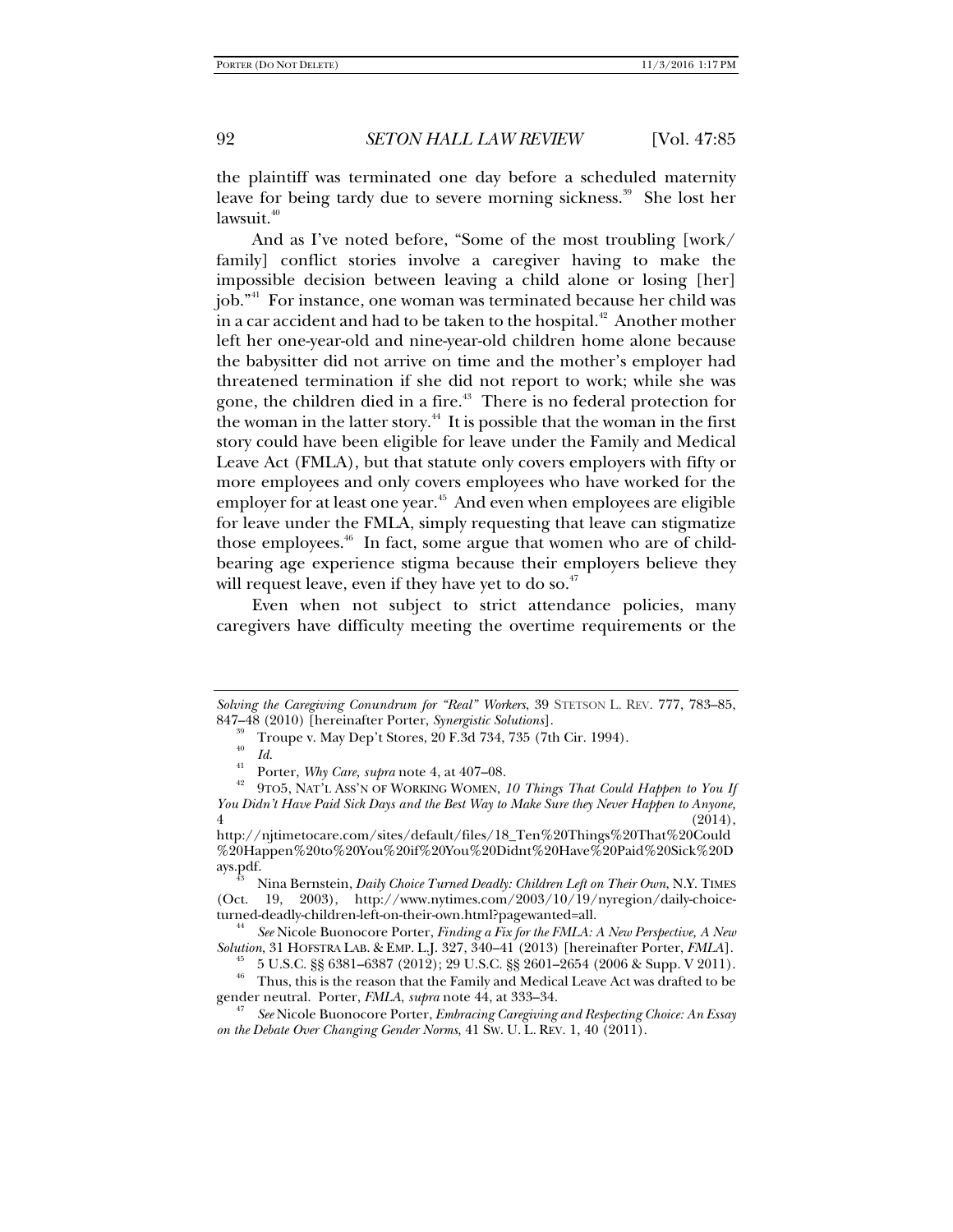face-time requirements of their employers.<sup>48</sup> For instance, in one case, a divorced single mother was fired when she requested to work more manageable hours than the almost fourteen-hour, six day-a-week schedule that her employer demanded.<sup>49</sup> Many professional women seek—and suffer stigma from—working part time or reduced-hour schedules.<sup>50</sup>

Individuals with disabilities also have difficulty complying with the structural norms of the workplace. As stated above, in one study, the most requested accommodation by individuals with disabilities was a modification to their schedules.<sup>51</sup> Although "part-time or modified work schedules" is listed as a possible accommodation in the statute, $52$ employers often successfully argue that the accommodation does not have to be granted because the schedule or shift is an "essential function" of the job. $53$ 

For instance, in one case, the plaintiff managed an AT&T store, and working more than forty hours per week exacerbated her MS symptoms.<sup>54</sup> She asked for an accommodation to limit her work schedule to no more than forty hours per week but her employer refused, stating that being able to work more than forty hours per week was an essential function of the store manager position.<sup>55</sup> Similarly, in another case, the plaintiff was a systems engineer who worked between sixty to eighty hours per week.<sup>56</sup> After he was diagnosed with hepatitis C, he requested an accommodation that would allow him to reduce his hours to forty hours per week so he could get adequate rest and reduce his stress level.<sup>57</sup> Although the employer temporarily accommodated him, it refused to accommodate him on an ongoing basis, arguing that it could not continue to do so without hiring additional staff, thus making the accommodation unreasonable.<sup>58</sup> The court agreed with the employer and held that working overtime was an essential function

<sup>&</sup>lt;sup>48</sup> Porter, *Synergistic Solutions, supra* note 38, at 785–86.<br><sup>49</sup> Upton v. JWP Businessland, 682 N.E.2d 1357 (Mass. 1997).

<sup>&</sup>lt;sup>50</sup> Porter, *Synergistic Solutions*, *supra* note 38, at 787–88.<br>
<sup>51</sup> Schur et al., *supra* note 18, at 601.<br>
<sup>52</sup> 42 U.S.C. § 12111(9)(B) (2008).

<sup>53</sup> *See* Michelle A. Travis, *Recapturing the Transformative Potential of Employment Discrimination Law*, 62 WASH. & LEE L. REV. 3, 62 (2005) (criticizing this practice by employers and courts).<br><sup>54</sup> EEOC v. AT&T Mobility Servs. LLC, No. 10-13889, 2011 WL 6309449, at  $*2$ 

<sup>(</sup>E.D. Mich. Dec. 15, 2011). 55 *Id*. at \*3–4. 56 Davis v. Microsoft Corp., 37 P.3d 333, 335 (Wash. Ct. App. 2002), *aff'd*, 70 P.3d

<sup>126 (</sup>Wash. 2003).<br>
<sup>57</sup> *Id.*<br>
<sup>58</sup> *Id.* 

*Id*.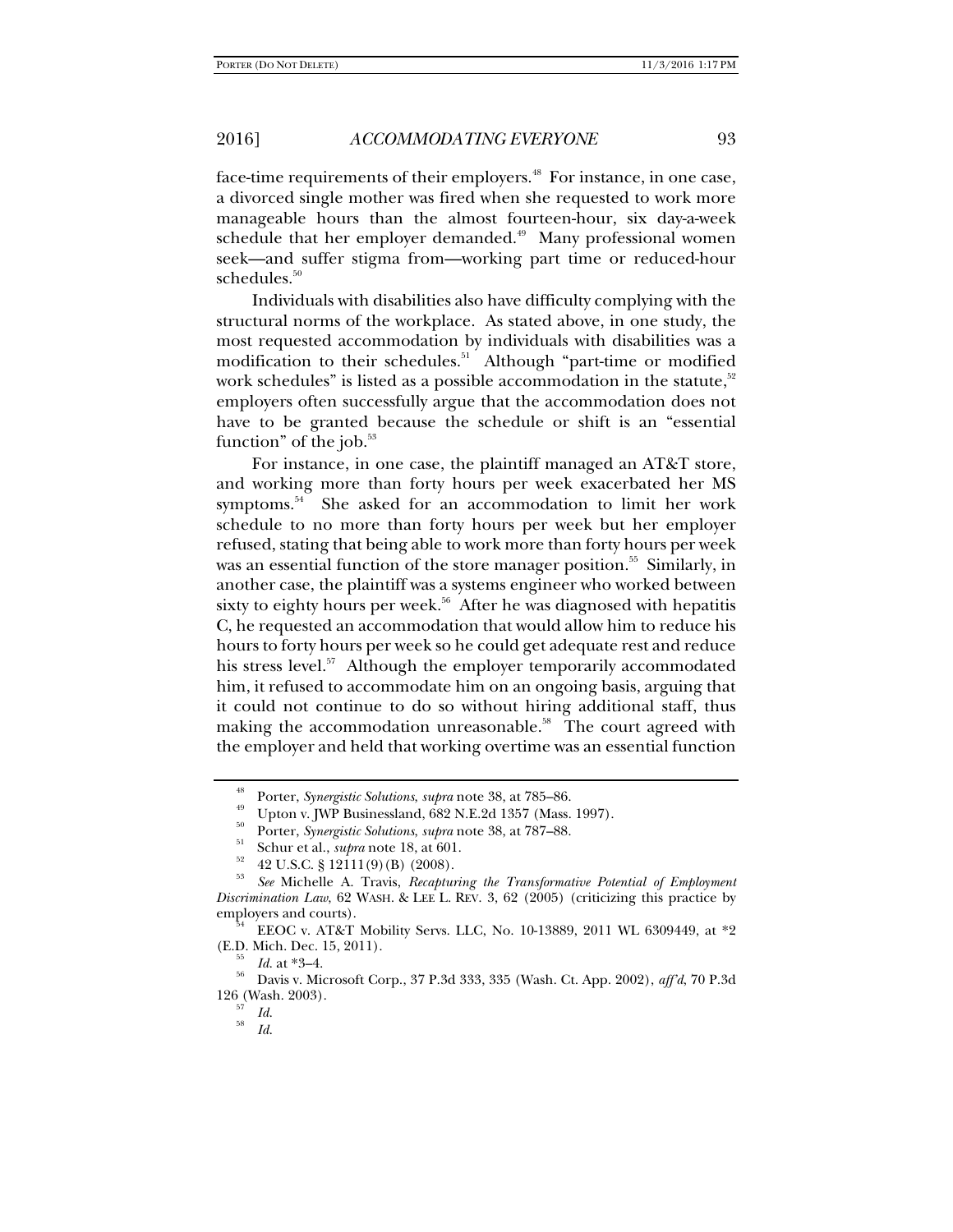of the job and the employer was not obligated to accommodate the plaintiff.<sup>59</sup> Other scholars have commented on this phenomenon, where employers refuse to provide accommodations for the structural norms of the workplace.<sup>60</sup>

In a recent work, I explored many cases where the plaintiff unsuccessfully sought an accommodation to one of the structural norms of the workplace after the ADA Amendments Act ("ADAAA").<sup>61</sup> Many of these cases involved shifts and schedules. For instance, in *Tucker v. Missouri Dept. of Social Services*, the plaintiff could not work the night shift because of the effects of his migraine medicine, and he was fired from his job. $62$  The court held that he was not qualified because working all shifts was an essential function of the job. $63$ 

Similarly, in *Azzam v. Baptist Healthcare Affiliates*, a registered nurse sought light duty, no nights, no weekends, and five-hour workdays after she suffered a stroke. $64$  The court held that the plaintiff was not a qualified individual, deferring to the employer's argument that all nurses must rotate being on call at night and on the weekends to provide health care in emergency situations.<sup>65</sup>

In another case involving rotating shifts, the plaintiff requested a permanent eight-hour day shift schedule following a surgery.<sup>66</sup> The plaintiff was employed as a resource coordinator and that position was scheduled to work rotating shifts in order to provide twenty-four-hour customer service. $67$  The employer denied plaintiff's request for a permanent day shift, arguing that working rotating shifts was an

<sup>59</sup>  $\frac{Jd}{60}$  *Id.* at 337.

*See generally* CATHERINE R. ALBISTON, INSTITUTIONAL INEQUALITY AND THE MOBILIZATION OF THE FAMILY & MEDICAL LEAVE ACT: RIGHTS ON LEAVE 67 (Cambridge Univ. Press 2010) (stating that despite specific language in the ADA allowing for accommodations regarding schedules, courts often reject as unreasonable any accommodations that might modify "institutionalized time standards" without looking at whether they can be accomplished easily); Travis, *supra* note 53, at 24–36 (discussing cases where courts held that full-time schedules, excessive hours, mandatory overtime, being present at work (rather than working from home), set starting and ending times, and regular attendance are all essential functions of the job).

<sup>&</sup>lt;sup>61</sup> Porter, *Backlash*, *supra* note 13, at 73–78. This discussion is derived in significant part from this work.

<sup>&</sup>lt;sup>62</sup> Tucker v. Mo. Dep't. of Soc. Servs., No. 2:11-CV-04134-NKL, 2012 WL 6115604, at \*1 (W.D. Mo. Dec. 10, 2012).

 $\frac{64}{64}$  *Id.* at \*4, \*6. <br><sup>64</sup> Azzam v. Baptist Healthcare Affiliates, Inc., 855 F. Supp. 2d 653, 655–56 (W.D. Ky. 2012).<br> $\frac{65}{65}$  *Id.* at 661–62.

*Id.* at 661–62.<br><sup>66</sup> Kallail v. Alliant Energy Corp., 691 F.3d 925, 928 (8th Cir. 2012).<br><sup>67</sup> *H* = 1.097

*Id*. at 927.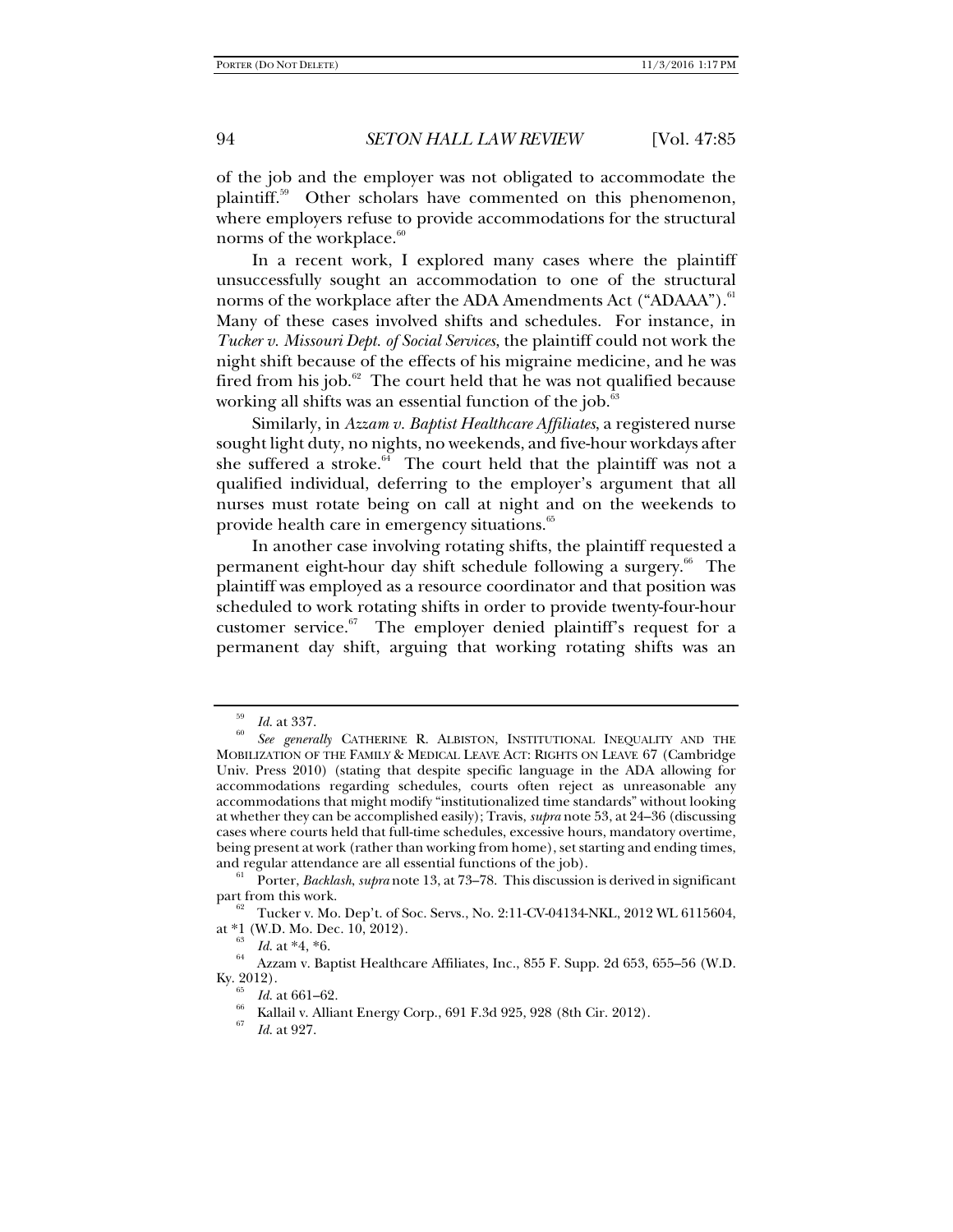essential function of the job. The court agreed.<sup>68</sup>

One recent case dealt with the hours an employee works. In *White v. Standard Insurance Co.*, the court held that full-time employment was an essential function of the job, and therefore the plaintiff, whose back pain limited her ability to work more than four hours per day, was not qualified. $69$ 

Several recent cases held that attendance is an essential function of the job. One case stated that a business does not have to endure "erratic, unreliable attendance by its employees," even when that conduct is due to an alleged disability, specifically depression, anxiety, and migraine headaches.70 Similarly, in *Lewis v. New York City Police Department*, the court found that the plaintiff's absences because of her disability established that she was not a qualified individual. $^{11}$ 

Certainly, it makes sense for an employer to expect reliable attendance of its employees, including those employees who have a disability. However, when an employee with a disability misses too much work, she often needs either to be able to work from home for a period of time, or she simply needs time to heal to get her medical issues resolved or under control. Thus, the reliable attendance issue often coincides with working from home and leaves of absence as possible accommodations.<sup>72</sup>

Although some employers allow both of these accommodations,<sup>73</sup> many more refuse them.<sup>74</sup> In one particularly troubling case, the Court of Appeals for the Seventh Circuit held that the plaintiff was not qualified when she violated the employer's very stringent attendance policy (allowing only eight absences per year) while she was experiencing numbness and weakness related to an eventual diagnosis of multiple sclerosis.75 Because she had not been employed for more than one year, she was not entitled to FMLA leave.<sup>76</sup> The employer refused to give her leave even though it had a discretionary policy that allowed thirty days of leave in some circumstances.<sup>77</sup> Because the court found that there was not any evidence that thirty days would be enough

<sup>68</sup>

<sup>&</sup>lt;sup>66</sup> *Id.* at 931.<br><sup>69</sup> White v. Standard Ins. Co., 529 F. App'x 547, 549–50 (6th Cir. 2013).

<sup>70</sup> Brown v. Honda of Am., No. 2:10-CV-459, 2012 WL 4061795, at \*4–6 (S.D. Ohio Sept. 14, 2012).<br>
Lewis v. New York City Police Dep't, 908 F. Supp. 2d 313, 326 (E.D.N.Y. 2012).

Porter, *Backlash*, *supra* note 13, at 76.<br>*Id.* at 73.

*Id.* at 76–77.<br>Basden v. Prof'l Transp., Inc., 714 F.3d 1034, 1036–37 (7th Cir. 2013).

 $\frac{76}{77}$  *Id.* at 1039.

*Id*. at 1037.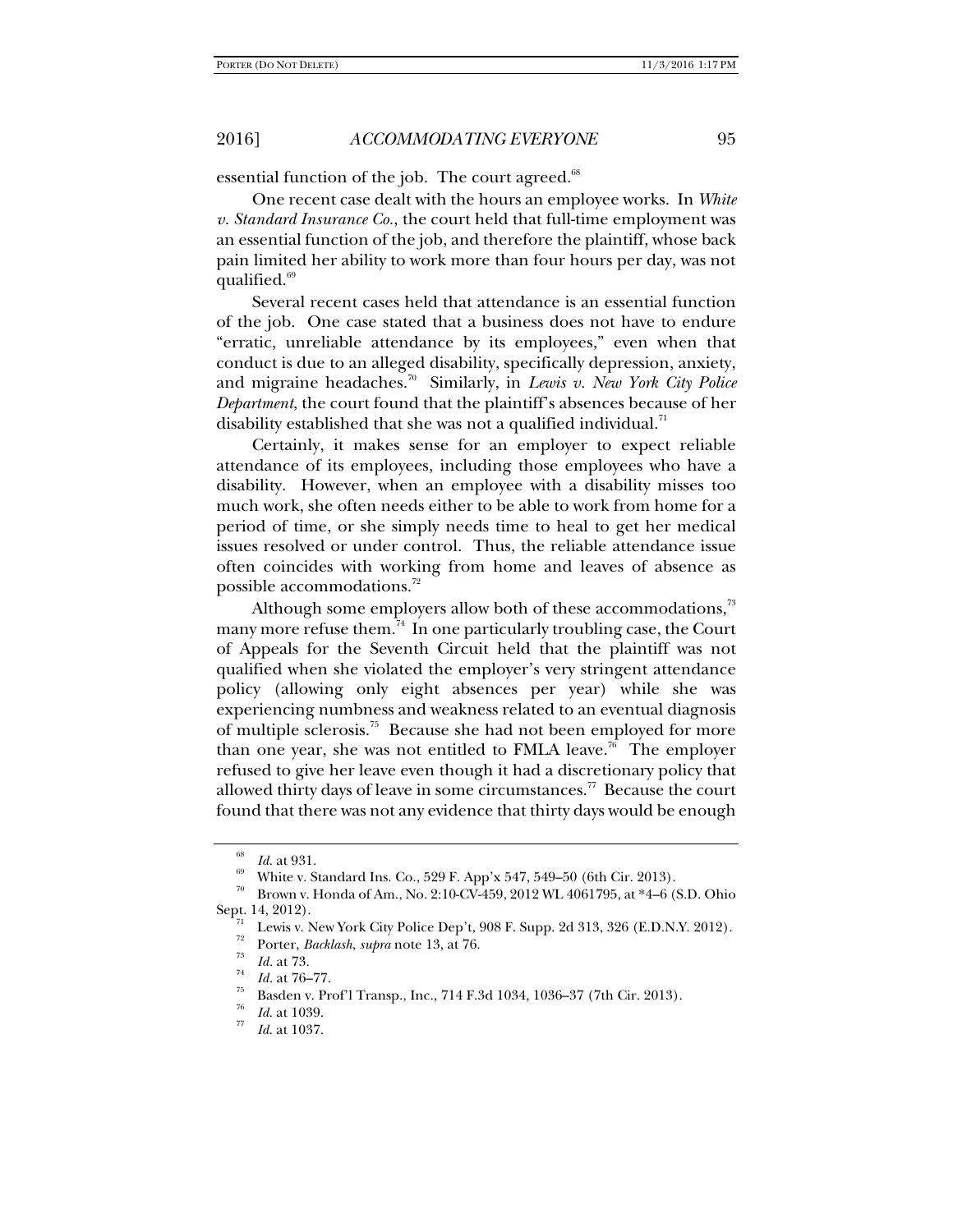time for plaintiff to recover enough to return to work, the court affirmed the district court's grant of the defendant's motion for summary judgment.<sup>78</sup>

2. Physical Functions of the Job

Obviously, some employees with disabilities have difficulty performing the physical functions of the job and therefore must seek accommodations. As I have concluded in a study of recent cases brought under the ADA after it was amended in 2008, employers are more likely to grant accommodation requests when those requests seek a modification of the physical functions of the job (rather than a modification of the structural norms of the workplace),<sup>79</sup> but there are still many cases where employers refuse to grant accommodations, often arguing that the physical task is an essential function of the job,  $\mu$ and therefore, there is no way of accommodating it without eliminating the function, which is not required under the ADA.<sup>81</sup>

Although most workers with caregiving responsibilities do not have difficulty performing the physical tasks of the job, many pregnant workers do, and pregnancy is a form of caregiving. Some pregnant women have complications with their pregnancies that cause their doctors to put restrictions on what they can do—usually involving lifting or other physically arduous functions of the job. $82$ 

Thus, because both individuals with disabilities and workers with caregiving responsibilities have difficulty consistently meeting their employers' expectations, they are forced to seek some type of accommodations or modifications of the job. As I have argued elsewhere, doing so causes them to be subject to special treatment stigma.

#### B. *Special Treatment Stigma*

When employees seek accommodations in the workplace, they are often subject to special treatment stigma. They are stigmatized by both their employers and their coworkers.

<sup>&</sup>lt;sup>78</sup> *Id.*<br><sup>79</sup> Porter, *Backlash*, *supra* note 13, at 67–70.<br><sup>80</sup> *Id.* at 65–66.<br><sup>81</sup> Porter, *supra* note 1, at 1108; Porter, *Backlash*, *supra* note 13, at 70.

*See, e.g.*, Young v. United Parcel Serv., Inc., 135 S. Ct. 1338, 1344 (2015) (noting that the plaintiff's doctor restricted her from lifting over 20 pounds for the first 20 weeks of her pregnancy and over 10 pounds thereafter); Tysinger v. Police Dep't of Zanesville, 463 F.3d 569, 571 (6th Cir. 2006) (noting that the plaintiff's doctor put her on light duty from her job as a police officer after she was in an altercation with a suspect).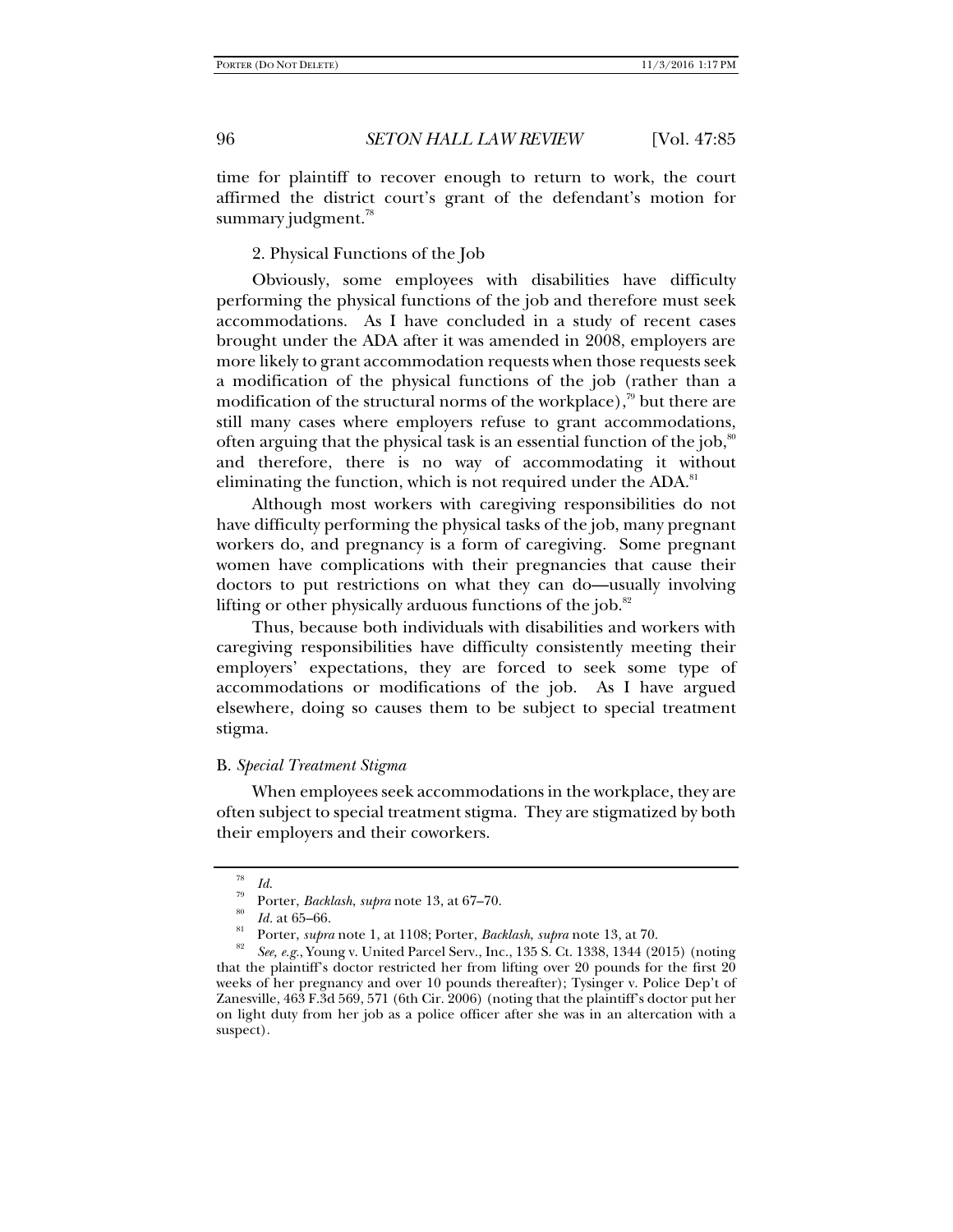First, employers are often reluctant to accommodate workers if they do not believe that the law absolutely requires them to. And when the law does require the employer to accommodate an employee, employers are sometimes more reluctant to hire or promote those individuals who need or are likely to need accommodations. Second, employees who receive accommodations are stigmatized by their coworkers because their coworkers are resentful of the accommodations—either because those accommodations place burdens on the coworkers or because they are accommodations that the coworkers also covet. I will elaborate on each of these in turn.

1. Stigmatized by Employers<sup>83</sup>

As I have explored elsewhere, despite having a legal obligation to accommodate individuals with disabilities (as compared to workers with caregiving responsibilities), employers often are reluctant to provide accommodations to individuals with disabilities. $84$  In fact, employers are often willing to provide informal accommodations to an employee until and unless the employee requests an accommodation that signals a possible legal obligation.<sup>85</sup> For instance, in *Serednyj v*. Beverly Healthcare, LLC,<sup>86</sup> in her attempt to prove that the employer discriminated against her because of her pregnancy, the plaintiff pointed to the fact that before her pregnancy, other employees assisted her in performing her more strenuous job duties, but after she became pregnant and asked for the same assistance, the employer refused.<sup>87</sup> The court stated that there was a material difference between requesting and receiving assistance from other employees and forcing those employees to give assistance if needed as an accommodation.<sup>8</sup> In the disability law context, I have described a similar phenomenon that I call "withdrawn accommodations."<sup>89</sup> Frequently, employers are willing to provide temporary modifications of job duties, but when the employee requests a permanent accommodation, the employer refuses

<sup>83</sup> This sub-part is derived in significant part from a prior work. *See* Porter, *supra*

<sup>&</sup>lt;sup>84</sup> Porter, *supra* note 1, at 1109. 85 SAMUEL R. BAGENSTOS, LAW AND THE CONTRADICTIONS OF THE DISABILITY RIGHTS MOVEMENT 56 (2009) ("Disability rights advocates commonly charge that employers accommodate the needs of workers without disabilities all the time; in many cases, it is only when a disabled worker asks for accommodation that the employer balks.").<br><sup>86</sup> Serednyj v. Beverly Healthcare, LLC, 656 F.3d 540 (7th Cir. 2011).

<sup>87</sup>

<sup>&</sup>lt;sup>81</sup> *Id.* at 549.<br><sup>88</sup> *Id.*<br><sup>89</sup> Nicole Buonocore Porter, *Withdrawn Accommodations*, 63 DRAKE L. REV. 885 (2015).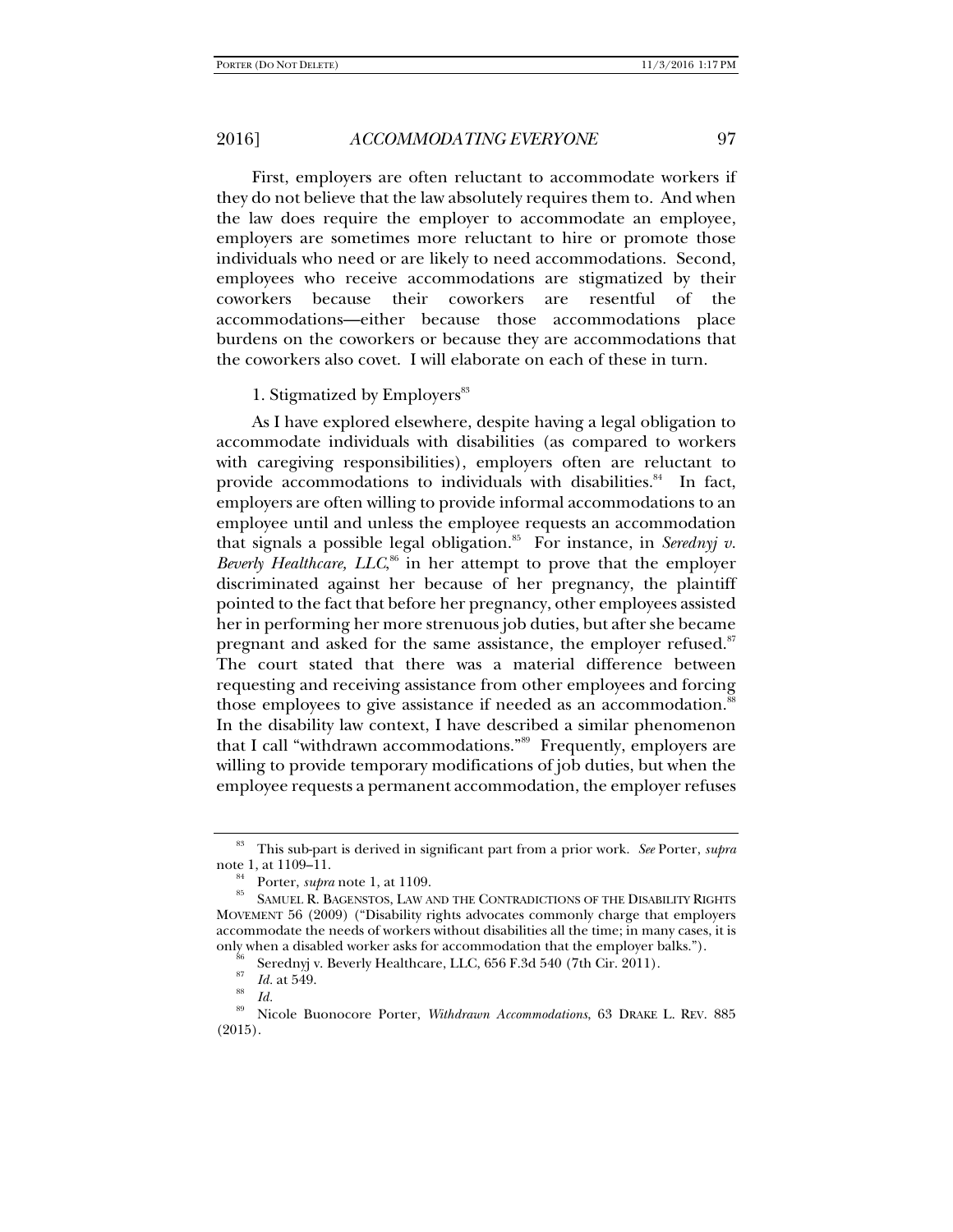and withdraws the accommodation.<sup>90</sup>

Further evidence that employers dislike having to provide accommodations is the fact that the ADA has not noticeably improved the employment rate of individuals with disabilities.<sup>91</sup> Many scholars have argued that the reason for this is because employers are resistant to providing accommodations to individuals with disabilities $92$  so employers simply do not hire those individuals.<sup>93</sup> As most employment lawyers know, it is far easier for an employer to defend a failure to hire claim than it is to defend a termination claim. $94$  Therefore, anything that arguably increases the costs of employing an individual or makes it more difficult for an employer to fire an employee might incentivize an employer to not hire the individual in the first place.<sup>95</sup>

### 2. Stigmatized by Coworkers<sup>96</sup>

Coworkers resent employees who receive accommodations for two reasons. First, they resent some accommodations that place burdens on the coworkers. Second, coworkers resent accommodations that they wish they could have.

Courts often reject accommodations if those accommodations require assistance from other employees. For instance, in *Meinen v.*  Godfrey Brake Service & Supply, Inc.,<sup>97</sup> after the plaintiff was hospitalized and subsequently diagnosed with multiple sclerosis  $(MS)$ ,<sup>98</sup> the company created two part-time positions to cover the parts department

commentators who argue that the employment rates of individuals with disabilities

<sup>90</sup>

*Id.* at 896–905.<br>BAGENSTOS, *supra* note 85, at 117 (stating that the ADA "has failed significantly

to improve the employment position of people with disabilities"). 92 Cheryl L. Anderson, *Ideological Dissonance, Disability Backlash, and the ADA Amendments Act*, 55 WAYNE L. REV. 1267, 1308 (2009) ("It has . . . been suggested that the ADA has increased the difficulty for individuals with disabilities to obtain employment, because employers seek to avoid the obligations under the statute."); Michelle A. Travis, *Lashing Back at the ADA Backlash: How the Americans with Disabilities Act Benefits Americans Without Disabilities*, 76 TENN. L. REV. 311, 315 (noting that "employers were initially the ADA's primary opponents because of the concerns about the potential costs of accommodations").<br><sup>93</sup> BAGENSTOS, *supra* note 85, at 117 (pointing to, but disagreeing with, some

<sup>&</sup>lt;sup>94</sup> *Id.* at 134.<br><sup>95</sup> Porter, *supra* note 1, at 1111.<br><sup>96</sup> This Part is derived from Porter, *Stigma*, *supra* note 26, at 236–39, and Porter, *supra* note 1, at 1111–15. Because employers have a legal obligation to accommodate employees with disabilities, most of these cases demonstrating the resentment of

coworkers are cases brought under the ADA. 97 Meinen v. Godfrey Brake Serv. & Supply, Inc., No. CIV. 10-5077-JLV, 2012 WL 4364669 (D.S.D. Sept. 24, 2012).

*Id.* at \*1.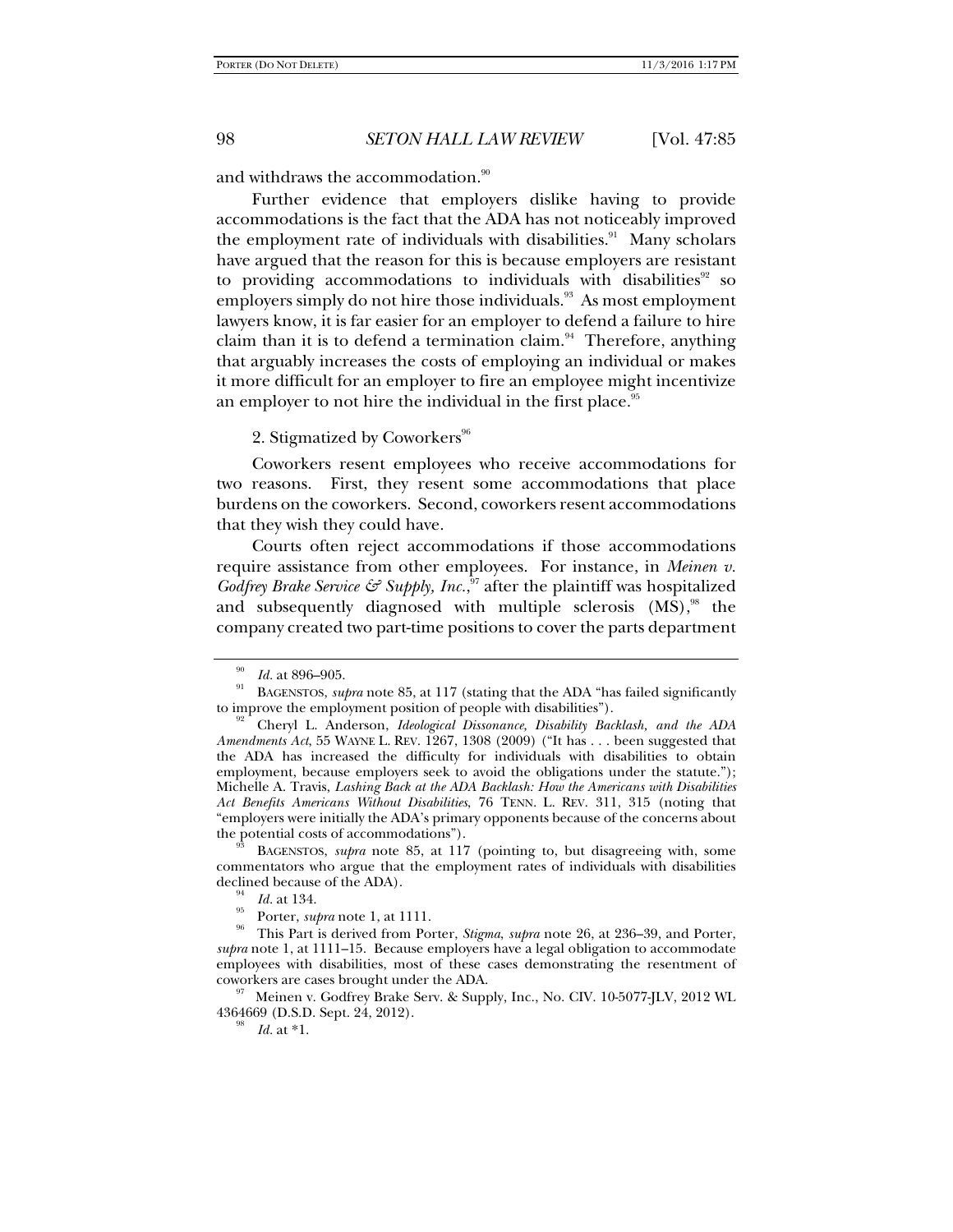(where plaintiff had worked) and to retain his position until he could return to work.<sup>99</sup> When the plaintiff returned to work, he could not work more than four hours per day.<sup>100</sup> The plaintiff's supervisor testified that upon the plaintiff's return, when he was still suffering from some vision loss caused by the MS, the plaintiff required a lot of help from other employees in seeing parts to determine what they were, finding parts in the catalog, and locating parts in the building.<sup>101</sup> The supervisor testified that "it bothered him that other employees had to help [the plaintiff] because it was taking time away from other things that needed to be done."<sup>102</sup> When the defendant terminated the plaintiff, the supervisor stated that a full-time employee would be preferable because the plaintiff required so much help that took away from other employees' time.<sup>103</sup> When the plaintiff's wife went into the workplace to collect plaintiff's check, she asked the owner whether there was anything that her husband could do to keep his job.<sup>104</sup> He replied in the negative, stating that the plaintiff "was too slow and that he couldn't have his other employees wasting their time helping" the plaintiff.105 The court held that creation of a part-time position is not a reasonable accommodation and that simply allowing the plaintiff to work a part-time position for a period of time does not obligate the employer to continue to provide the accommodation.<sup>106</sup> More importantly for our purposes here, the court also held that the employer was not required to continue to provide the plaintiff with assistance from other employees in performing the essential functions.<sup>107</sup>

In a similar case, *Lopez v. Tyler Refrigeration Corp.*,<sup>108</sup> the plaintiff suffered an injury at work that led to permanent restrictions, including an inability to lift objects over twenty-five pounds and only occasional

 $\frac{99}{100}$  *Id.* at \*2.

 $I_{101}$  *Id.* at \*1 n.3.<br>  $I_{102}$  *Id.* at \*3.<br> *Id.* 

<sup>&</sup>lt;sup>103</sup> Meinen, 2012 WL4364669, at \*3.<br><sup>104</sup> Id.<br>*Id.* 

<sup>&</sup>lt;sup>106</sup> *Id.* at \*10. I find it interesting (and somewhat infuriating) that even though the ADA lists "part-time or modified work schedules" as possible reasonable accommodations, courts easily ignore this by stating that the accommodation requested is not a modification to the current position, but rather is the creation of an

entirely new part-time position. *Id.* at \*8–9.<br><sup>107</sup> *Id.* at \*13. Lopez v. Tyler Refrigerator Corp., No. 99-10637, 2000 WL 122387 (5th Cir. Jan. 4, 2000) (per curiam).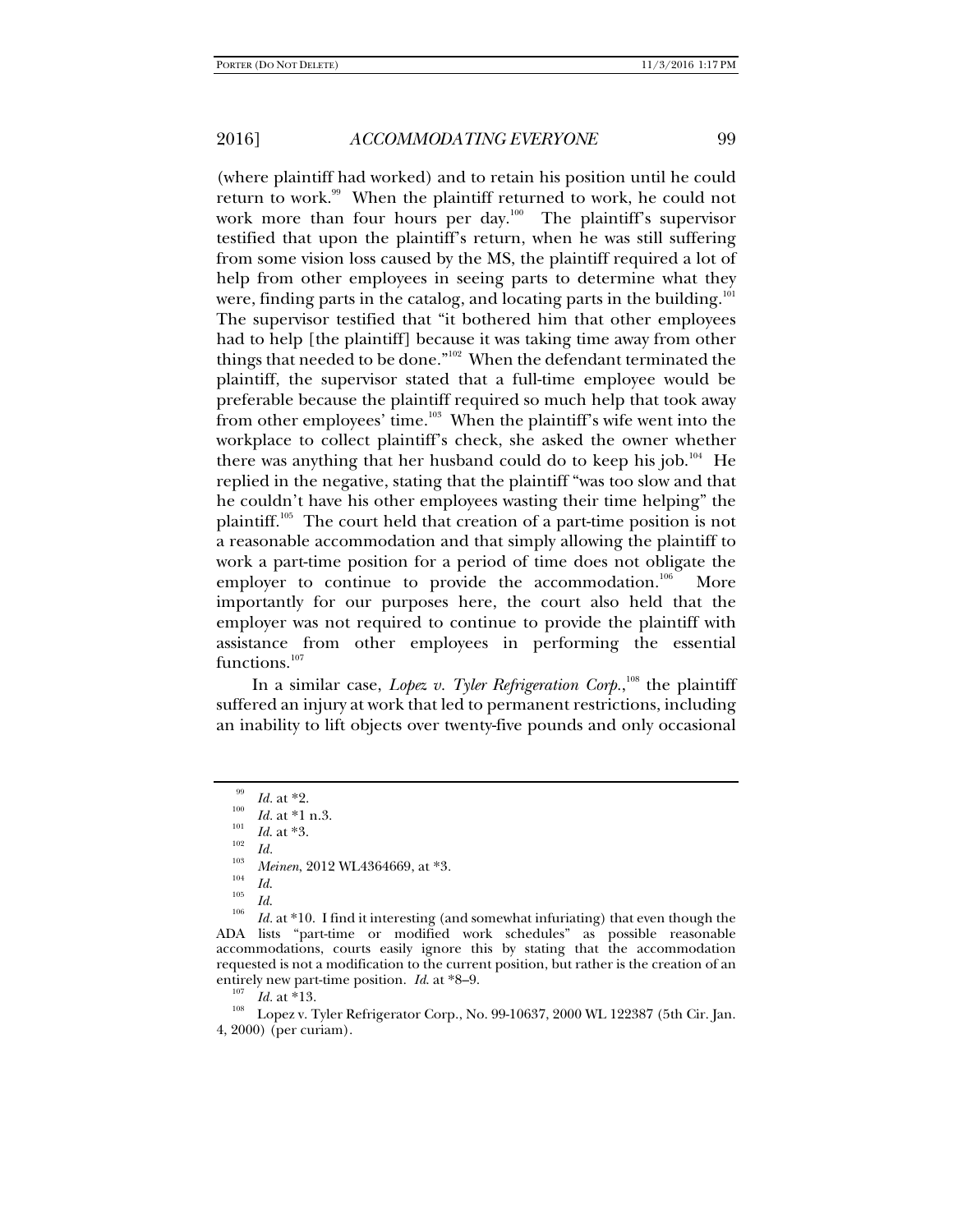use of hand tools for no more than two hours daily.<sup>109</sup> After allowing the plaintiff to work around his restrictions for a short period of time, the employer fired him because his restrictions would never allow him to return to his regular assembler position.<sup>110</sup> The plaintiff's supervisor testified that when he created a temporary modified job for the plaintiff, the more strenuous aspects of the job were given to other employees so that the plaintiff could work on the easier functions.<sup>111</sup> In holding that the plaintiff was not qualified to perform the essential functions of the position, the court stated that it was "unreasonable" to modify the job permanently to meet the plaintiff's restrictions because it forced other employees to perform the heavy lifting of the job.<sup>112</sup>

Some cases more explicitly demonstrate coworkers' resistance to accommodations that arguably make other employees work harder or longer.<sup>113</sup> For instance, in *Petrosky v. New York State Department of Motor* Vehicles,<sup>114</sup> the plaintiff suffered stigma and resentment when she was diagnosed with Type II diabetes and was required to take regular breaks to eat and manage her condition properly.<sup>115</sup> Although she requested a lighter workload, she was given a heavier load after her diabetes diagnosis, which sometimes caused her to be unable to take the breaks she needed to properly manage her diabetes.<sup>116</sup> The facts indicate that she was the "subject of derogatory comments and complaints from co-workers who contended that they were required to do more work" because of her illness.<sup>117</sup> In addition, when she requested reduced hours, two of her supervisors complained about her request.<sup>118</sup> Although the plaintiff ultimately survived summary judgment, this case demonstrates the type of bias employees face when they ask for accommodations in the workplace.<sup>119</sup>

<sup>114</sup> Petrovsky v. N.Y. State Dep't of Motor Vehicles, 72 F. Supp. 2d 39 (N.D.N.Y. 1999).

 $\frac{109}{110}$  *Id.* at \*1.

 $\frac{Id}{111}$  *Id.* at \*2.

*Id.* at \*2. 112 *Id.* at \*3. 113 *See, e.g.*, Rehrs v. Iams Co., 486 F.3d 353, 357 (8th Cir. 2007) (indicating it is unreasonable to accommodate a disabled employee if doing so would require other employees to work harder or longer); Milton v. Scrivner, Inc., 53 F.3d 1118, 1124–25 (10th Cir. 1995) ("An accommodation that would result in other employees having to

<sup>&</sup>lt;sup>115</sup> *Id.* at 46.<br><sup>116</sup> *Id.* 117

 $\frac{117}{118}$  *Id.*  $\frac{118}{119}$  *Id.* 

*Id.* at 60 ("The record reflects that Petrosky's supervisors and coworkers were upset by realignments made in the work schedule to accommodate Petrosky.").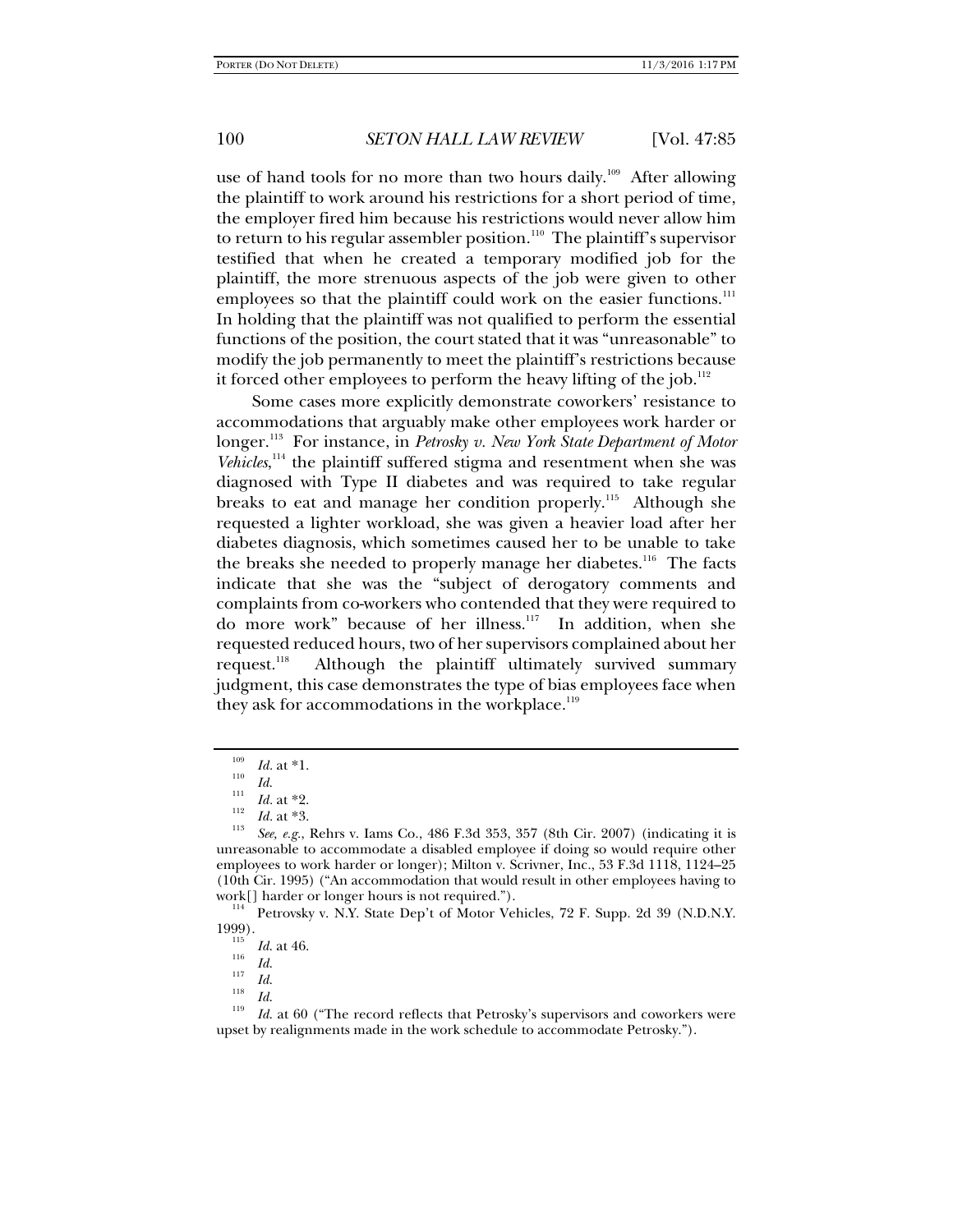Modifications to the structural norms of the workplace for an individual with a disability can also place burdens on coworkers. For instance, a commonly requested accommodation is a waiver of the requirement to work rotating shifts. Many employers who operate around the clock utilize rotating shifts, but if an individual has a disability that precludes him from working rotating shifts, the easiest way for an employer to accommodate this request is to require other employees to rotate through the less desirable shifts more often.<sup>120</sup> The courts are almost uniform in holding that an employer does not have to allow an employee with a disability to have a waiver of the rotating shifts requirement as an accommodation.<sup>121</sup> And in so holding, the courts use rhetoric indicating that they are concerned about placing burdens on the coworkers of the individual with a disability.

For instance, in *Bogner v. Wackenhut Corp*.,<sup>122</sup> the plaintiff, who had epilepsy and suffered from occasional seizures, asked to work only the day shift because his doctor believed that it would limit the recurrence of his seizures.<sup>123</sup> In holding that rotating shifts were an essential function of the job, and therefore, it was unreasonable to allow the plaintiff to avoid working rotating shifts as an accommodation, the court stated that the accommodation was not reasonable because it would impose "an additional burden on Bogner's co-workers."<sup>124</sup>

In another case, the plaintiff had Type I diabetes and related complications.125 The plaintiff worked as a resource coordinator, and her employer required all resource coordinators to work rotating shifts, rotating between twelve-hour and eight-hour shifts and between day and night shifts.<sup>126</sup> Because of the difficulties associated with managing her diabetes, the plaintiff's doctor advised her to work a

<sup>120</sup> Porter, *Stigma*, *supra* note 26, at 245–47. *But see id.* at 244–45 (discussing a real life scenario I dealt with in practice where the employer allowed itself to overstaff on the day shift (which the disabled employee needed) and understaff on the afternoon or night shifts to avoid placing the burden on other employees of rotating through the less desirable shifts more often). 121 Porter, *Stigma*, *supra* note 26, at 245–47 (discussing cases). However, I have

found one case where the court held that the employer should have granted the plaintiff's request to only work the day shift and not the graveyard shift, because the graveyard shift exacerbated plaintiff's insomnia, migraine headaches, and depression. Maes v. City of Espanola, No. 1:12-CV-01250, 2014 2014 U.S. Dist. LEXIS 36154

 $\frac{122}{2008}$  Bogner v. Wackenhut Corp., No. 05-CV-6171, 2008 WL 84590 (W.D.N.Y. Jan. 7, 2008).

<sup>&</sup>lt;sup>123</sup> *Id.* at \*1–2.<br> *Id.* at \*6.

<sup>&</sup>lt;sup>125</sup> Kallail v. Alliant Energy Corp. Servs., 691 F.3d 925, 928 (8th Cir. 2012).

*Id.* at 927.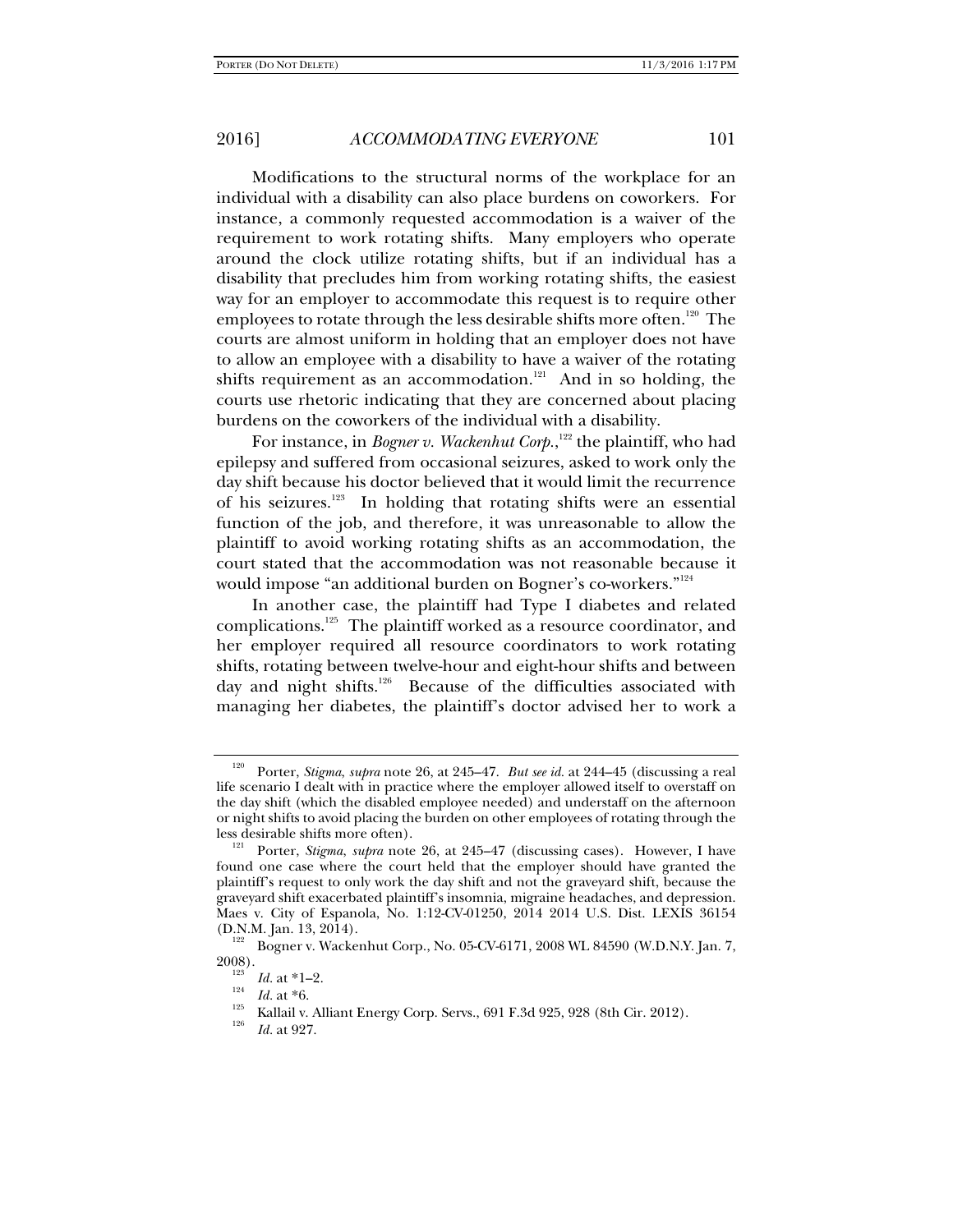straight day shift.<sup>127</sup> Apparently, the rotating shift was causing her to experience erratic changes in her blood pressure and blood sugar and was putting her at higher risk of diabetic complications, including death.<sup>128</sup> The plaintiff appealed from the district court's grant of summary judgment in favor of the defendant, arguing that the court erred in finding that working rotating shifts was an essential function of the position.<sup>129</sup> The court stated that shift rotation enhances the non-work life of the other employees by spreading the less desirable shifts among all of the employees. If the plaintiff were allowed to work a straight day shift, other employees would have to work more night and weekend shifts.<sup>130</sup> In fact, the employer had considered adding a couple of straight-shift positions, but it abandoned the idea because other employees complained.<sup>131</sup>

Similarly, in *Dicksey v. New Hanover Sheriff's Department*, the plaintiff, who had a seizure disorder, was transferred to a job working rotating shifts.132 His doctor advised that he would be better able to control his seizure disorder if he worked a straight shift.<sup>133</sup> The day after he requested a straight shift as an accommodation for his disability, he was terminated.<sup>134</sup> In holding that the employer should not have to reallocate essential functions of the job (working a rotating shift), the court used the often-stated rule that any accommodation that makes other employees work harder or longer is unreasonable.<sup>135</sup> The court also stated: "Assigning plaintiff to the day shift on an indefinite basis would have placed upon plaintiff's coworkers or his boss the burden of working plaintiff's night shifts."136

Finally, in *Rehrs v. Iams Co.*, the plaintiff, who suffered from Type I diabetes, began having trouble managing his diabetes when his company implemented a rotating-shift schedule for all warehouse workers.<sup>137</sup> His doctor requested that he be placed on a fixed daytime schedule in order to better control his diabetes, and although he was allowed to work that schedule for a period of time, the employer

 $\frac{127}{128}$  *Id.* at 928.

 $\frac{Id}{129}$  *Id.* at 930.

<sup>&</sup>lt;sup>130</sup> *Id.* at 931.<br><sup>131</sup> *Kallail*, 691 F.3d at 931.<br><sup>132</sup> Dicksey v. New Hanover Cty. Sheriff's Dep't, 522 F. Supp. 2d 742, 744–45 (E.D.N.C. 2007).

<sup>&</sup>lt;sup>133</sup> *Id.* at 745.<br><sup>134</sup> *Id.*<br><sup>135</sup> *Id.* at 748–49.

<sup>&</sup>lt;sup>136</sup> *Id.* at 749.<br><sup>137</sup> Rehrs v. Iams Co., 486 F.3d 353, 354–55 (8th Cir. 2007).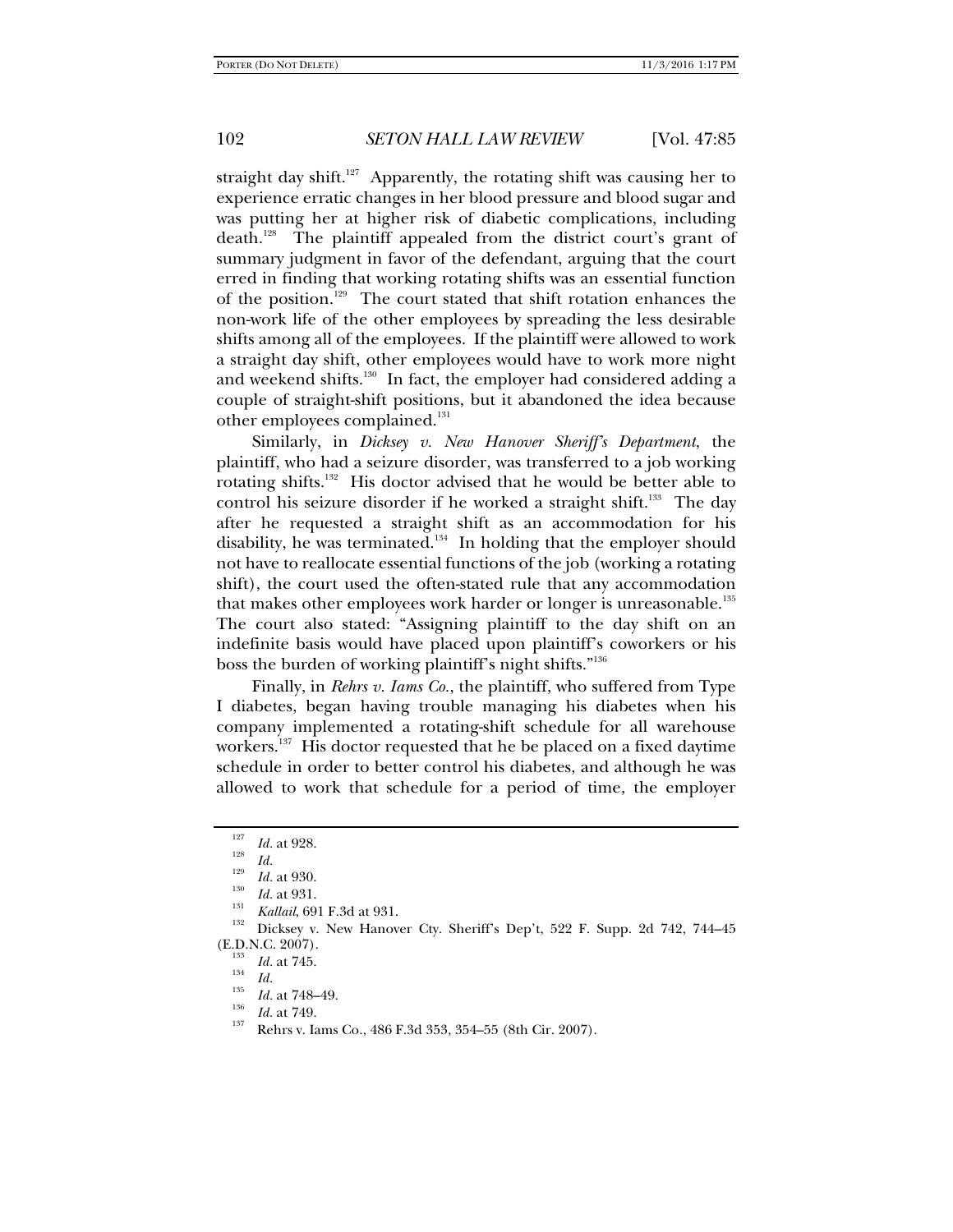eventually withdrew this accommodation and put him on short-term disability leave.<sup>138</sup> When defending the lawsuit, the employer argued that not enforcing the shift rotation would "adversely affect other technicians, creating inequities, because these other technicians would be forced to work the night shift exclusively or for longer periods and lose the benefits of shift rotation, thereby decreasing their opportunities for promotion and development."<sup>139</sup>

In addition to rotating shifts, courts sometimes find that leaves of absence and working from home accommodations place burdens on other employees. For instance, in *Mason v. Avaya Communications, Inc*., the court held that the plaintiff's request for an accommodation to allow her to work at home was unreasonable.<sup>140</sup> The plaintiff worked as a service coordinator, which required her to schedule service appointments for technicians working in the field.<sup>141</sup> After a horrific workplace violence scare, the plaintiff learned that the threatening employee was going to return to work, and she became sick, suffering from post-traumatic stress disorder.<sup>142</sup> Accordingly, she asked for several accommodations, including relocating the threatening employee, allowing her to work at another facility, and allowing her to work from home.<sup>143</sup> The employer denied these requests.<sup>144</sup> In determining whether working from home was a reasonable accommodation, the court deferred to the employer's assertion that teamwork was an essential function of the coordinator position because the coordinators assisted and covered for one another.<sup>145</sup> The court stated that the plaintiff's "suggestion that teamwork is not an essential function because other service coordinators can pick up the slack in her stead is simply irrelevant in determining whether teamwork is an essential function of the job."146

In a similar case, the plaintiff needed to miss work intermittently because she had several disabilities. $147$  Her supervisor began questioning her about her frequent absences and told her that every

<sup>138</sup>  $\frac{138}{139}$  *Id.* at 355.

<sup>&</sup>lt;sup>140</sup> Mason v. Avaya Commc'ns, Inc., 357 F.3d 1114, 1116 (10th Cir. 2004).<br><sup>141</sup> *Id.* at 1117.<br>*Id. Id. Id.* 

<sup>&</sup>lt;sup>143</sup> *Id. Id.* at 1117–18.<br><sup>145</sup> *Id.* at 1121.

*I<sup>146</sup> Mason*, 357 F.3d at 1121.<br><sup>147</sup> Zimmerman v. Gruma Corp., No. 3:11-CV-01990-L, 2013 WL 3154118, at \*1–2

<sup>(</sup>N.D. Tex. June 21, 2013).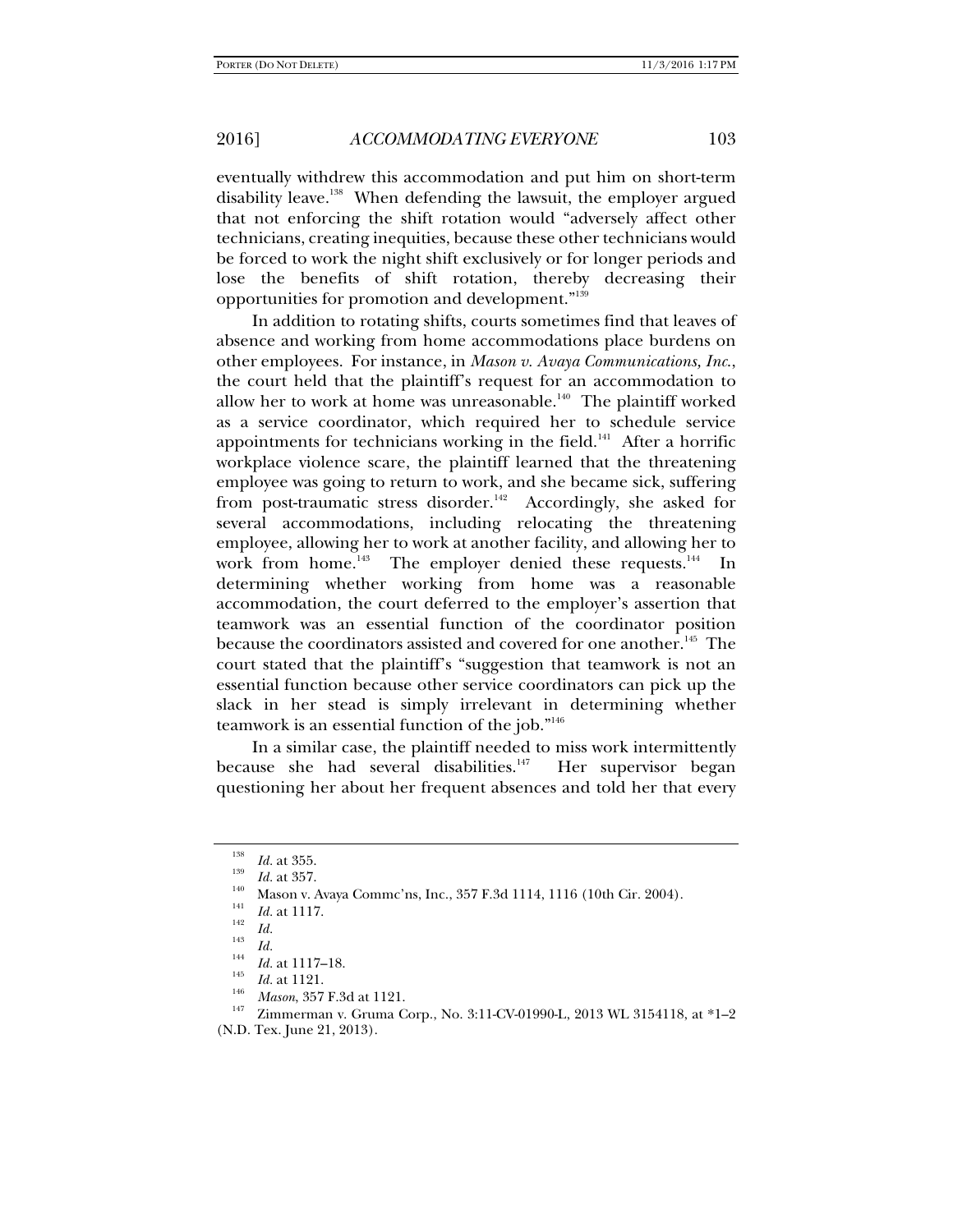time she was not at work, she placed a burden on her coworkers.<sup>148</sup> The plaintiff claimed that she received "ongoing harassment" because of her absences.<sup>149</sup>

The cases above addressed the situation where a coworker resents an accommodation because the accommodation places burdens on other employees. The second reason coworkers might be resentful of an accommodation is if they see the accommodation as providing preferential treatment to the individual with a disability. In other words, coworkers are resentful when some employees receive accommodations that the coworkers covet.<sup>150</sup> This resentment also leads some employers to not want to grant the accommodation, for fear of the backlash they might receive from granting what looks like "special treatment" or because they are worried about the precedentsetting effect of granting some accommodations.<sup>151</sup>

For instance, in *Hancock v. Washington Hospital Center*, the court considered whether an employer should have to give the plaintiff an accommodation that could be seen as preferential treatment.<sup>152</sup> The plaintiff was a medical assistant whose responsibilities included, among other things, quite a bit of walking and lifting.153 After complications related to a surgery to remove cysts, the plaintiff was under doctor's instructions that limited her ability to lift and walk.<sup>154</sup> One of the possible accommodations discussed was to allow her a light duty position of answering the telephones.<sup>155</sup> The plaintiff's supervisor balked at this request stating: "If I only utilize her on the phones (longterm), then it sets me up to have to make likewise accommodations for other staff members in the future."156

Similarly, in *Lee v. Harrah's New Orleans*, the plaintiff was a dealer in a casino and suffered from severe back pain and fibromyalgia, which limited her ability to stand for long periods of time.<sup>157</sup> Plaintiff's position required her to stand most of the time, but another position, the box person assignment, was mostly a sitting position. The plaintiff

<sup>148</sup>

<sup>&</sup>lt;sup>148</sup> *Id.* at \*2.<br>
<sup>149</sup> *Id.*<br>
Porter, *Stigma*, *supra* note 26, at 249–51.<br> *Id.* at 249.

<sup>&</sup>lt;sup>152</sup> Hancock v. Washington Hosp. Ctr., 908 F. Supp. 2d 18, 19 (D.D.C. 2012), *aff'd*, 618 F. App'x 4 (D.C. Cir. 2015).<br>
<sup>153</sup> *Id.* at 20.<br>
<sup>154</sup> *Id.* at 20–21.<br>
<sup>155</sup> *Id.* at 22.

<sup>&</sup>lt;sup>156</sup> *Id.* <br><sup>157</sup> Lee v. Harrah's New Orleans, No. 11-570, 2013 WL 3899895, at \*1 (E.D. La. July 29, 2013).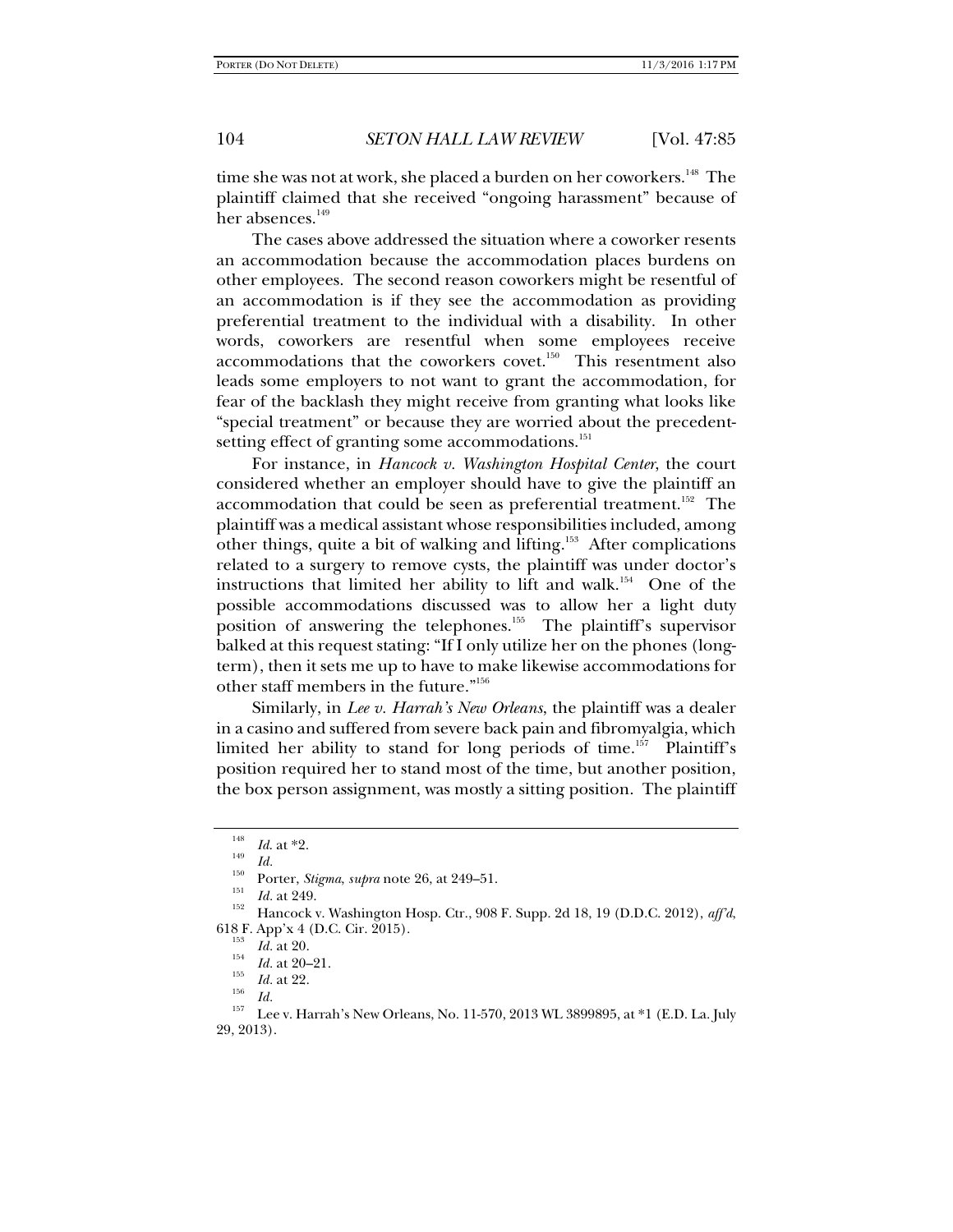requested to be assigned to the box person position as an accommodation for her disability.<sup>158</sup> She sued when the employer refused to assign her permanently to that position. Her supervisor testified that he tried to assign her to the seated position as much as possible without showing favoritism.<sup>159</sup>

Finally, the accommodation that might cause the most resentment by other employees involves reassignment to another position. If the employee can no longer perform the essential functions of his current position, the employee might request "reassignment to a vacant position," which is an accommodation specifically referenced in the ADA.<sup>160</sup> As I have discussed elsewhere, there is a circuit split in the courts regarding whether an employer has to reassign an employee with a disability if another, more qualified employee also applies for the vacant position.<sup>161</sup> It is not difficult to imagine how other employees might be resentful of an employee with a disability if that employee gets a coveted position over the morequalified, non-disabled coworker.

Because employers are legally obligated to accommodate individuals with disabilities, we see much more evidence of the resentment of coworkers when accommodations are given to individuals with disabilities. With the exception of providing leave under the FMLA to eligible employees, employers are not legally obligated to accommodate workers with caregiving responsibilities.<sup>162</sup> Nevertheless, sometimes employers do accommodate caregivers. And when they do, those caregivers experience the same type of resentment that individuals with disabilities do.<sup>163</sup> As I have discussed elsewhere, other scholars have argued that accommodating caregivers is likely to create tensions between those caregivers and their coworkers:<sup>164</sup>

<sup>158</sup>

<sup>&</sup>lt;sup>158</sup> *Id.* at \*2, \*4–5.<br>
<sup>159</sup> *Id.* at \*2.<br>
<sup>160</sup> 42 U.S.C. § 12111(9)(B) (2008).<br>
Porter, *Stigma*, *supra* note 26, at 250–51 (comparing EEOC v. United Airlines, Inc., 693 F.3d 760, 761 (7th Cir. 2012) with Huber v. Wal-Mart Stores, Inc., 486 F.3d

Porter, *supra* note 1, at 1117–18. In some cases, however, employers might be legally obligated to accommodate pregnant workers. *See* Young v. United Parcel Serv., Inc., 135 S. Ct. 1338 (2015).<br><sup>163</sup> JOAN C. WILLIAMS, RESHAPING THE WORK-FAMILY DEBATE: WHY MEN AND CLASS

MATTER 35 (2010) (stating that when employers provide paid leave, they often burden other employees, causing resentment). 164 Porter, *supra* note 1, at 1114; *see also* Michelle Travis, *Equality in the Virtual* 

*Workplace*, 24 BERKELEY J. EMP. & LAB. L. 283, 329 (2003) (stating that when employers change the rule for some but not all employees, this may "contribute to coworkers' resentment and the feeling that accommodations represent bare preferential treatment or affirmative action rather than a form of equal opportunity.").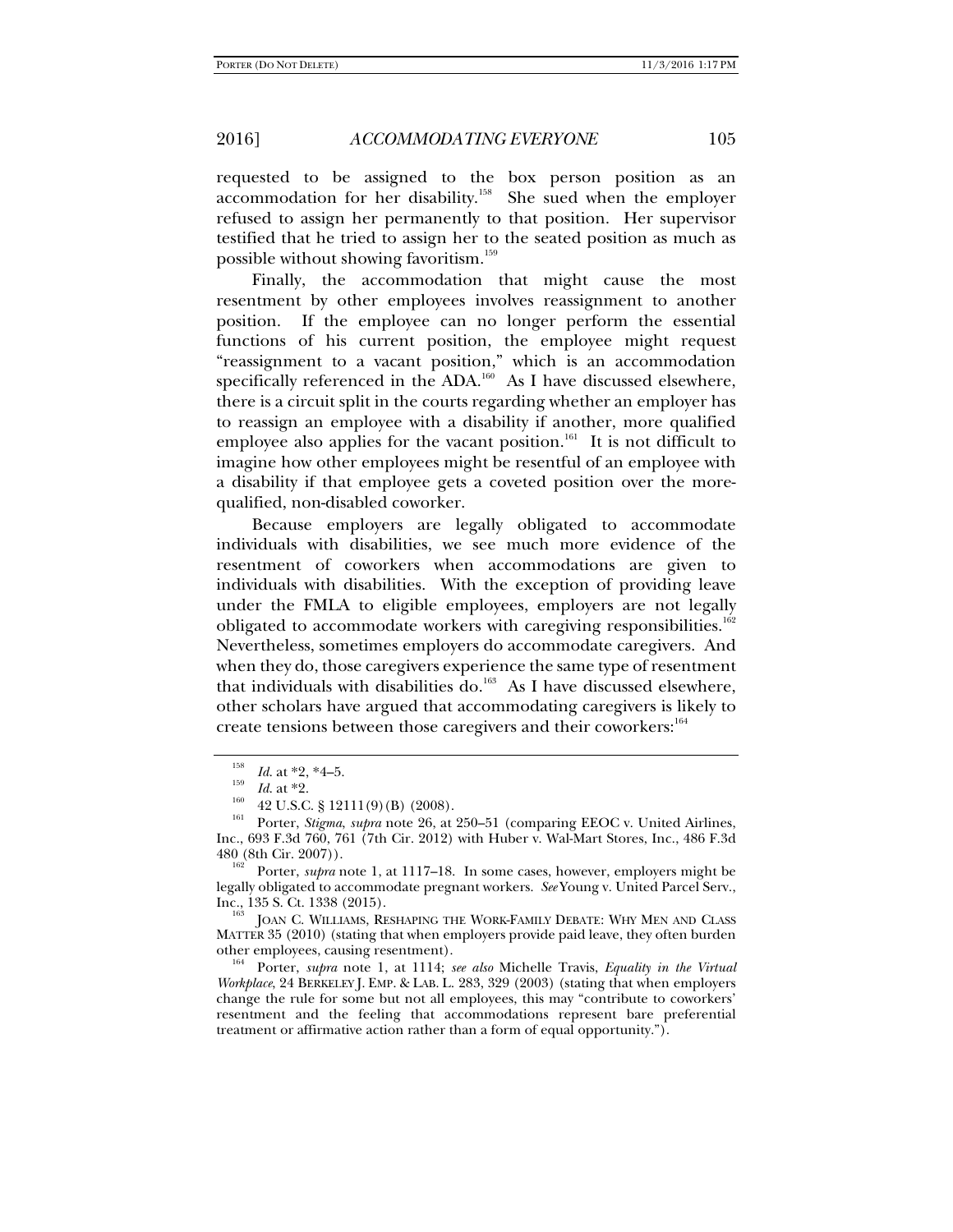The argument is that accommodating caregivers bestows undue privileges on parents, yet holds nonparents to higher performance standards. Many studies indicate that employees without primary caregiving responsibilities express a desire to work fewer hours like their caregiving counterparts and express resentment that only the caregiving employees are allowed the opportunity to work reduced hours. Many of us have also heard anecdotal stories regarding coworkers' resentment when workers with caregiving responsibilities must leave work early or are not expected to come in on the weekends, leaving the non-caregivers to pick up the slack for their caregiving coworkers.<sup>165</sup>

This resentment was recently discussed by Professor Trina Jones.166 She argues that the extension of flexibility and benefits to some workers, when all workers experience difficulty balancing work and life, has created a "tipping point," causing single workers to question the fairness of the load they are carrying.<sup>167</sup> Specifically, she argues that when companies try to appear family friendly, they pressure single workers to travel more, work more weekends and holidays, stay later during the week, and refrain from taking time off.<sup>168</sup> Moreover, these companies often do not compensate for or treat single workers better because of this extra work.<sup>169</sup> She also argues that parents get benefits that non-parents do not get but wish they could.<sup>170</sup> Thus, Jones argues that this causes childfree workers to feel resentful of the benefits given to working parents.<sup>171</sup>

### C. *My Prior Attempt to Ameliorate Special Treatment Stigma*

Because individuals with disabilities and employees with caregiving responsibilities are likely to suffer stigma flowing from both employers and employees, I have spent quite some time trying to figure out how to ameliorate the effects of "special treatment stigma." In prior work, I acknowledged that special treatment stigma was inevitable and unavoidable unless we could change the minds of those

<sup>165</sup> Porter, *supra* note 1, at 114 (footnotes and citations omitted).<br>166 Trina Jones, *Single and Childfree! Reassessing Parental and Marital Status Discrimination*, 46 ARIZ. ST. L.J. 1253 (2014).

 $\frac{167}{168}$  *Id.* at 1265.<br>*Id.* at 1266.

<sup>&</sup>lt;sup>169</sup> *Id.* at 1269–71.<br><sup>170</sup> *Id.* at 1329. Jones is referring to benefits such as tuition assistance for an employee's children, part-time or other reduced hour schedules, and flexible leave policies.

<sup>&</sup>lt;sup>171</sup> *Id.* at 1255–56.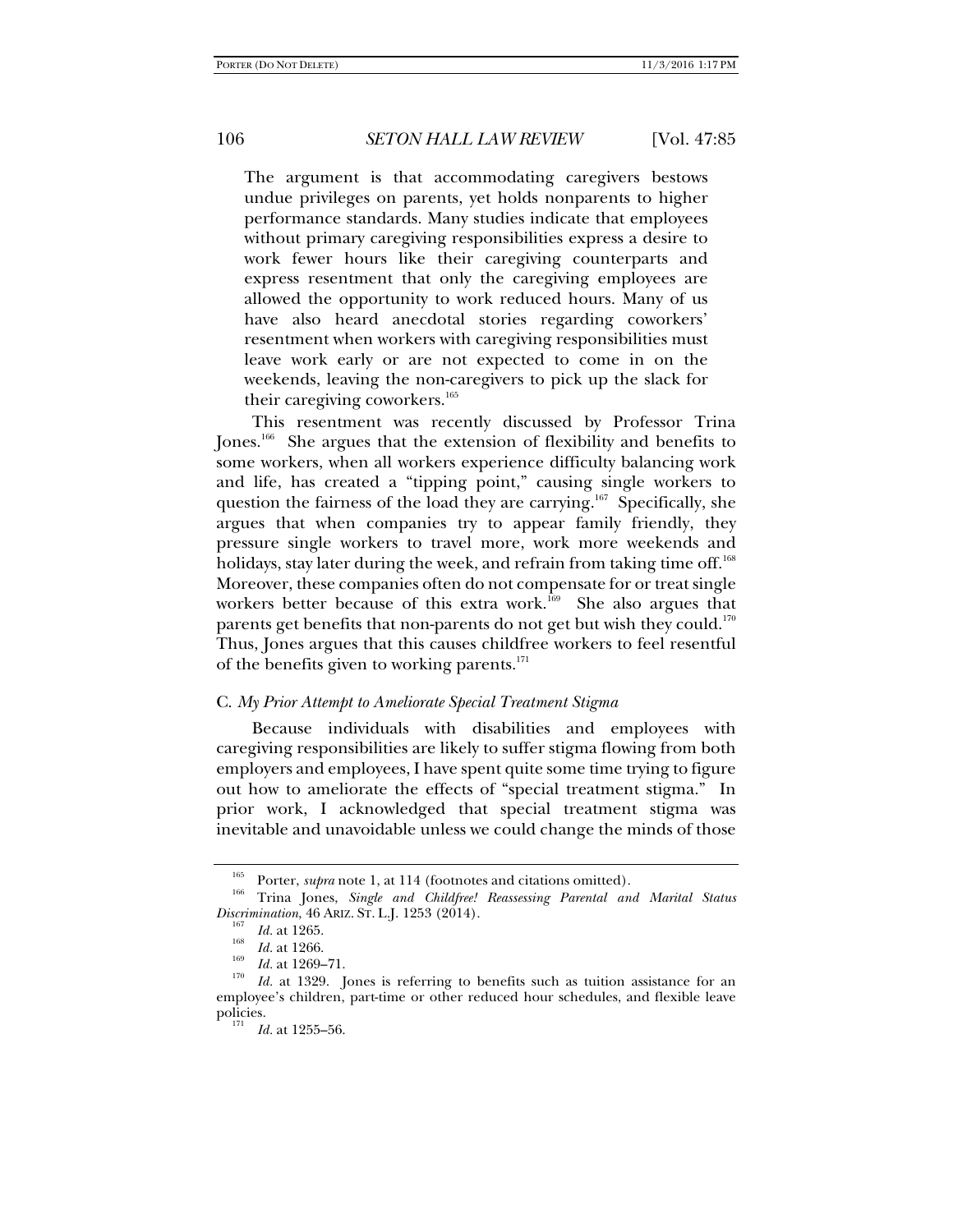who resented the accommodations given to individuals with disabilities and sometimes to caregivers.<sup>172</sup> In order to effect that culture shift, I relied on communitarian theory.<sup>173</sup>

Specifically, I argued that if we focus on the workplace as a community, and if we understand the advantages of working together within the workplace community for the mutual benefit of all employees (and the employer), we will have a better appreciation for why accommodating both individuals with disabilities and caregivers is appropriate and warranted.<sup>174</sup> After explaining the basic tenets of communitarian theory, $^{175}$  I argued that this theory supported providing accommodations to individuals with disabilities and caregivers.<sup>176</sup> I argued that the resentment coworkers feel towards individuals who receive some type of special benefits in the workplace is evidence of an overemphasis on individual rights.<sup>177</sup> "Instead, if we all view the workplace as a community and understood ourselves as having a responsibility to others in our community," the resentment coworkers feel about accommodations would dissipate.<sup>178</sup>

Furthermore, I argued that the workplace community benefits in several ways from providing individuals with accommodations.<sup>179</sup> First, accommodating workers allows them to remain employed, thereby reducing the considerable costs of attrition and turnover.<sup>180</sup> Second, society benefits when employers provide accommodations to individuals with disabilities and caregivers because increasing the employment opportunities for these groups reduces the chance that they will rely on public assistance.<sup>181</sup> Third, relying in large part on the important work of Professor Travis, I argued that the ADA benefits nondisabled employees in addition to helping disabled employees.<sup>182</sup> Finally, I argued that accommodating caregivers also benefits noncaregivers.<sup>183</sup> I pointed out that caregiving is inevitable. All of us, at

<sup>&</sup>lt;sup>172</sup> Porter, *supra* note 1, at 1139–40.

<sup>&</sup>lt;sup>173</sup> *Id.* at 1139–52.<br> *Id.* at 1140.

<sup>&</sup>lt;sup>175</sup> These tenets include the departure from a preoccupation with rights and an emphasis on the responsibility we owe to others within our communities. Porter, *Why* 

*Care, supra* note 4, at 394.<br><sup>176</sup> Porter, *supra* note 1, at 1142.<br><sup>178</sup> *Id. Id.* 179

<sup>&</sup>lt;sup>179</sup> *Id.* at 1142–43.<br><sup>180</sup> *Id.* at 1142.<br>*Id.* at 1143.

<sup>&</sup>lt;sup>182</sup> Porter, *supra* note 1, at 1143–47.

*Id*. at 1148–51.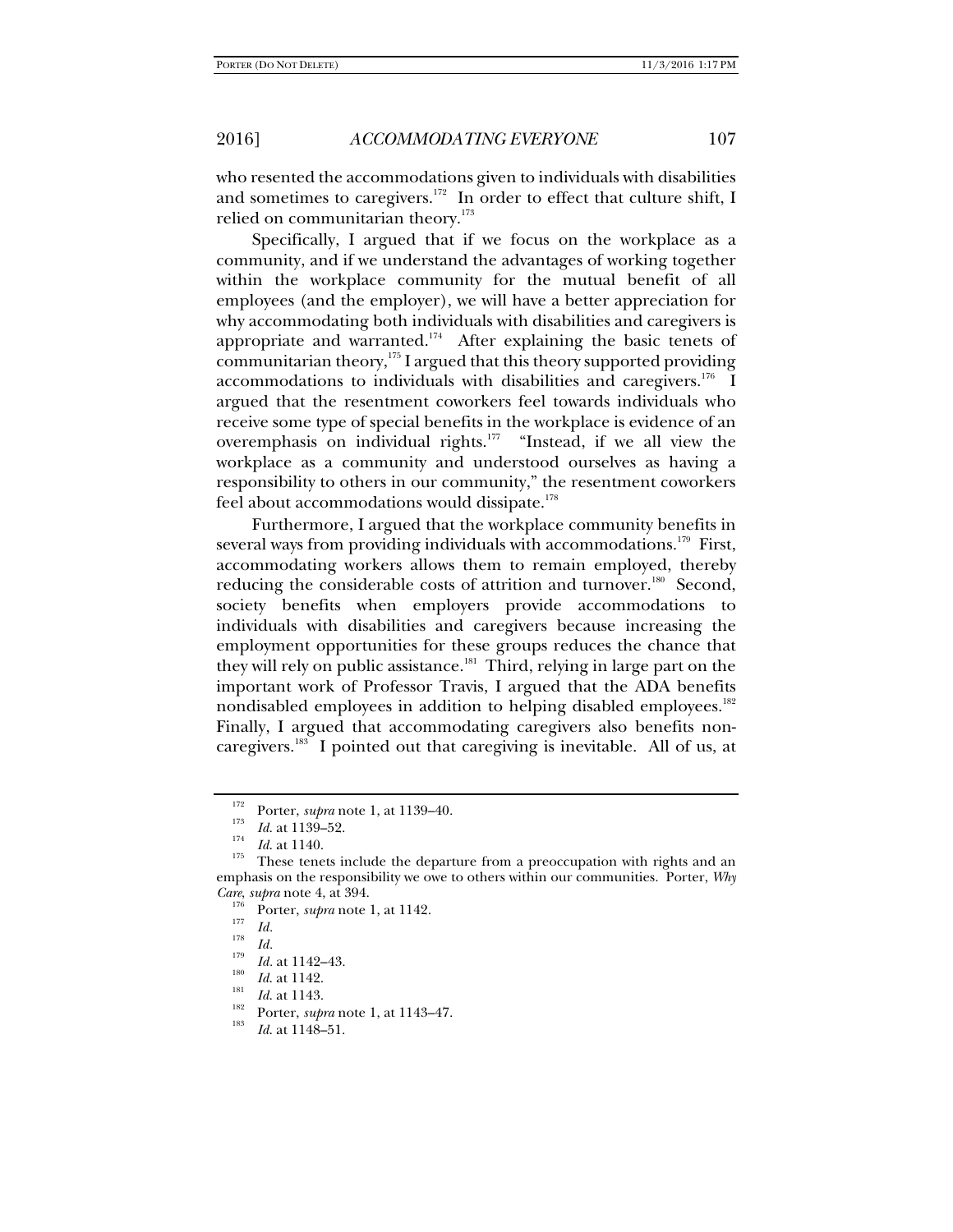one point or another, will either find ourselves in a caregiving role or will be in need of care.<sup>184</sup> This is true even for those who do not ever have children.<sup>185</sup> I also argued that parents and other caregivers have a moral obligation to attend to the proper care of their children or others who are dependent on them, and that society as a whole (including non-caregivers) benefits when caregivers are given the tools needed to provide this care.<sup>186</sup> Thus, I argued, the communitarian theory supports providing accommodations to caregivers in the same way we accommodate individuals with disabilities.<sup>187</sup>

I still believe this to be true. I continue to believe that if employees and employers would stop considering only their own interests and would begin to see the benefits of working together in our workplace communities, we could begin to eliminate the special treatment stigma that accompanies accommodations in the workplace. But I recognize this is quite a utopian position for me to take. With all of the emphasis on individual merit, seniority, and competition in the workplace, in addition to the sense of insecurity felt by many American workers, my proposal to see the workplace as a community, where employees support one another for the good of the community, will likely not gain much traction. I accordingly suggest a compromise—a pragmatic alternative to my more lofty goal of ending special treatment by attacking it directly. I propose a universal accommodation mandate so that there will no longer be any "special treatment" that can be stigmatized.

# III. ELIMINATING SPECIAL TREATMENT STIGMA BY ACCOMMODATING **EVERYONE**

In order to eliminate the special treatment stigma suffered by individuals with disabilities and workers with caregiving responsibilities, this Part will propose and justify a universal accommodation mandate. The idea of a universal accommodation mandate is simple: any employee has the right to request a workplace accommodation and the employer cannot refuse the request based on the reason for the request. The employer would, of course, be able to

<sup>184</sup>

<sup>&</sup>lt;sup>184</sup> *Id.* at 1148.<br><sup>185</sup> *Id.* (pointing out that everyone could be forced into a caregiving role by being called upon to provide care for a sick or disabled spouse, partner, parent, or other family member).

*Id*. at 1149–50. *But see* Jones, *supra* note 166, at 1300 (arguing that, "while parenting is important, the critical nature of this function alone is insufficient to explain why [child free employees], who are doing the same work as parents within the workplace, are required to indirectly subsidize parenting.").

*Id*. at 1150.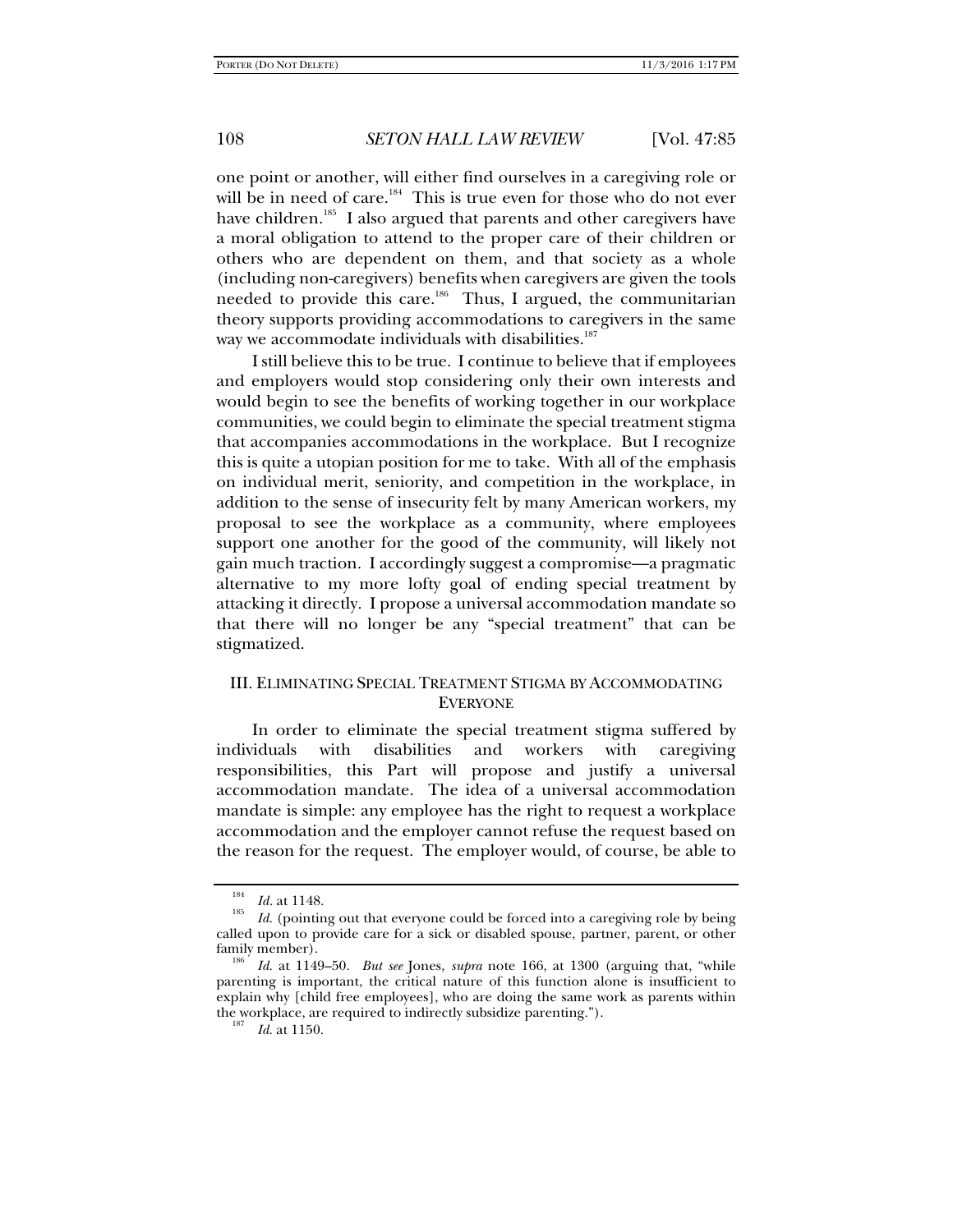reject the request if the accommodation was unreasonable or if it would cause an undue hardship. Otherwise, the employer must provide the accommodation.

## A. *My Prior Consideration of a Universal Accommodation Mandate*

In prior work, I considered, but ultimately rejected, the idea of a universal accommodation mandate.<sup>188</sup> My main concern was over the difficulty in implementing such a broad mandate; specifically, I became fixated on the idea that the employee requesting an accommodation would have to prove that he needs the accommodation.<sup>189</sup> I found delineating the boundaries of "needs" to be difficult. Is "need" based on the employee's subjective perception or an objective inquiry?<sup>190</sup> For instance, imagine an employee is training for a marathon in the winter and wants flex-time throughout the winter (arriving earlier in the morning and leaving earlier in the afternoon) in order to get home for training runs while it is still light outside. Does this marathon-training employee *need* the accommodation?<sup>191</sup> Or as another example, imagine an employee asks to be excused from some of the cleaning tasks required of the job at the end of the day because the cleaning materials irritate her, but not to the point where her sensitivity would qualify as a disability under the ADA. Does this employee *need* this accommodation?<sup>192</sup> In both cases, the individual employee might respond in the affirmative—she does need the accommodation. And yet, the employers in both of these situations are likely to disagree.

## B. *The New Universal Accommodation Mandate*

This proposal picks up where the last proposal ended (and

<sup>&</sup>lt;sup>188</sup> Porter, *supra* note 1, at 1133–38.<br><sup>189</sup> The fixation on determining if someone needs an accommodation makes some sense. It makes sense because, generally, when individuals with disabilities request accommodations, it is because they cannot perform the essential functions of the job without an accommodation. The ADA, however, also requires employers to provide accommodations to individuals with disabilities if that accommodation would allow the employee to enjoy the privileges or benefits offered by the employer. EEOC ENFORCEMENT GUIDANCE: REASONABLE ACCOMMODATION AND UNDUE HARDSHIP UNDER THE AMERICANS WITH DISABILITIES ACT, No. 915.002 (Oct. 17, 2002) (unpaginated), http://www.eeoc.gov/policy/docs/accommodation.html. Thus, if an employer hosts a holiday party for its employees, and one of the employees uses a wheelchair, the employer should make sure that the location of the party is accessible for the employee

who uses a wheelchair.<br><sup>190</sup> Porter, *supra* note 1, at 1136.<br>*Id.* 192

*Id*.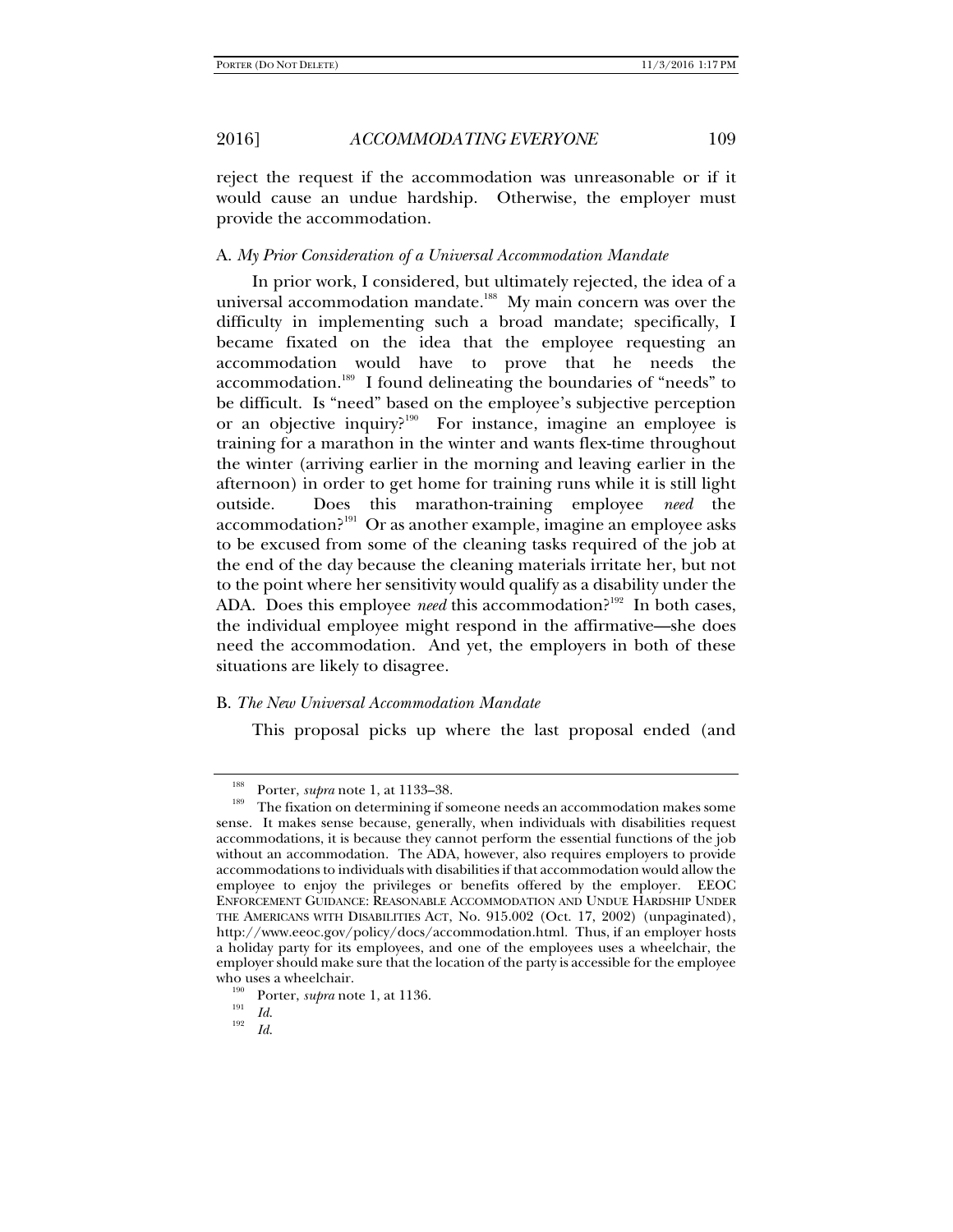hopefully, this proposal succeeds where the last one failed). Although defining "needs" is still difficult, this proposal covers accommodations beyond those that are strictly necessary in order to allow the employee to perform the functions of the position. This is because I believe that if an accommodation mandate only covered accommodations needed by an employee in order to perform his job, there would be many accommodations that would not be granted. A large subset of those would be accommodations requested by caregivers because many caregiving accommodations, such as reduced or modified hours, or time off for various child-related activities, would not be seen as strictly necessary in order to perform the functions of the job. Furthermore, if a universal accommodation mandate covered only necessary accommodations, the stigma suffered by those groups of employees who are accommodated would continue.

At the same time, I do not suggest a universal accommodation mandate should accommodate all requests equally. The pushback from employers for such a proposal would be substantial. Moreover, many of those who advocate on behalf of individuals with disabilities or caregivers might be worried about the dilution effect<sup>193</sup>—that giving someone running a marathon the same right to an accommodation as someone who has a caregiving conflict or needs flextime to accommodate medical appointments for a disability will dilute the effectiveness of the rights given to protected groups.

As a compromise between these two competing views, I propose a universal accommodation mandate with a two-tier undue hardship analysis. This two-tier undue hardship analysis would work as follows. For all accommodations that are necessary either because the employee cannot perform the job without it (for any reason, not just because of a disability) or because the employee would be neglecting unavoidable caregiving obligations without it, this proposal would apply the more stringent undue hardship standard borrowed from the ADA—defined as "significant difficulty or expense."<sup>194</sup> For all other accommodations requested, the undue hardship standard that would apply would be the more relaxed standard borrowed from the religious accommodation context, where anything more than a de minimis expense would constitute an undue hardship.<sup>195</sup> Below I discuss how this proposal would apply to various accommodation requests.

<sup>&</sup>lt;sup>193</sup> I will discuss the dilution effect in more detail below. *See infra* Part IV.C.  $^{194}$  42 U.S.C. § 12111(10)(A) (2008).

*See* Trans World Airlines, Inc. v. Hardison, 432 U.S. 63 (1977).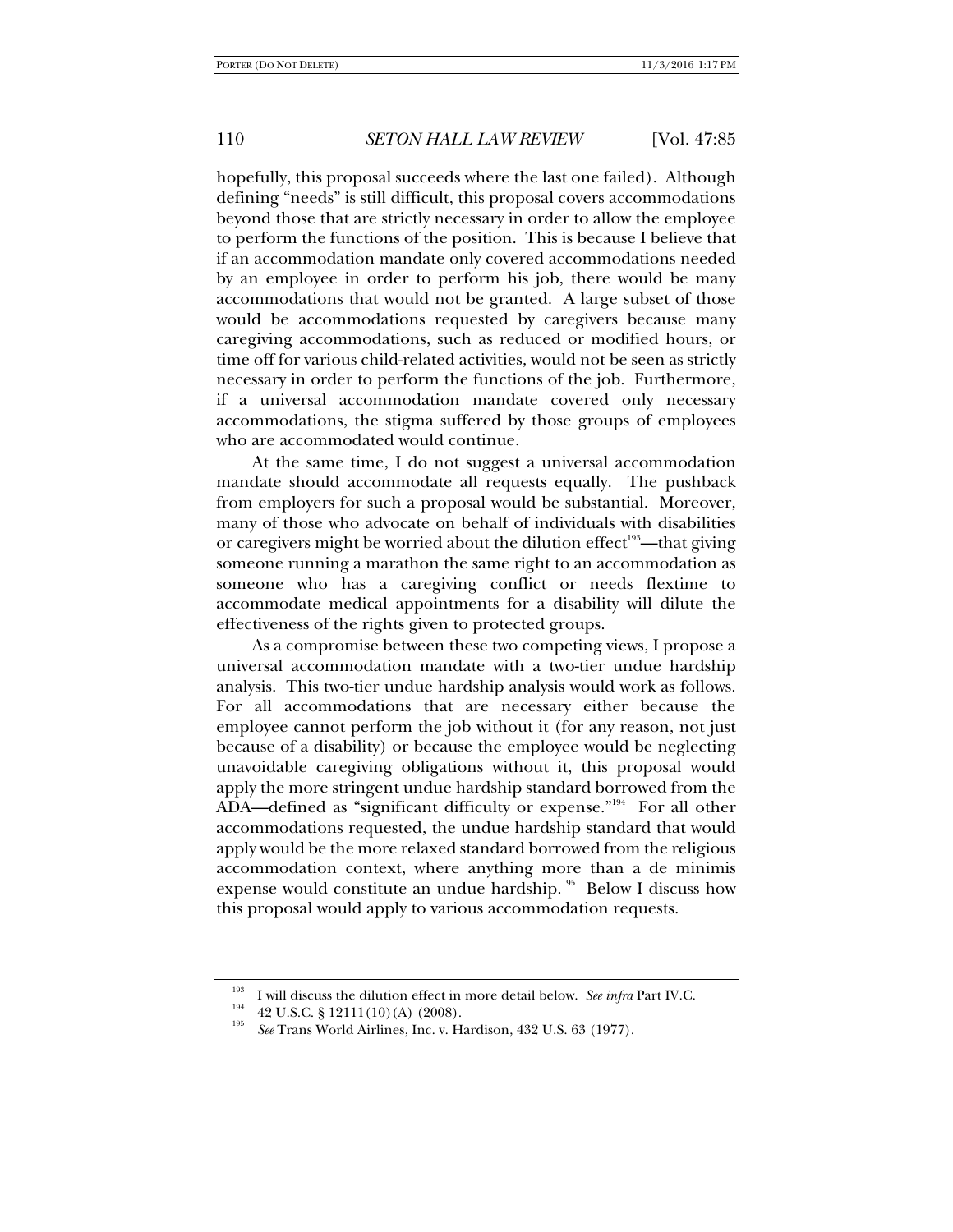## C. *Application of the Universal Accommodation Mandate*

This universal accommodation mandate would apply to both the physical functions of the job and to the structural norms of the workplace. And, as noted above, it would cover accommodations that are not strictly "necessary." This feature is one thing that makes this proposal different from other universal accommodation proposals. For instance, in *Accommodating Every Body*, four disability scholars propose accommodating every "work-capable" individual for whom the "provision of reasonable accommodation is necessary to give meaningful access to enable their ability to work."<sup>196</sup> The authors emphasize that not every desire for an accommodation, even when that accommodation would be effective, would result in an entitlement.<sup>197</sup> The proposed accommodation would have to be "necessary for an individual to fulfill essential job functions."198 My proposal is broader, covering not just necessary accommodations but also everything else.

1. Necessary Accommodations

I classify "necessary accommodations" as encompassing two things. First, an accommodation is necessary if an employee cannot perform the essential functions of the job without it. Second, an accommodation is necessary if the employee would be neglecting unavoidable caregiving obligations without it.

# a. Individuals with Disabilities

Many individuals with disabilities need accommodations in order to perform the essential functions of their jobs. And because individuals with disabilities are already entitled to an accommodation under the  $ADA$ ,<sup>199</sup> the status quo would not change for most of them under my proposal. But because employers cannot scrutinize the reason for the accommodation, employees would not need to first prove that they have a disability as defined under the ADA. Rather, the employees would have to demonstrate to their employer only that they have a physical limitation that makes it impossible for them to perform the essential function of the job without an accommodation.

The one area where my proposal might differ from current law under the ADA is with regards to accommodations that are not strictly necessary in order to perform the functions of the job. This situation

<sup>&</sup>lt;sup>196</sup> Stein et al., *supra* note 20, at 693.<br> $\frac{197}{Id}$ .

<sup>&</sup>lt;sup>198</sup> *Id. Id.* 42 U.S.C. § 12112(b)(5)(A) (2012).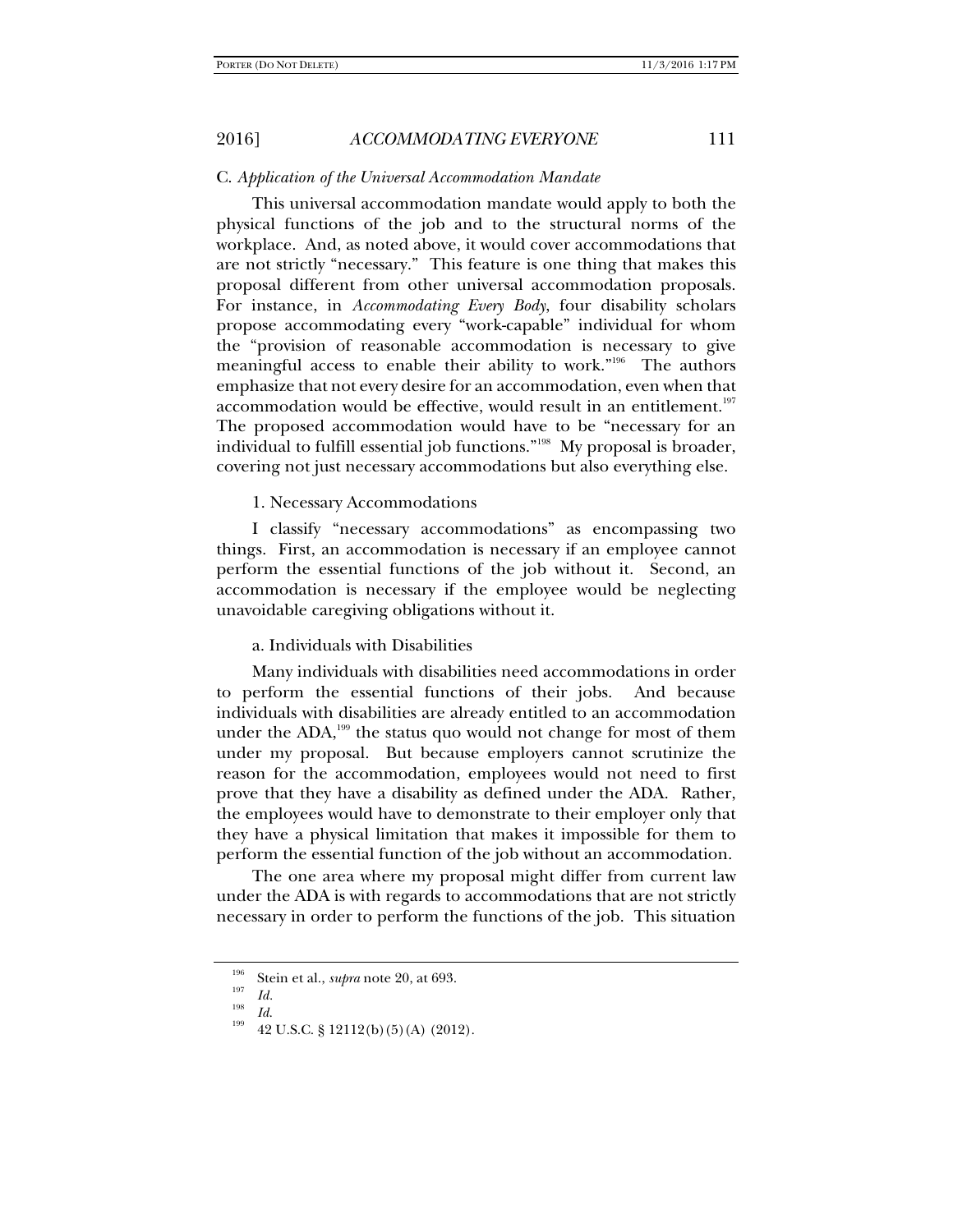might arise if an employee requests an accommodation that allows the employee to enjoy the privileges or benefits of a particular workplace. As stated in an enforcement guidance by the Equal Employment Opportunity Commission (EEOC),<sup>200</sup> the ADA "requires employers to provide reasonable accommodations so that employees with disabilities can enjoy the 'benefits and privileges of employment' equal to those enjoyed by similarly-situated employees without disabilities."<sup>201</sup> These might include services such as employee assistance programs; credit unions, cafeterias, lounges, gymnasiums, and auditoriums; transportation; and parties or other social functions.<sup>202</sup> These benefits and privileges of employment might not be "necessary" for an employee to perform the essential functions of the job.

I am conflicted about how to deal with this. Under my proposal, these accommodation requests would be subject to the less stringent "undue hardship" standard because they would not be strictly necessary. And yet these accommodation requests are important for the full integration of individuals with disabilities into the workplace.<sup>203</sup> One factor that might mitigate the harm of this result is the fact that some courts have denied such accommodations under the ADA using a cost/benefit analysis. For instance, in *Vande Zande v. Wisconsin Department of Administration*, 204 the court held that the employer did not have to provide a lowered sink in the break room so that the plaintiff, who used a wheelchair, could reach the sink. The evidence provided that lowering the sink would cost only \$150, which would clearly not be unduly expensive.<sup>205</sup> However, the court stated:

Given the proximity of the bathroom sink, Vande Zande can hardly complain that the inaccessibility of the kitchenette sink interfered with her ability to work or with her physical comfort. Her argument rather is that forcing her to use the bathroom sink for activities (such as washing out her coffee cup) for which the other employees could use the kitchenette sink stigmatized her as different or inferior . . . . But we do not think an employer has a duty to expend even modest amounts of money to bring about an absolute identity in working

EEOC ENFORCEMENT GUIDANCE: REASONABLE ACCOMMODATION AND UNDUE HARDSHIP UNDER THE AMERICANS WITH DISABILITIES ACT, No. 915.002 (Oct. 17, 2002) (unpaginated), http://www.eeoc.gov/policy/docs/accommodation.html.<br><sup>201</sup> *See id.* 202 *See id.* 203 *See id.* 203 **See id.** 203 **See id.** 203 **See id.** 203 **See id.** 203 **See id.** 203 **See id.** 203 **See id.** 203 **See id.** 

*See* Stein et al., *supra* note 20, at 744–49 (discussing the importance of integration of individuals with disabilities).<br><sup>204</sup> Vande Zande v. Wis. Dep't of Admin., 44 F.3d 538 (7th Cir. 1995).

*Id*. at 546.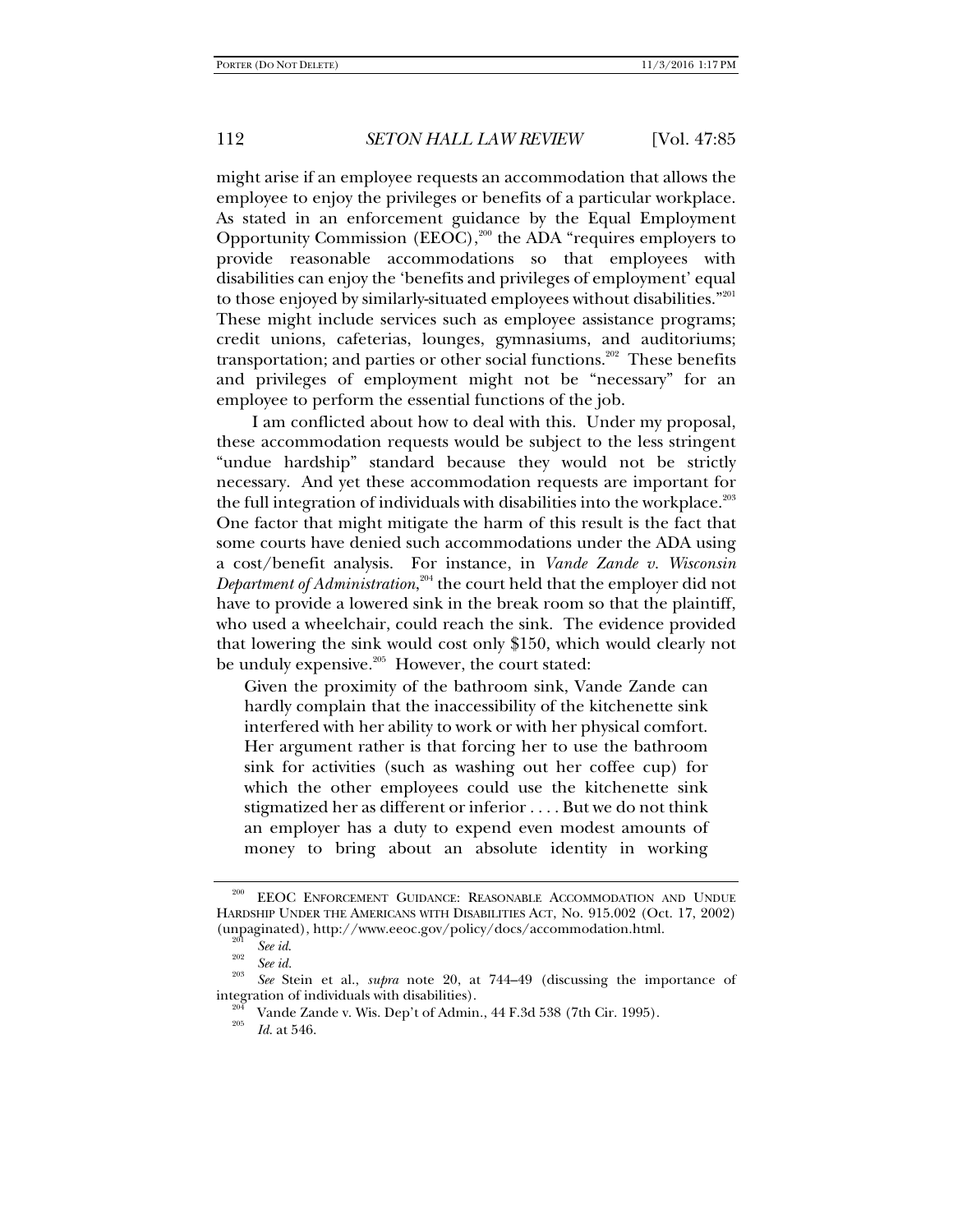conditions between disabled and non-disabled workers. The creation of such a duty would be the inevitable consequence of deeming a failure to achieve identical conditions "stigmatizing." That is merely an epithet. We conclude that access to a particular sink, when an access to an equivalent sink, conveniently located, is provided, is not a legal duty of an employer. $206$ 

Thus, even though the ADA currently requires employers to accommodate privileges and benefits of employment (rather than only those accommodations that are necessary for the employee to perform the essential functions of the job), courts often find ways to deny those accommodations.<sup>207</sup> I say this not to excuse those decisions (because I think these accommodations should be given) but to point out that my proposal is unlikely to cause a significant departure from the current state of affairs.

## b. Older Workers

As discussed in the *Accommodating Every Body* article mentioned above, $208$  as increasingly more individuals want or need to continue working later in life, many will end up having impairments that affect their ability to perform some of the functions of the job, especially if the job is physically arduous.<sup>209</sup> While many of these individuals might also be considered individuals with disabilities—especially after the expansion of the definition of disability in the ADA Amendments Act<sup>210</sup>—some might have pain or limitations that do not rise to the level of a disability.<sup>211</sup> Furthermore, forcing older individuals to claim and argue that they should be considered an individual with a disability will lead to many of them choosing not to seek accommodations.<sup>212</sup>

My proposal will not require these older individuals to prove that

<sup>&</sup>lt;sup>206</sup> Id.<br><sup>207</sup> See, e.g., id.

<sup>&</sup>lt;sup>208</sup> *See generally* Stein et al., *supra* note 20.<br><sup>209</sup> *Id.* at 703, 708.

<sup>&</sup>lt;sup>210</sup> See generally Porter, *Backlash*, *supra* note 13, at 46–47 (pointing to the numerous cases where courts adopted a much broader definition of disability under the ADA after the ADA Amendments Act).<br><sup>211</sup> Furthermore, there is some doubt about the effectiveness of the ADA

Amendments Act in changing the judiciary's opinion about the proper scope of disability protections. Stein et al., *supra* note 20, at 699.<br><sup>212</sup> *Id.* at 708 ("Impaired individuals' reluctance to request an accommodation may

be driven by questions regarding whether they have a legally defined 'disability,' the desire to avoid the perception that they are getting 'special' treatment, an inhospitable workplace culture, fears of retaliation, and/or the incentive to pursue SSDI benefits instead of pursuing work.").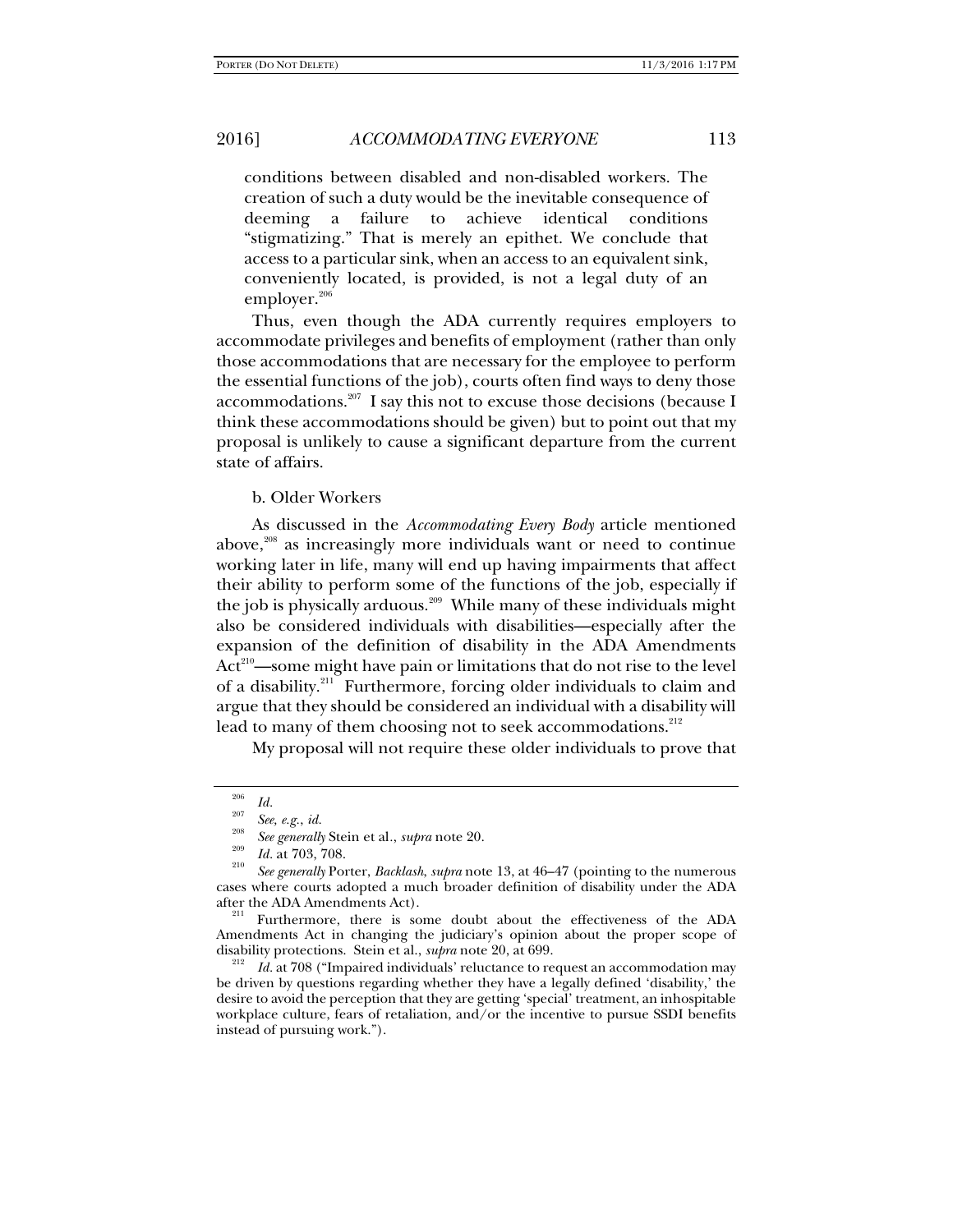they belong to the class of individuals protected under the ADA. Instead, as long as an accommodation is needed to allow the older employee to perform the essential functions of the job, the accommodation would have to be granted.

In addition to older workers who might have restrictions on their ability to perform some workplace tasks, some workers who are smaller than the average person might also have difficulty performing some tasks and therefore might need an accommodation in order to be able to perform the essential functions of the job. $^{213}$  Of course, only if the accommodation is reasonable and does not cause an undue hardship does the accommodation have to be granted. An accommodation would not be reasonable if it required the elimination of an essential function of the job. $214$ 

c. Pregnancy

Although many pregnant women proceed through their entire pregnancies without any difficulties, some women are put on certain restrictions by their doctors because of actual or potential complications with the pregnancy.215 For instance, some doctors might place a pregnant woman on a lifting restriction, demanding that she not lift more than a certain amount. $216$  In other cases, if the employee has a physically arduous job, the doctor might ask that she be placed on light duty. $217$ 

<sup>213</sup> *See id.* at 697 (discussing the fact that many workplace environments and pieces of equipment have been built around or structured with the average man in mind, thereby excluding many women); Jessica L. Roberts, *Accommodating the Female Body: A Disability Paradigm of Sex Discrimination*, 79 U. COLO. L. REV. 1297, 1303–05 (2008) (exploring cockpits, machinery, and other workplace characteristics that unintentionally exclude many women and individuals with disabilities).

*See, e.g.*, Hill v. Walker, 737 F.3d 1209, 1217 (8th Cir. 2013) (stating that employers need not eliminate essential functions of the job to accommodate an employee with a disability); D'Angelo v. ConAgra Foods, Inc*.*, 422 F.3d 1220, 1229 (11th Cir. 2005). Because the employer would be required to consider the accommodation requested by a small woman, however, the employer might realize that there are alternative ways to perform the particular function. *See* Stein et al., *supra* note 20, at 697 n.31 (pointing to the example of women generally being unable to perform the fireman's lift to rescue people from a burning building, but noting there are other modes of rescue that allow women to execute the same function in an alternative manner).

*See generally* Bradley Areheart, *Accommodating Pregnancy*, 67 ALA. L. REV. 1125  $(2016).$ 

*See, e.g*., Young v. United Parcel Serv., Inc., 135 S. Ct. 1338, 1344 (2015) (noting that the plaintiff's doctor "told her she should not lift more than twenty pounds during the first twenty weeks of her pregnancy or more than ten pounds thereafter.").<br><sup>217</sup> Tysinger v. Police Dep't of Zanesville, 463 F.3d 569, 571 (6th Cir. 2006) (noting

that the plaintiff's doctor put her on light duty from her job as a police officer after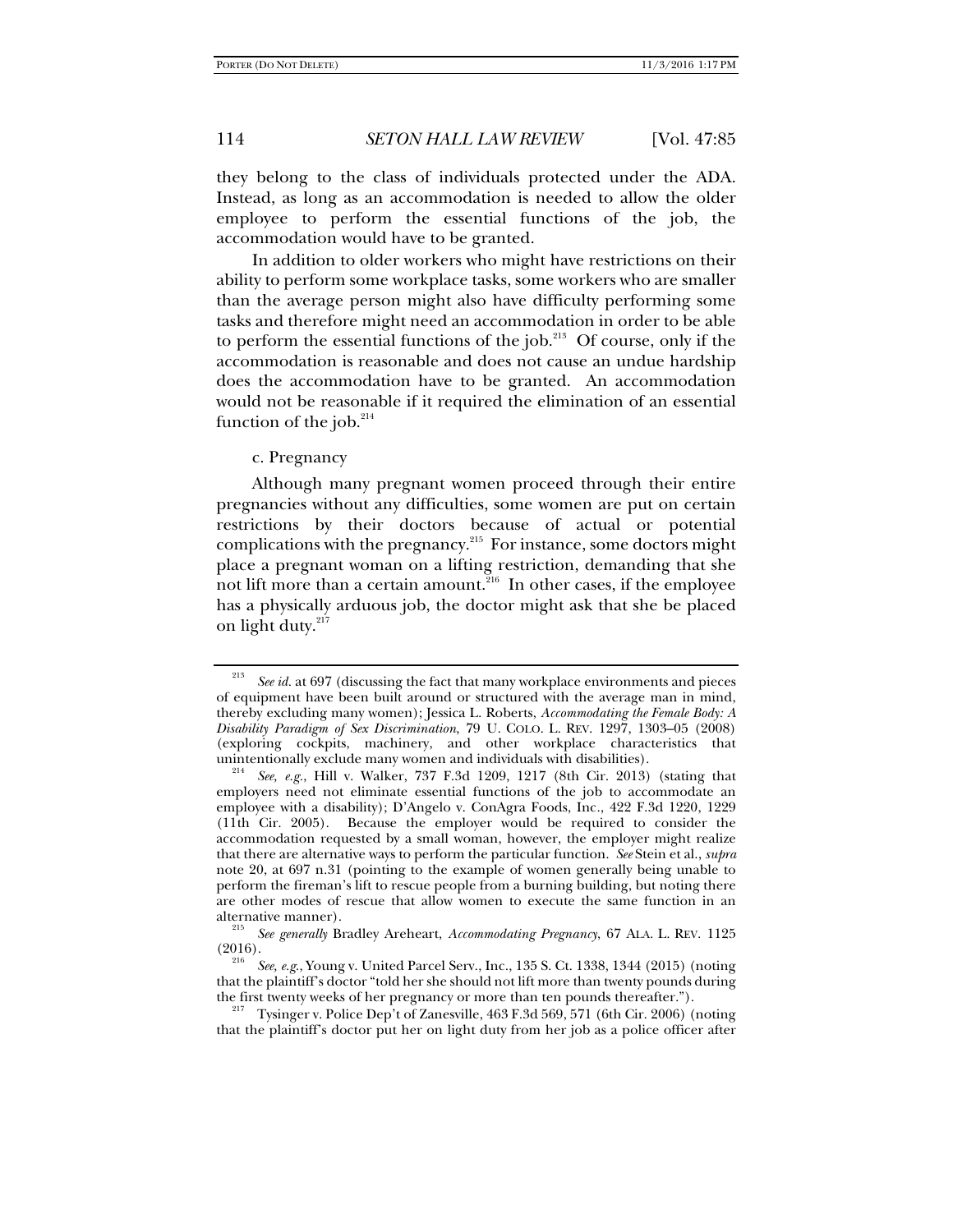Under my proposal, in cases where the doctor places the pregnant woman on restrictions to protect the health of the woman or the unborn baby, the accommodation is considered necessary and the employer would have to provide it, absent being able to prove that the accommodation is unreasonable or creates an undue hardship under the more stringent standard—significant difficulty or expense.<sup>218</sup>

#### d. Unavoidable Caregiving Obligations

In addition to situations where individuals cannot perform the physical functions of the job without an accommodation, I also believe an accommodation is necessary if a caregiver would be neglecting unavoidable caregiving obligations without it. Although delineating the precise boundaries and parameters of these unavoidable caregiving obligations is beyond the scope of this Article, I have a rough idea of where that line should be drawn.

As I have discussed above and elsewhere, $219$  some of the most troubling stories involve caregivers having to choose between their job and caring for their minor children. For instance, one woman was terminated because her child was in a car accident and had to be taken to the hospital.<sup>220</sup> Another mother left her children aged one and nine alone because the babysitter had not arrived and the mother feared termination if she did not report to work; while she was gone, the children died in a fire.<sup>221</sup> In another horrendous case, a caregiver left a two-year-old child home alone to avoid losing her job and, in her absence, the child fell from a balcony and died.<sup>222</sup> Some parents force older children to miss school to stay home and care for younger children who are sick. $223$  Another caregiver lost her job because she stayed home with her child who had the flu. $224$ 

Accordingly, one reform I proposed in earlier work was to protect

she was in an altercation with a suspect).<br><sup>218</sup> 42 U.S.C. § 12111 (10) (A) (2008).<br><sup>219</sup> Porter, *Why Care, supra* note 4, at 407–09.<br><sup>220</sup> 9TO5, NATIONAL ASSOCIATION OF WORKING WOMEN, *10 Things That Could Happen to You if You Didn't Have Paid Sick Days And The Best Way to Make Sure They Never Happen to Anyone*, 4 (2014), http://njtimetocare.com/sites/default/files/18\_Ten%20Things%20That%20Could %20Happen%20to%20You%20if%20You%20Didnt%20Have%20Paid%20Sick%20D

ays.pdf. 221 Nina Bernstein, *Daily Choice Turned Deadly: Children Left on Their Own*, N.Y. TIMES (Oct. 19, 2003), http://www.nytimes.com/2003/10/19/nyregion/daily-choiceturned-deadly-children-left-on-their-own.html.<br> $\frac{222}{222}$  See id.

<sup>&</sup>lt;sup>223</sup> Porter, *Why Care*, *supra* note 4, at 408.

*See id.*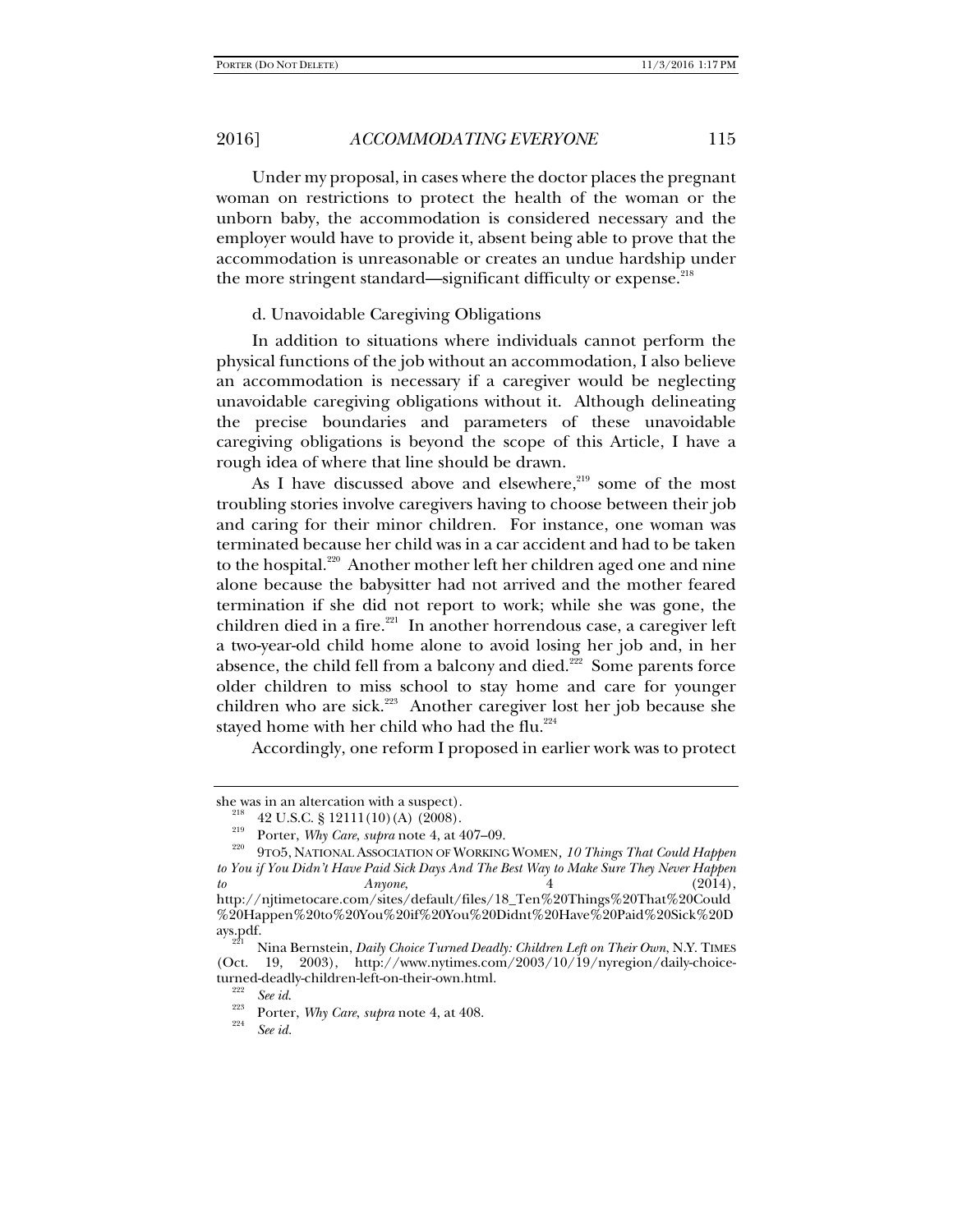caregivers from termination in these situations.<sup>225</sup> In other words, at a bare minimum, caregivers who would be terminated if they are not given an accommodation that is needed to keep them from neglecting unavoidable caregiving obligations should be accommodated. Only if the accommodation would cause an undue hardship using the more stringent ADA standard—significant difficulty or expense—should the accommodation be refused.

Thus, even though defining unavoidable caregiving obligations is not easy, we should all be able to agree that employees should be protected when they miss work because they have no responsible person with whom to leave a child under the age of twelve, despite having made reasonable efforts to find such a person.<sup>226</sup> Such a situation might arise because the child's illness precluded attendance at a group-based daycare or school, because a babysitter is too ill to care for the child or otherwise does not show up for work, or because the child's school is unexpectedly closed. $227$  Certainly there are likely to be disputes regarding what constitutes reasonable efforts to find alternative care arrangements, as well as defining who is a responsible person.<sup>228</sup>

One way to solve some of these disputes is to borrow from Professor Peggie Smith, who has proposed using the standards from unemployment compensation cases in order to define unavoidable caregiving obligations. In her article, *Accommodating Routine Parental Obligations in an Era of Work-Family Conflict: Lessons from Religious Accommodations*, Professor Smith proposes a model for accommodating parental obligations that focuses on "compelling parental obligations."230 Her proposal requires an employee seeking accommodation to demonstrate that the employee (1) faced a compelling parental obligation that conflicted with an employment requirement; (2) informed the employer about the conflict; and (3) was discharged or disciplined for failing to comply with the conflicting employment requirement. $^{231}$  If the employee could prove this, then the employer would have the burden of proving that the employer made a good faith effort to accommodate the employee's parental

 $\frac{^{225}}{^{226}}$  *Id.* at 407–09.<br>*Id.* at 409.

<sup>&</sup>lt;sup>227</sup> *Id.*<br><sup>228</sup> *Id.* 229 *Peggie R. Smith, <i>Accommodating Routine Parental Obligations in an Era of Work-Family Conflict: Lessons from Religious Accommodations*, 2001 WIS. L. REV. 1443 (2001).<br><sup>230</sup>*Id.* at 1465–79. <sup>231</sup>

*Id.* at 1466.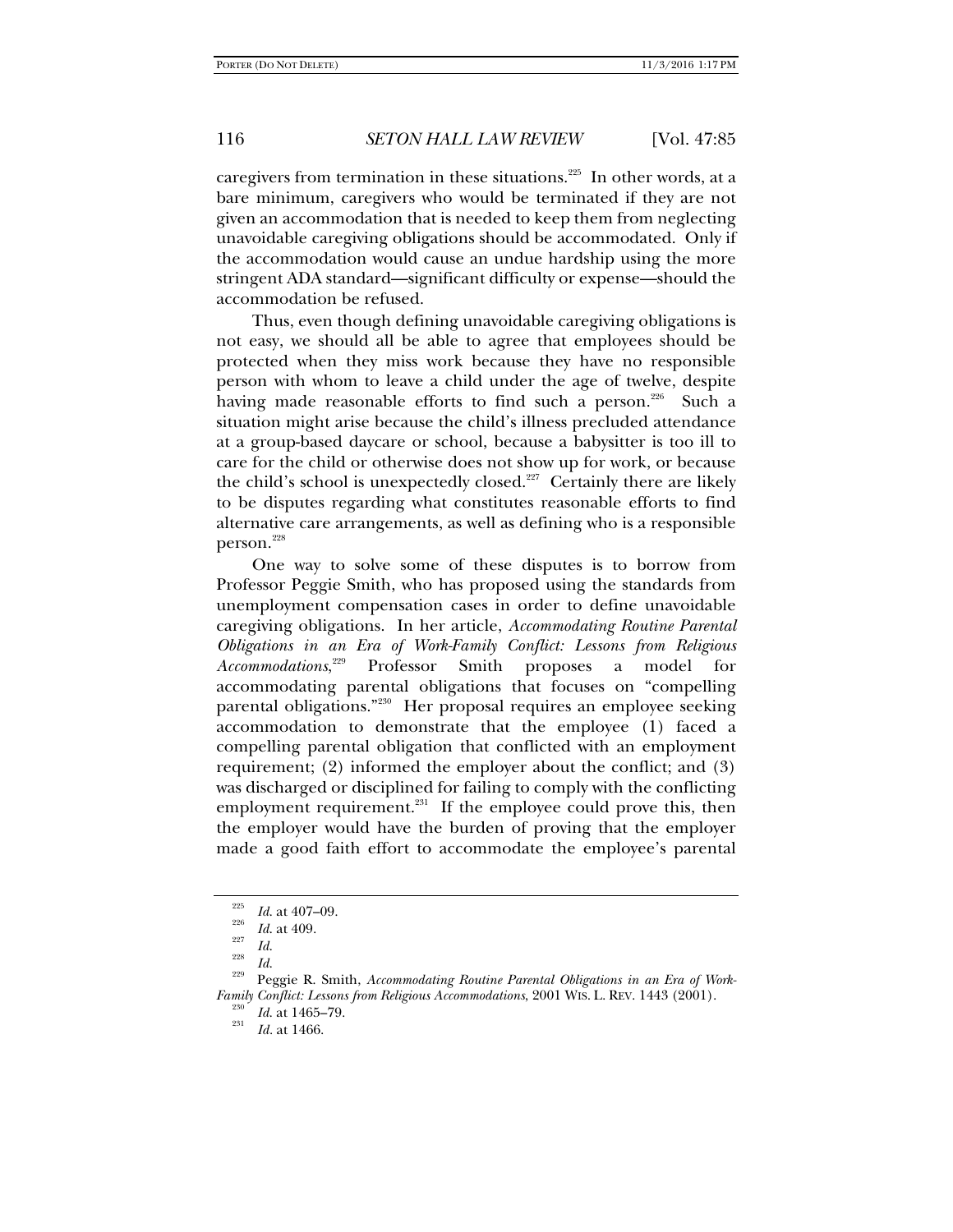obligations or that the employer was unable to reasonably accommodate the employee without experiencing an undue hardship.<sup>232</sup> So Professor Smith's proposal—similar to mine—requires determining what is considered a "compelling parental obligation."

To do so, Professor Smith relies on unemployment compensation case law.233 As explained by Smith, employees who are terminated from their jobs may be eligible for unemployment compensation, but they are usually ineligible if they voluntarily quit their jobs or are fired for misconduct.<sup>234</sup> Courts often apply a "good cause" standard in assessing whether an employee leaves a job voluntarily. $235$  Thus, courts are often required to consider whether employees had good cause for voluntarily leaving their employment based on work-family conflicts.<sup>236</sup> Smith uses these decisions to help delineate the parameters of when employees are faced with compelling parental obligations that require accommodation.<sup>237</sup>

Some of the cases where the employee was able to prove that she had good cause to voluntarily quit her employment or to refute an employer's argument that it terminated for misconduct include: when an employer suddenly and dramatically changes an employee's schedule, making the employee's prior daycare arrangement unworkable (and the employee cannot find an affordable alternative compatible with the new shift); $238$  changing an employee's schedule from a predictable shift to one that varies daily where the employee had no alternative daycare on the days she was required to work until 8:30 p.m.;<sup>239</sup> and where an employee was fired for missing two days of work after her employer changed her shift to the evening shift and she was unable to arrange alternative childcare.<sup>240</sup> As explained by Smith, these cases and others like them include two related inquiries: the significance of the parental obligation at stake and the reasonableness of the employee's efforts to meet that obligation.<sup>241</sup>

Smith explains that courts are more likely to find that good cause led an employee to quit her job when the employee's family

<sup>232</sup>

 $\frac{^{232}}{^{233}}$  *Id.* at 1467–72.

<sup>&</sup>lt;sup>234</sup> *Id.* at 1467.<br><sup>235</sup> Smith, *supra* note 229, at 1467.<br>*Id.* at 1468.

*Id. Id. Id.* 238 *Id.* at 1468 (citing White v. Sec. Link, 658 A.2d 619 (Del. Super. Ct. 1994)). *Id.* at 1469 (citing Newland v. Job Serv. N.D., 460 N.W.2d 118 (N.D. 1990)).

<sup>&</sup>lt;sup>240</sup> Id. at 1469–70 (citing King v. Unemployment Comp. Bd. of Review, 414 A.2d 452 (Pa. Commw. Ct. 1980)). 241 Smith, *supra* note 229, at 1470.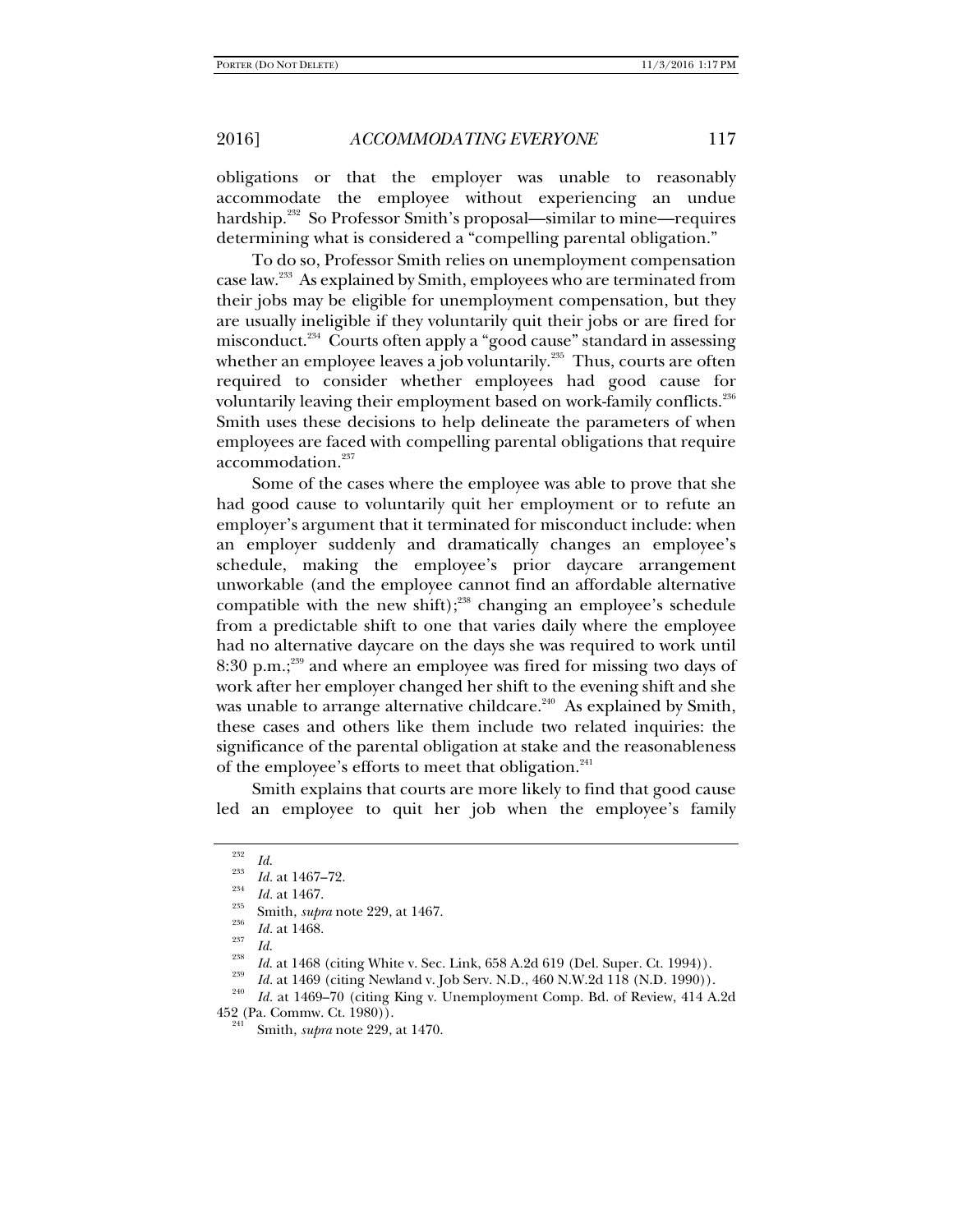responsibility is deemed "compelling and necessitous."<sup>242</sup> This occurs when there are "circumstances that . . . would compel a reasonable person under those circumstances to act in the same manner.<sup>"243</sup> Thus, when an employee is forced to quit her job because she refuses to leave her children unaccompanied at home in the evening, this would be considered a compelling reason to separate from her job.<sup>244</sup> Smith recognizes (as do I) that not all caregiving obligations are compelling (or unavoidable as I refer to them). For instance, she argues that an employee's desire to leave work early to attend a child's softball game is not compelling, nor is taking time off to accompany a child on a class field trip. $245$  Both of these situations do not present circumstances that would compel a reasonable person to separate from his or her job. $246$ As Smith summarizes: "The underlying premise of this proposal is that some parental sacrifices are unacceptable: employees should not be forced unnecessarily to choose between the fundamental welfare of their children and employment."<sup>247</sup>

I recognize that, even with the explanation above, "unavoidable caregiving obligations" is still a vague term. But as Smith notes, using the precedent from unemployment compensation cases can provide guidance for determining when a caregiving obligation should be deemed compelling or unavoidable. If we ask the same question as the unemployment compensation courts ask—would a reasonable person be compelled to quit if faced with a similar dilemma between caring for children and work?—we should arrive at the correct answer.

#### 2. All Other Accommodation Requests

All of the above "necessary" accommodations should be granted as long as the accommodation does not cause an undue hardship for the employer under the more stringent definition of "significant difficulty or expense." Under my proposal, all other accommodation requests should still be granted unless the accommodation would cause an undue hardship under the more lenient standard of anything more than a de minimis expense.

This category would basically encompass everything else not defined as a "necessary" accommodation above. Some reasons an employee might seek a workplace accommodation include: advancing

 $\frac{^{242}}{^{243}}$  *Id.* at 1471.

<sup>&</sup>lt;sup>243</sup> *Id.*<br><sup>244</sup> *Id.*<br><sup>245</sup> *Id.* 

*Id.* 246 *Id.* 247 Smith, *supra* note 229, at 1471.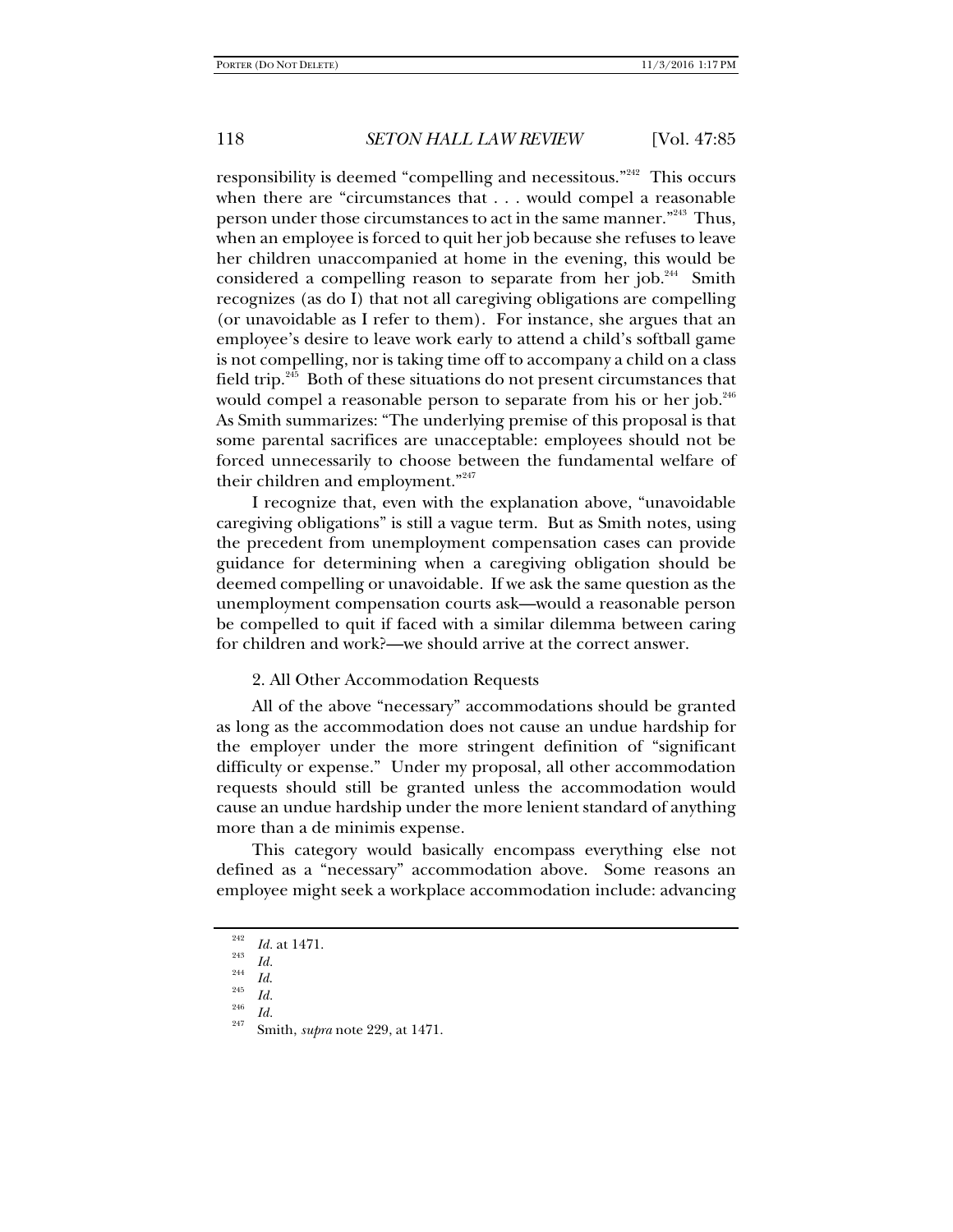her education; community volunteering or other civic engagement; a second job or starting a business;<sup>248</sup> and other intellectual, physical, or emotional pursuits. These types of pursuits might lead an employee to request a schedule change or reduced hours for a period of time. Although not all jobs allow for an easy adjustment of working hours, many employers have found that schedule changes, especially minor adjustments to the starting and stopping time, are relatively simple to provide.

The two more difficult or controversial categories that would fall under the more lenient undue hardship standard (because they would not be classified as "necessary") are religious accommodation requests and caregiving accommodation requests that are not for "unavoidable caregiving obligations," discussed above.

a. Religion

As noted above, Title VII requires employers to accommodate an employee's bona fide religious beliefs and practices if they conflict with a workplace rule:

The term "religion" includes all aspects of religious observance and practice, as well as belief, unless an employer demonstrates that he is unable to reasonably accommodate to an employee's or prospective employee's religious observance or practice without undue hardship on the conduct of the employer's business.<sup>249</sup>

Even though the statute uses the same "undue hardship" phrase as the ADA, the Supreme Court has defined that phrase quite differently in the religious accommodation context.250 The Court held in *Trans World Airlines, Inc. v. Hardison* that an employer should not have to be short-handed or pay others premium pay through overtime in order to accommodate the plaintiff's desire not to work on his Sabbath.<sup>251</sup> According to the Court, requiring "TWA to bear more than a de minimis cost in order to give Hardison Saturdays off [was] an undue hardship."<sup>252</sup> The Court believed that requiring TWA to bear additional costs when no such costs are incurred to give other employees a day off would involve "unequal treatment of employees

<sup>&</sup>lt;sup>248</sup> Obviously, an employer would be allowed to enforce normal non-compete agreements.

<sup>42</sup> U.S.C. § 2000e(j) (1991).<br><sup>250</sup> Trans World Airlines, Inc. v. Hardison, 432 U.S. 63, 64 (1977).<br>*Id.* at 84.

*Id.*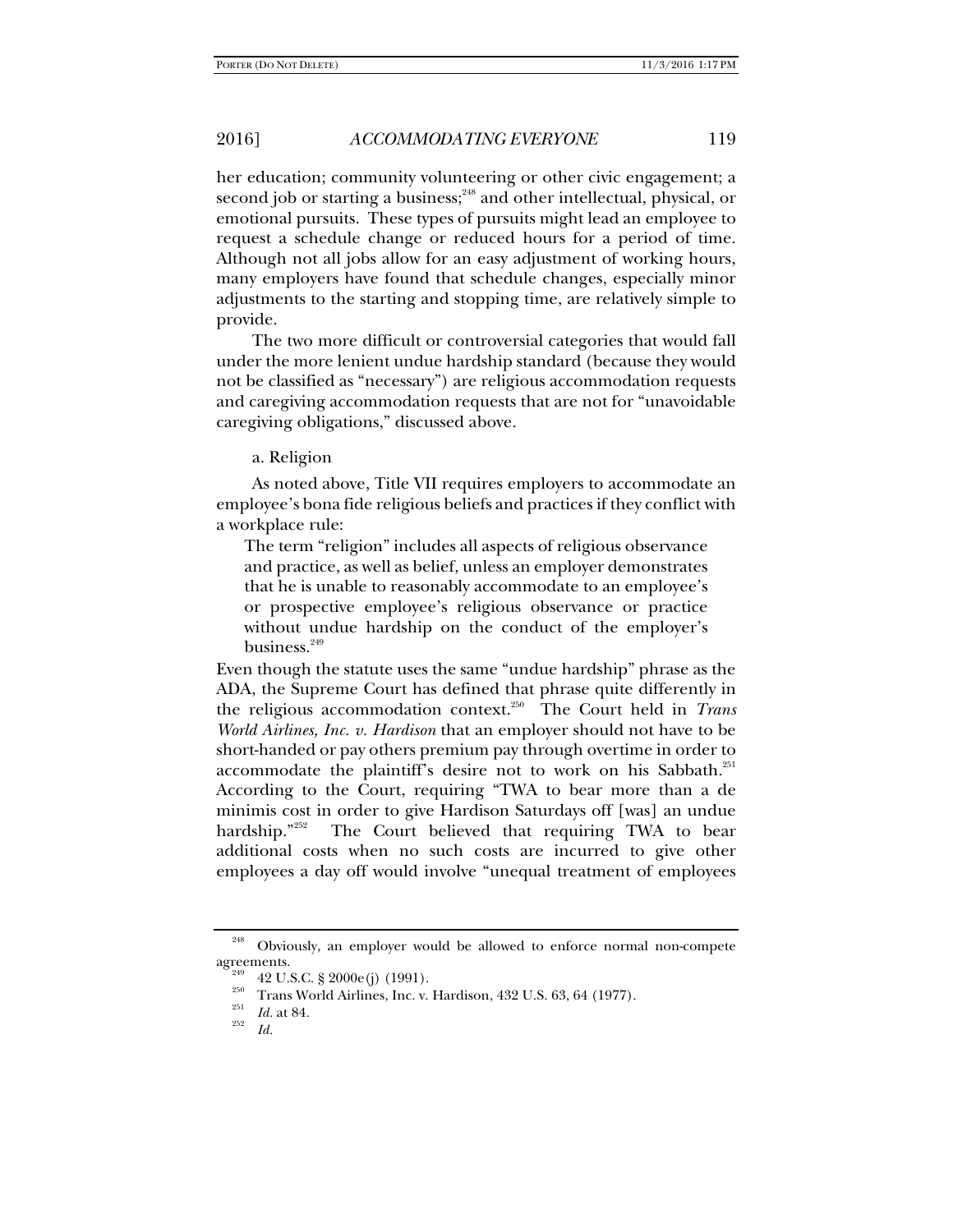on the basis of their religion."253 Absent legislative history to the contrary, the Court could not "readily construe the statute to require an employer to discriminate against some employees in order to enable others to observe their Sabbath."<sup>254</sup>

Two things likely account for the difference between how the religious accommodation provision is treated as compared to the ADA's reasonable accommodation provision. First, because the ADA protects only individuals with disabilities, it does not allow for "reverse discrimination" claims.<sup>255</sup> The religious accommodation provision, on the other hand, is part of Title VII, which protects all employees based on their religion (in addition to race, color, sex, and national origin).  $256$ And second, there is some evidence that the Court narrowly defined employers' obligations to accommodate religious practices to avoid a conflict with the Establishment Clause of the First Amendment.<sup>257</sup>

Although there have been proposals to expand the reasonable accommodation obligation for religion, $258$  thus far, neither the Supreme Court nor Congress has broadened the coverage of the religious accommodation provision. Although I would not be opposed to broadened coverage for religious accommodations—that is, requiring employers to accommodate employees' religious practices as long as those accommodations do not result in "significant difficulty or expense"—my proposal maintains the status quo with respect to religious accommodations.

### b. Avoidable Caregiving Obligations

As discussed above, I recognize that distinguishing between avoidable and unavoidable caregiving obligations is difficult. Yet, I believe we need to make a real effort to do so, for reasons that I describe more fully below. Obviously, the question that would be asked in these cases is whether the caregiving obligation is *unavoidable*, not *avoidable*. But just to give the reader an idea of what types of caregiving tasks or obligations I think are avoidable, here is a brief (and

<sup>253</sup>*Id.* 254 *Id.* at 85. 255 Porter, *Backlash*, *supra* note 13, at 7. 256 *Trans World Airlines*, 432 U.S. at 81 ("The repeated, unequivocal emphasis of both the language and the legislative history of Title VII is on eliminating discrimination in employment, and such discrimination is proscribed when it is directed against majorities as well as minorities."). 257 Leach C. Myers, *Disability Harassment: How Far Should the ADA Follow in the* 

*Footsteps of Title VII?*, 17 BYU J. PUB. L. 265, 268-69 (2003).

*See, e.g.*, Nantiya Ruan, *Accommodating Respectful Religious Expression in the Workplace*, 92 MARQ. L. REV. 1, 3 (2008).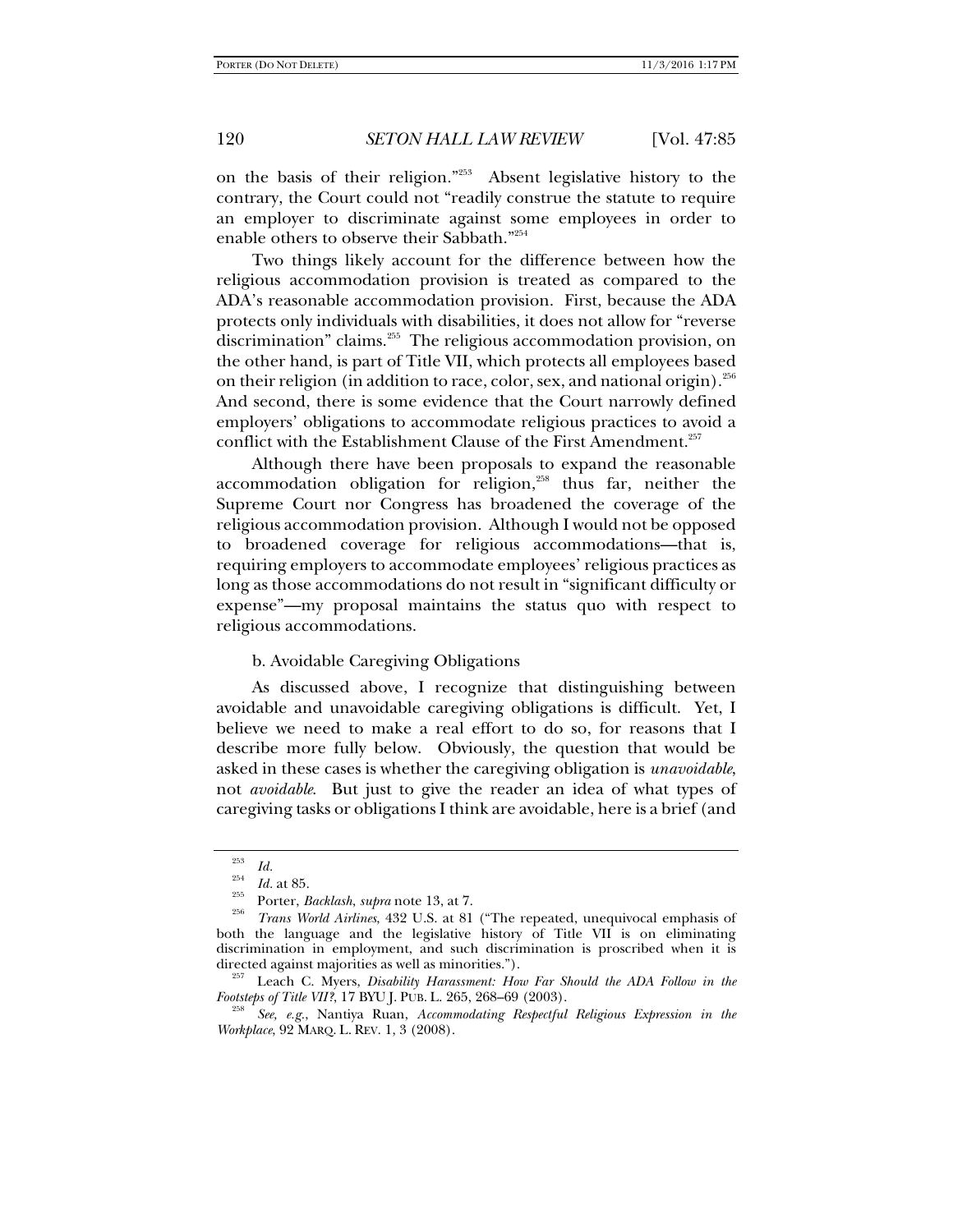incomplete) list.

If a caregiver asked for reduced hours (or modified hours) so she could be home every day at 3:00 p.m. when her kids get home from school—assuming that her children do not have special needs or she does not live in an area where after-school care is unavailable—this would be an avoidable caregiving obligation. Similarly, if a caregiver asked for reduced hours or a compressed workweek so she could have one or two days off every week to spend with her baby or toddler, this would be an avoidable caregiving obligation. Absences that exceeded an employer's attendance policy that were requested to allow a parent to attend a child's game or performance or to volunteer at the child's school or on a school field trip would be an avoidable caregiving task.

To be clear, I think employers should consider all of these requested accommodations and grant them when possible. Under this proposal, employees would have a right to request these accommodations and the employer could refuse them only if they resulted in an undue hardship as defined under the more lenient standard of anything more than de minimis expense.

However, many of these requests would not cost an employer any money or result in any loss of productivity. For instance, a request for modified hours (but not a reduction in total hours) is often a very easy accommodation to grant, assuming the individual's job can be performed at any time.<sup>259</sup> And an extra absence or two because an employee wants to attend a school performance or volunteer at a school field trip or party is unlikely to cause any hardship on the employer. Either the employee is paid hourly and is therefore not paid for that missed time or the employee is salaried and will likely make the time up later in the day or week.

My point is not to say that all accommodations will have to be granted. Rather, my point is simply that, once employers are required to consider these types of requests, they might realize how easy it is for them to grant many or most of them.

In fact, "flex time" or flexible working hours is the most frequently provided accommodation given to caregivers. *See* Ellen Galinsky et al., 2008 National Study of *Employers*, FAMILIES AND WORK INST. 6 (2008), *Employers*, FAMILIES AND WORK INST. 6 (2008), http://familiesandwork.org/site/research/reports/2008nse.pdf (stating that 79% of employers now allow at least some employees to periodically change their arrival and departure time).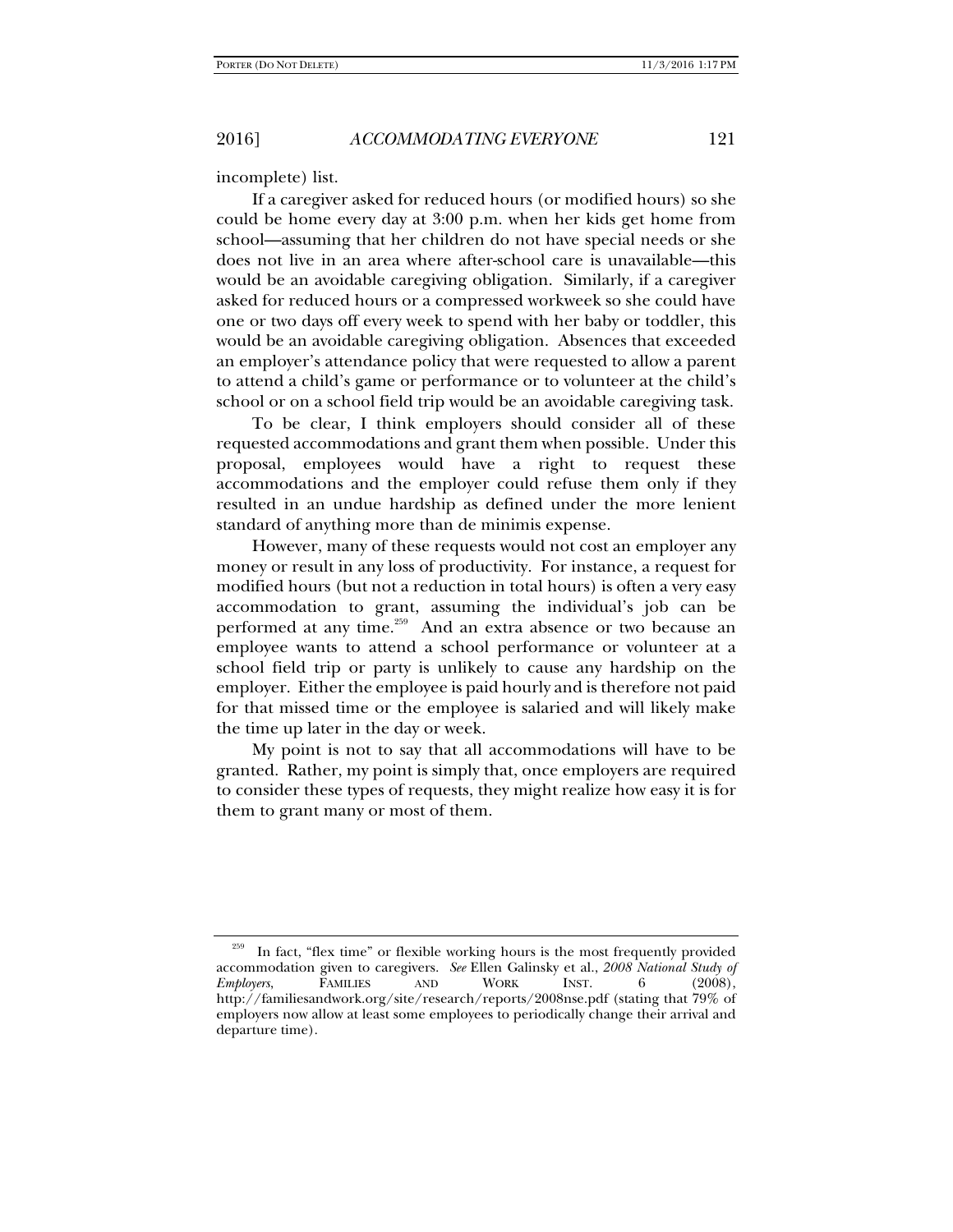## D. *Justifying this Universal Accommodation Mandate*

# 1. Partially Remedying the Caregiver Conundrum

There are several benefits of this proposal, and I imagine different readers will be motivated by different reasons. Based on my interests, one of the primary justifications for this proposal is to provide assistance to caregivers trying to balance work and family. As I have discussed in depth elsewhere, caregivers have very few rights to a flexible workplace—that is, one that allows them to balance work and family.<sup>260</sup> Other than limited leave under the FMLA, and the right to be free from discrimination based on pregnancy, caregivers are not entitled to any accommodations to allow them to balance work and  $f$ amily.<sup>261</sup> Thus, caregivers are often at the whim of the strict attendance policies of some employers, and many caregivers have no ability to control their schedules or the number of hours they work. $262$ 

This proposal would allow these employees to request modified schedules or to miss work if needed to care for a sick child or take a child to the doctor. Even though not all caregiving responsibilities would be considered unavoidable and thus subject to the more stringent undue hardship test, employees could seek an accommodation for all caregiving obligations. If the employer refuses the request, the employer would be required to prove that the accommodation results in more than a de minimis expense. The hope is that employers would begin to realize that many of these accommodations are inexpensive or even costless.

As I have discussed before, communitarian theory helps us understand that helping caregivers successfully balance work and family benefits everyone. $263$  This is true for several reasons. First, at a very basic level, we all benefit from parents' choices to procreate because society needs procreation to continue and employers need procreation to continue to staff their workplaces.<sup>264</sup> Professor Fineman frequently refers to caretaking work as an "important and essential public good. Every society and every institution in society is dependent

<sup>260</sup> *See, e.g.*, Porter, *Why Care*, *supra* note 4, at 370–80; Porter, *Stigma*, *supra* note 26, at 235–36.<br><sup>261</sup> Porter, *Why Care*, *supra* note 4, at 361–63.<br><sup>262</sup> Id. at 363–65.

<sup>&</sup>lt;sup>263</sup> Porter, *Why Care*, *supra* note 4, at 396–98. The remainder of this subpart is derived in significant part from Porter, *Why Care*, *supra* note 4, at 395–403. However, to avoid excessive citations to my prior work, I will cite to the original sources cited in that piece. 264 Lucinda M. Finley, *Transcending Equality Theory: A Way Out of the Maternity and* 

*the Workplace Debate*, 86 COLUM. L. REV. 1118, 1137–38 (1986).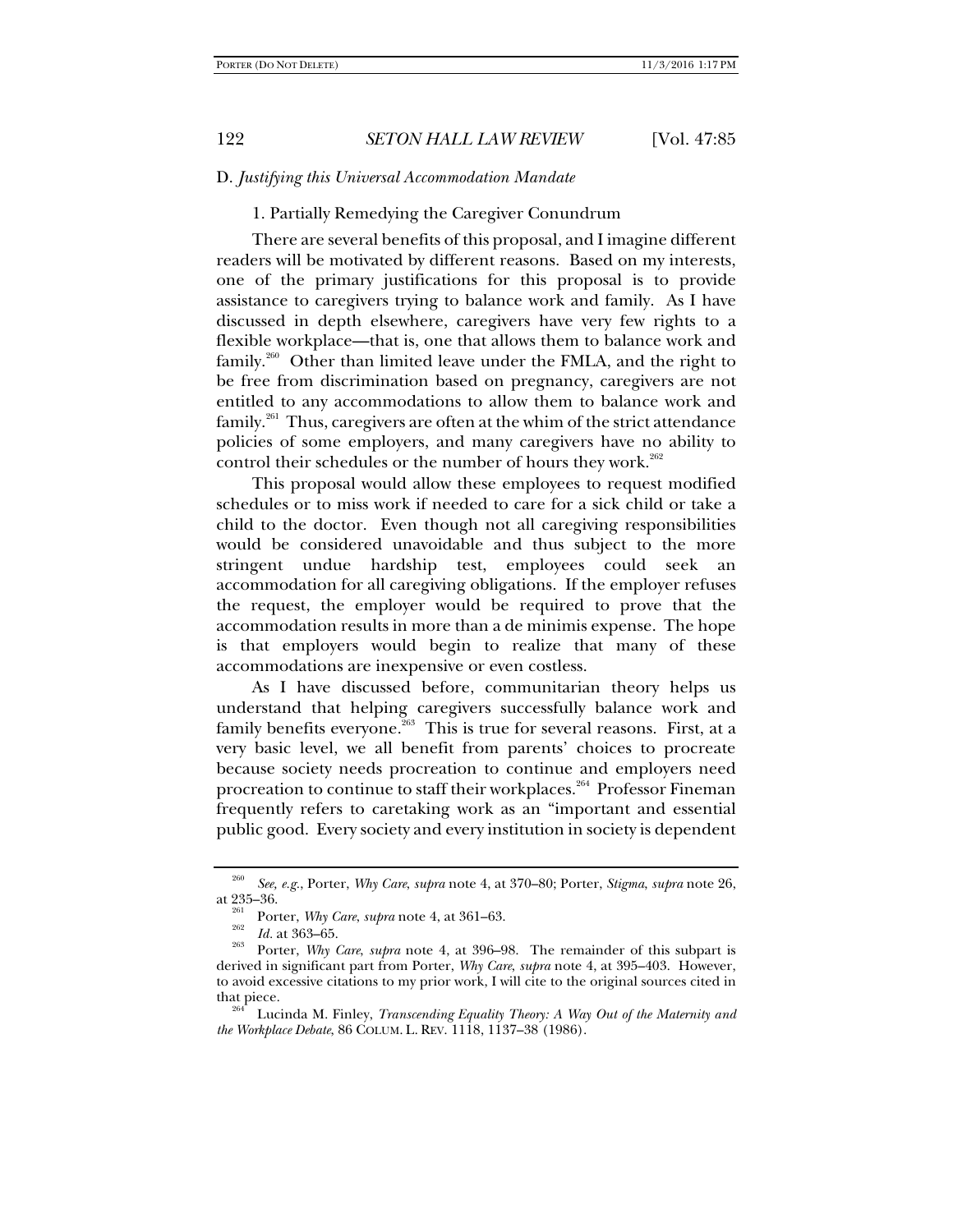upon caretaking labor in order to perpetuate and reproduce itself."265 Second, everyone lives with the consequences of children who are not brought up well and who then harm communities through misconduct and crime.<sup>266</sup> Third, even non-caregivers should support accommodations provided for caregiving because non-caregivers could find themselves engaging in caregiving involuntarily. Even if they do not have children, many workers have spouses/partners and parents, and many of these adult loved ones could become disabled and dependent as they age. $267$  And there are benefits to having dependent adults cared for by loved ones. Not only do adults have better health and happiness outcomes when cared for by loved ones,<sup>268</sup> but also, society needs the thirty-three million unpaid family caregivers to continue giving that care—the long-term care system would collapse and nursing homes would burst at the seams without the unpaid work of family caregivers.<sup>269</sup> Finally, we all benefit from allowing caregivers to balance work and family because this means that as we age or become disabled and need care, we will reap the benefits of having institutional structures in place that will allow our loved ones to care for us without sacrificing their jobs. $270$ 

#### 2. Avoiding the Difficulty and Stigma of Classification

Another benefit of this proposal is that accommodating everyone mostly avoids the stigma of classification. In order to be protected under current law, an employee has to fall into a particular protected class. Primarily, this includes individuals with disabilities, but it also might include those who need accommodations for religious practices or, after the decision in *Young v. United Parcel Service, Inc.*<sup>271</sup> pregnant workers. Although it is not difficult to establish that you belong to a particular religion or that you are pregnant, it is more difficult to establish that you have a disability, even after the Amendments have

<sup>&</sup>lt;sup>265</sup> Martha Albertson Fineman, *Contract and Care*, 76 CHI.-KENT L. REV. 1403, 1406 (2001).

 $^{200}$  AMITAI ETZIONI, THE SPIRIT OF COMMUNITY: RIGHTS, RESPONSIBILITIES, AND THE COMMUNITARIAN AGENDA 54, 69 (1993).

<sup>&</sup>lt;sup>267</sup> Porter, *Why Care*, *supra* note 4, at 399.<br><sup>268</sup> K. Nicole Harms, *Caring for Mom & Dad: The Importance of Family-Provided Eldercare and the Positive Implications of California's Paid Family Leave Law*, 10 WM. & MARY

<sup>&</sup>lt;sup>zov</sup> Jane Gross, *Who Cares for the Caregivers*?, N.Y. TIMES: NEW OLD AGE (Oct. 14, 2008). http://newoldage.blogs.nytimes.com/2008/10/14/who-cares-for-the-2008), http://newoldage.blogs.nytimes.com/2008/10/14/who-cares-for-the-<br>caregivers/.

<sup>&</sup>lt;sup>270</sup> Porter, *Why Care*, *supra* note 4, at 400.<br><sup>271</sup> Young v. United Parcel Serv., Inc., 135 S. Ct. 1338 (2015).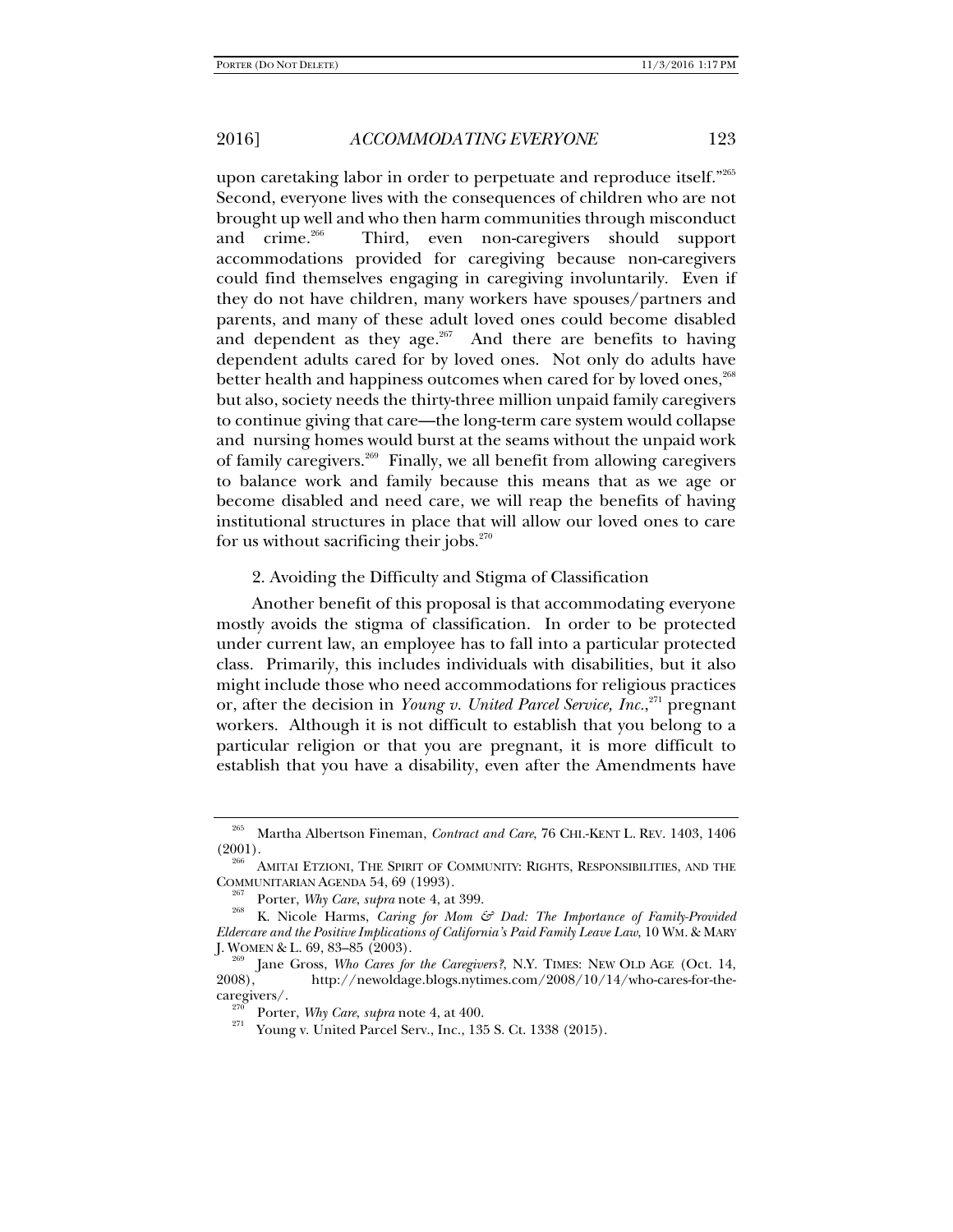made it much easier to do so.<sup>272</sup>

Under my proposal, an individual would need a doctor's note to verify that there is some function of the job that the employee cannot do or that the employee needs an accommodation for the employer's workplace structural norms (schedules, shifts, hours, etc.) because of a mental or physical condition. But the employee would not be required to prove to the employer that the condition qualifies as a disability. Not only is this an easier burden to meet for the employee, but it also avoids the stigma of being classified as "disabled."<sup>273</sup> Professor Albiston has also discussed the stigma that attaches from having to be classified in a protected group in order to receive accommodations. She states, "[f]ocusing on how work must change to accommodate disability and gender marks women and people with disabilities as separate and different from all workers, who become normalized in the process."274 Accommodating everyone avoids the stigma of group classification.

### 3. Encouraging Changes to Workplace Structures

Although this proposal calls for an individual accommodation mandate, the hope is that it ultimately encourages employers to see the benefits of making broader structural changes to their workplaces.<sup>275</sup> For instance, if several employees in one workplace seek an accommodation of flextime hours, the employer might realize that allowing flextime is not only relatively simple, but also that it would be more efficient for the employer to set up a system whereby all employees can work flextime rather than making individual modifications for those employees who seek an accommodation.<sup>276</sup> Similarly, several requests for a modification of the physical functions of the job—perhaps for employees with lifting restrictions because of a back impairment, pregnancy, or small stature—might cause the employer to realize that there is a better way of performing that lifting

<sup>272</sup>*See generally* Porter, *Backlash*, *supra* note 13. 273

*See also* Stein et al., *supra* note 20, at 752–53 ("Detaching the right to accommodation from assignment of a special disability identity is consistent with integrating employees with disabilities rather than marking, and perhaps stigmatizing,

<sup>&</sup>lt;sup>274</sup> ALBISTON, *supra* note 60, at 148.<br><sup>275</sup> *See, e.g.*, Porter, *Stigma, supra* note 26, at 259 (arguing that accommodating more employees could lead to employers restructuring the workplace).

See also Stein et al., *supra* note 20, at 751 (stating that their "accommodating every body" proposal should lead "employers who value efficiency and innovation to prophylactically implement changes in policy so as to make the workplace more accessible for everyone").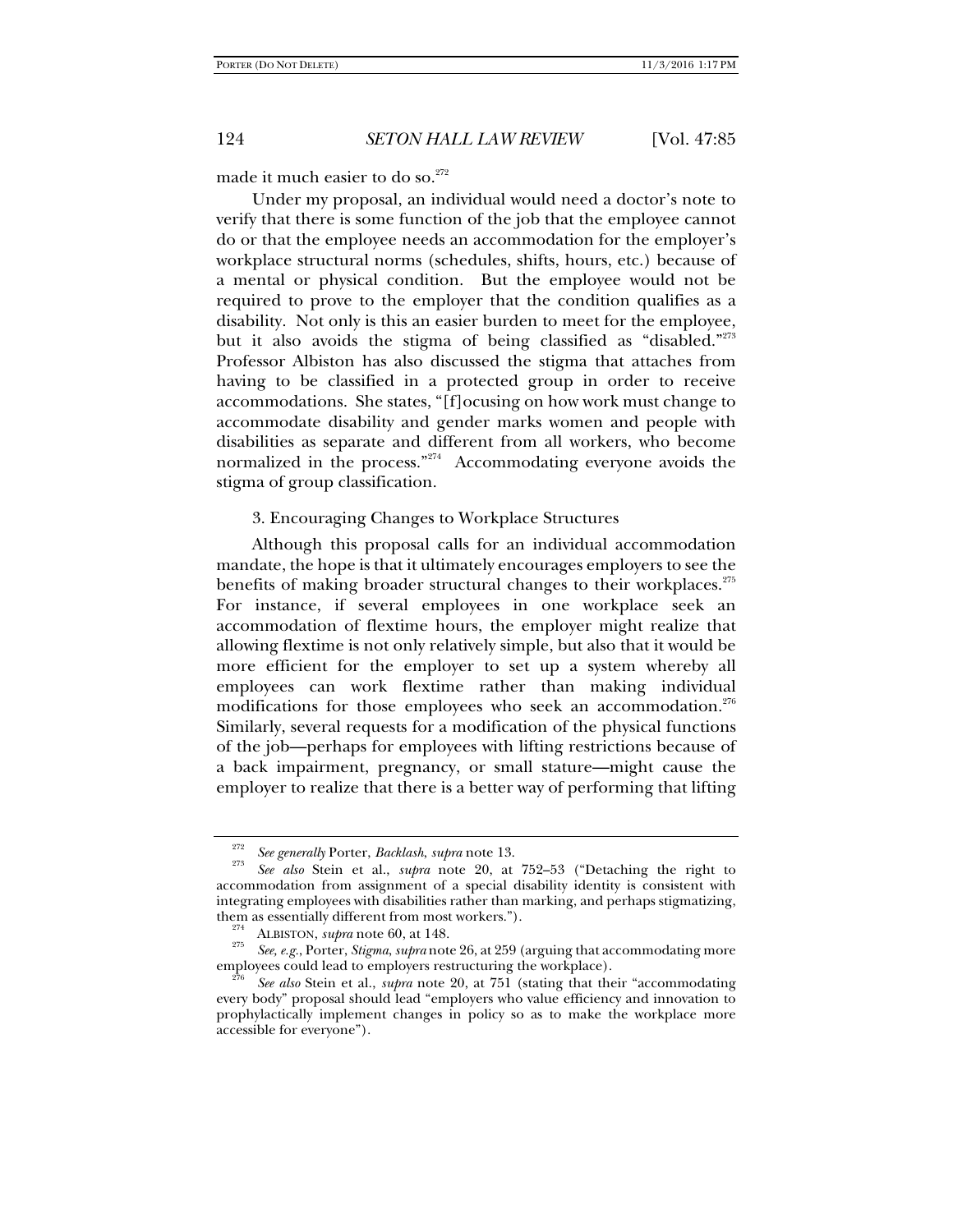function.<sup>277</sup> This will not only help employees who have lifting restrictions but also might cause fewer employees to get injured on the job, reducing the employers' workers compensation costs.

In some ways, this proposal is similar to proposals in favor of "universal design," which is an architectural principle in which environments are designed to be useable by everyone to the maximum extent possible.<sup>278</sup> As noted by Stein and his co-authors, if "employers anticipate having to make more accommodation-related changes to the workplace environment, they may be more apt to invest time and effort on the earlier 'design' end to avoid subsequent needs to retrofit."279 Professor Albiston also argues in favor of these types of structural changes. She argues that the question should be focused not on who needs changes to the workplace structure, but rather, on whether the workplace could be restructured.<sup>280</sup> She states, "[t]his approach queries whether a work practice is necessary or desirable, and does not simply assume it is necessary because it is part of the way things have always been done."281

## 4. Providing Economic Benefits

This proposal provides economic benefits not just to the employees who receive the accommodations, but also to employers and society. Most obviously, the employees who are accommodated are benefitted by experiencing "higher levels of job satisfaction," "stronger intentions to remain with their employers," less negative spillover between work and home, and better mental health.<sup>282</sup> This is especially true in cases where not accommodating them might lead to their termination (if they cannot perform the job without the accommodation) or their resignation (if they cannot get an accommodation that allows them to meet their caregiving obligations). Accommodating employees allows them to avoid the devastating

<sup>&</sup>lt;sup>277</sup> *See id.* ("Employers and employees would join together efficiently to adjust features of the job to help capable persons work, keep working, or otherwise optimize workplace productivity—all of these outcomes being results that avail management and worker alike.").

Stein et al., *supra* note 20, at 751; Ani B. Satz, *Disability, Vulnerability, and the Limits of Antidiscrimination*, 83 WASH. L. REV. 513, 560 (2008) (stating that universal design principles could guide the planning of a facility's infrastructure and "[b]y accommodating a greater number of ways of functioning at the construction stage, Ever buildings would need to be retrofitted as access issues arise").<br>
<sup>279</sup> Stein et al., *supra* note 20, at 751.<br>
<sup>280</sup> ALBISTON, *supra* note 60, at 107.<br> *Id.*<br>
<sup>282</sup> Galinsky et al., *supra* note 259, at 3.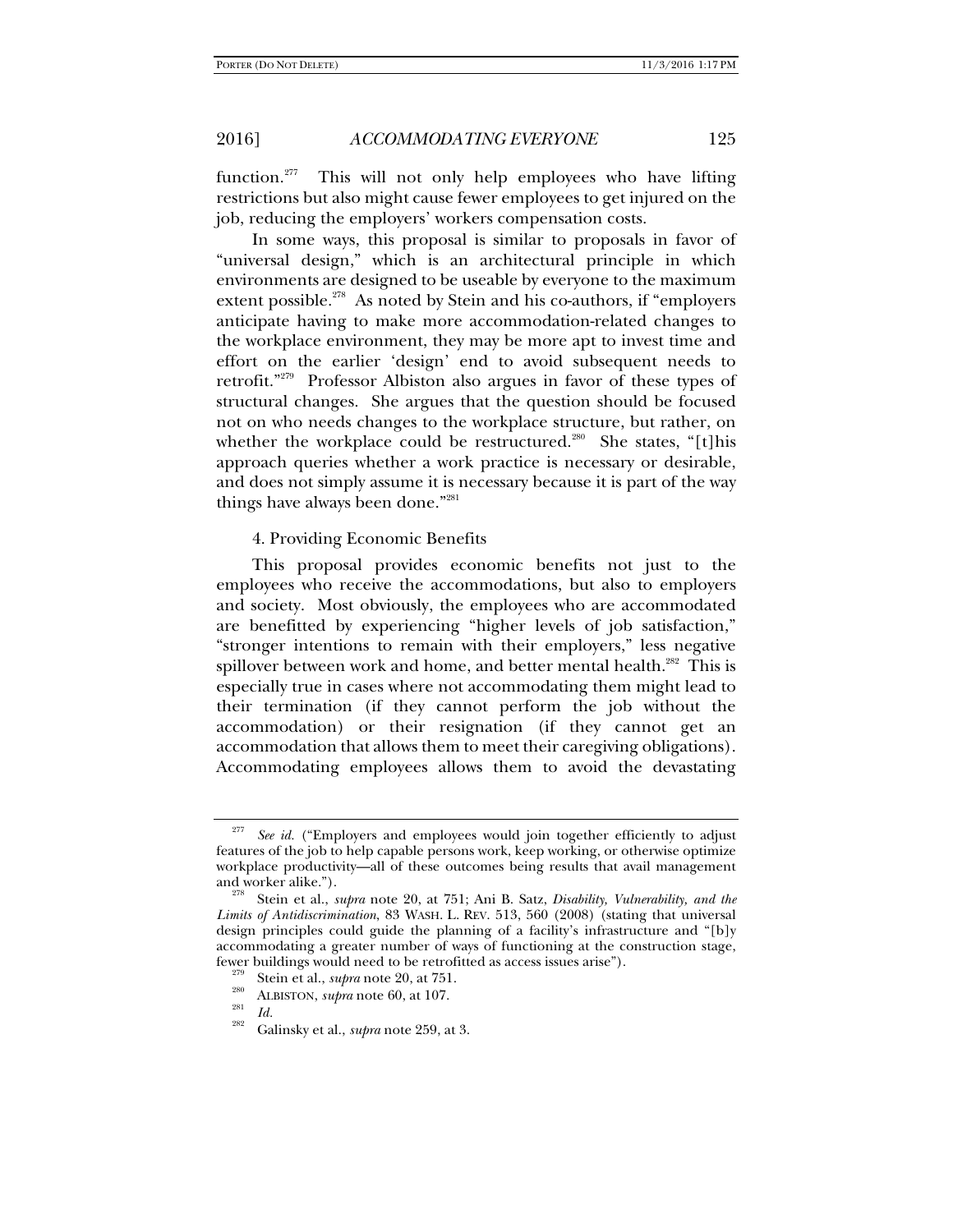consequences of unemployment.<sup>283</sup>

But it is not just the accommodated employees and their families who benefit from accommodations. Employers also benefit by keeping valuable employees. The perceived costs of accommodation are often greatly over-estimated, $284$  and the actual costs of attrition are quite high.<sup>285</sup> By providing reasonable accommodations that do not result in an undue financial burden, employers would keep valuable employees who would be more productive because of the accommodation. At the same time, employers would avoid the high costs of attrition. $286$ Moreover, studies indicate that employees who are accommodated are happier, more productive, and more loyal.<sup>287</sup>

Society also benefits when workers are accommodated. Especially with respect to workers with disabilities, accommodating them increases the likelihood that they will remain employed and will thus not need to rely on public benefits.<sup>288</sup>

#### 5. Providing Balance to Everyone

There has been renewed interest recently in the idea that everyone needs balance in their lives—not just caregivers or those employees who are dealing with a medical condition. Professor Trina Jones, in *Single and Childfree! Reassessing Parental and Marital Status Discrimination*, argues that providing family-friendly benefits only to parents involves "implicit assumptions about the personal activities of [childfree workers] and risk[s] perpetuating the notion that the

<sup>283</sup> Nicole Buonocore Porter, *Martinizing Title I of the Americans with Disabilities Act*, 47 GA. L. REV. 527, 581 (2013); Nicole B. Porter, *Reasonable Burdens: Resolving the Conflict Between Disabled Employees and Their Coworkers*, 34 FLA. ST. U. L. REV. 313, 336–37 (2007) [hereinafter Porter, *Reasonable Burdens*] (discussing the negative consequences of termination). 284 Schur et al., *supra* note 18, at 609 (stating that most accommodations have no

or very low costs); Porter, *supra* note 1, at 1111 n.61 (citing sources demonstrating that the costs of accommodation are greatly over-estimated).<br><sup>285</sup> Porter, *supra* note 1, at 1142; Schur et al., *supra* note 18, at 614.<br><sup>286</sup> Porter, *Why Care, supra* note 4, at 381 n.194; Galinsky et al., *supra* note 259,

<sup>(</sup>stating that employers benefit from providing family-friendly workplaces because they have "more engaged employees, higher retention and potentially lower health care costs").

Schur et al., *supra* note 18, at 607 (stating that individuals whose accommodation requests were granted had better attitudes on important workplace measures); *id.* at 612–13 (stating that a majority of employees in the study who had received accommodations said the accommodations had a variety of positive impacts, including more loyalty to the company; increased employee morale and job

Stein et al., *supra* note 20, at 754 (stating that "empirical data show that receiving a workplace accommodation reduces the likelihood that someone will apply for SSDI benefits").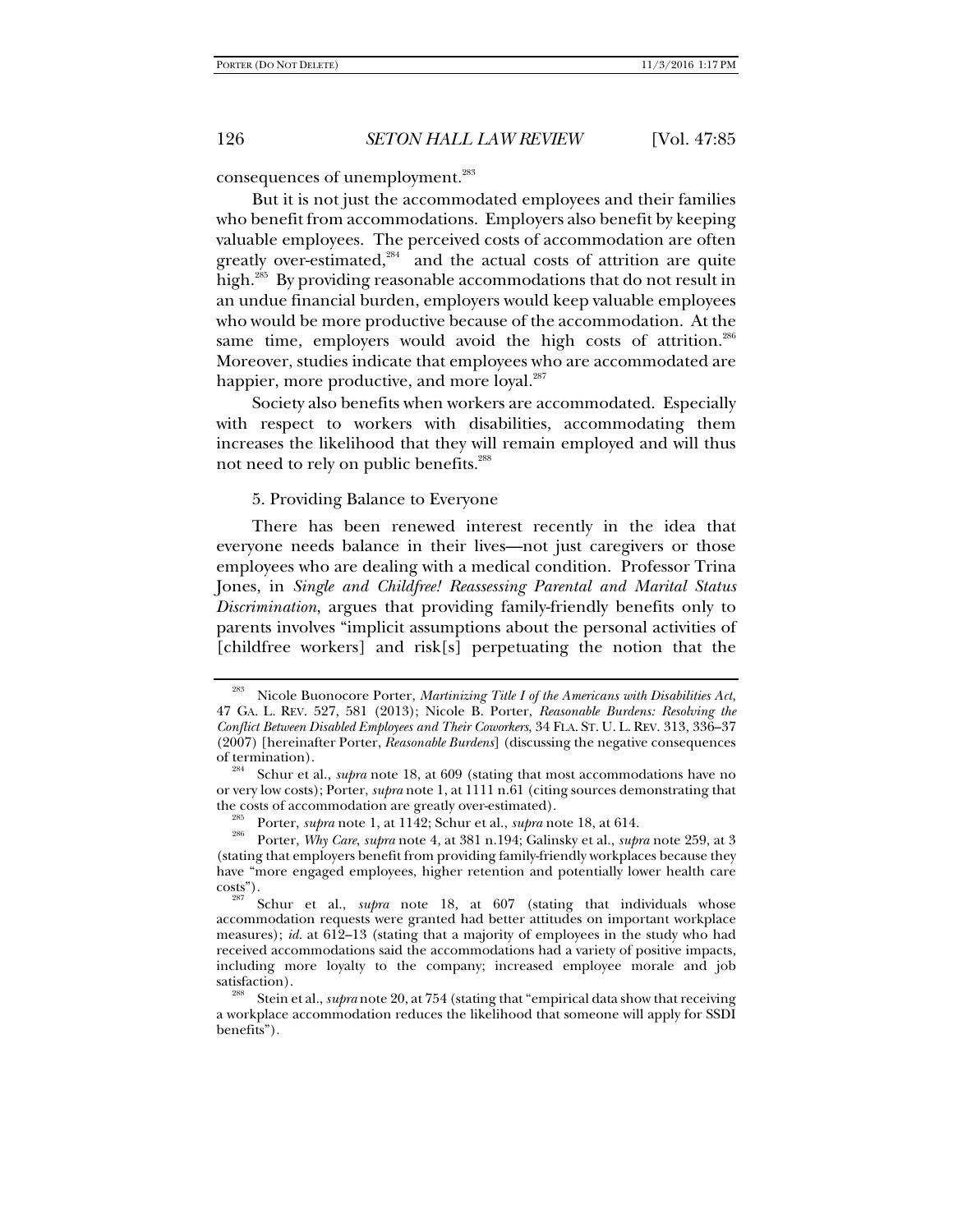people and activities in a [childfree worker's] life are not as important as the people and activities in the lives of married couples or parents."289 Jones counters the point about the societal value of caring for children by pointing to other scenarios that also have social value, such as when a childfree employee assists a sibling who has lost a job or an employee elects to support a community center in a low-income neighborhood.<sup>290</sup> She states, "[t]he point is that employees engage in many socially valuable activities outside of the workplace. Merely asserting that parenting should be subsidized because it may produce positive consequences does not explain why parenting should be elevated above these other socially valuable activities."<sup>291</sup> Some of the other important activities that childfree employees might engage in include: "furthering one's education, volunteering with a homeless shelter, or working with other community organizations."<sup>292</sup> She also points out that childfree workers engage in other kinds of caregiving, such as "caring for friends, siblings, neighbors, and other people's children."293 And yet, under the current law, caregiving is defined narrowly; for instance, the FMLA only allows leave to care for a spouse, parent, or child, ignoring the significance of other close relationships.<sup>294</sup>

The point made by Jones is an important one. Single, childfree workers might not want to spend every minute working.<sup>295</sup> They might want to enjoy a healthy balance between work and the rest of their lives. Thus, she argues that employers should adopt policies that all employees can use.<sup>296</sup> Rather than thinking only in terms of "familyfriendly" policies, "employers would aim to design workplaces that produce greater work-life balance for all workers."297 As she poignantly points out: "[f]riends care for friends. Neighbors look out for each other. . . . [a]nd, family love is not solely directed at spouses, parents, and children, but includes aunts, uncles, siblings, and cousins."298

 *Id.* at 1330. 297 *Id.* at 1330–31; *see also* Vicki Schultz & Allison Hoffman, *The Need for a Reduced Workweek in the United States*, *in* PRECARIOUS WORK, WOMEN, AND THE NEW ECONOMY: THE CHALLENGE TO LEGAL NORMS 131, 135 (Judy Fudge & Rosemary Owens eds., 2006) (arguing in favor of reduced hours for all employees to ensure sufficient time for "family, community, and leisure"). 298 Jones, *supra* note 166, at 1342.

<sup>&</sup>lt;sup>289</sup> Jones, *supra* note 166, at 1301.<br>
<sup>291</sup> *Id.* at 1304.<br>
<sup>292</sup> *Id.* at 1308.<br> *Id.* 293 *Id.* 

<sup>&</sup>lt;sup>294</sup> *Id.* at 1272.<br><sup>295</sup> Jones, *supra* note 166, at 1314.<br>*Id.* at 1330.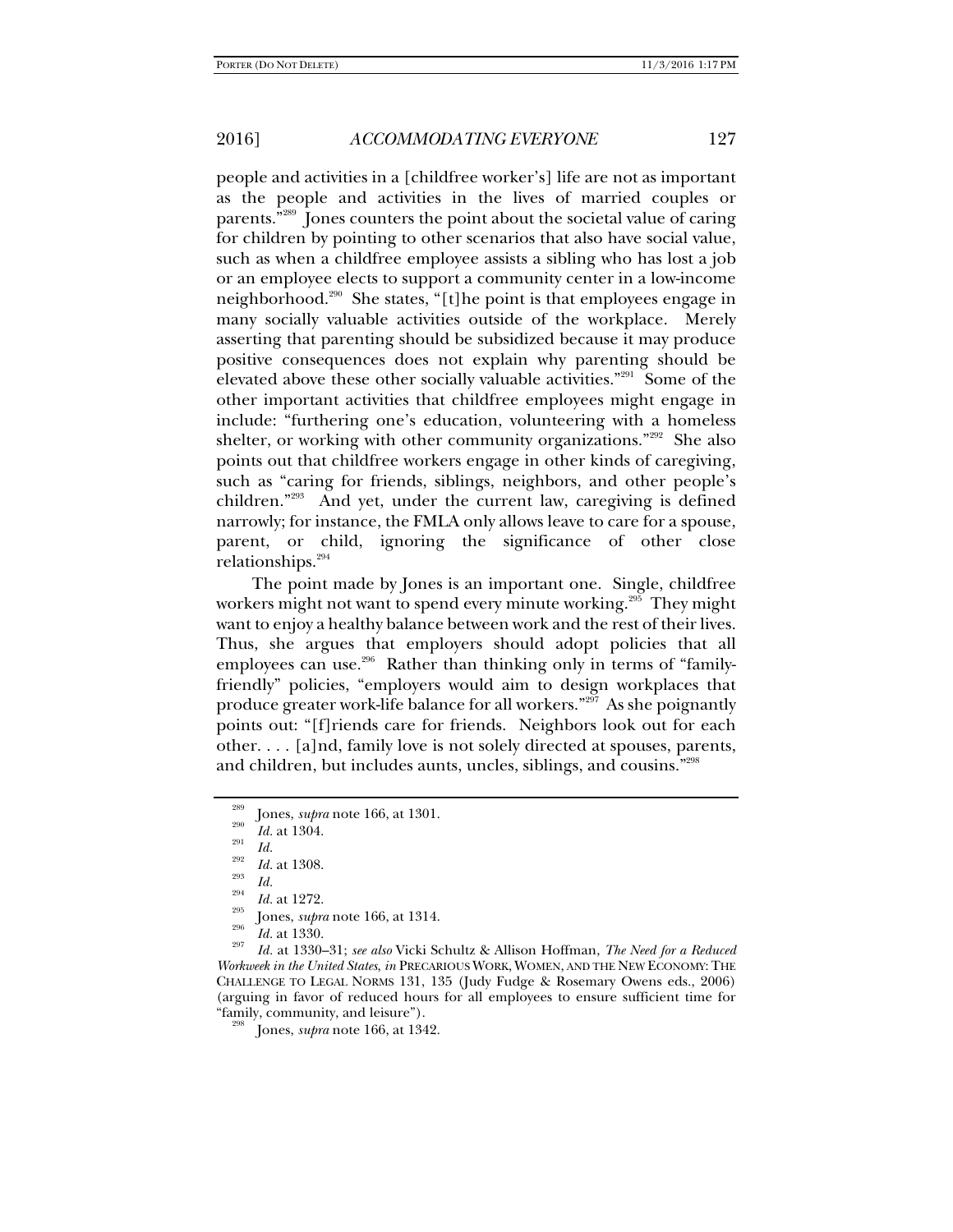6. Avoiding Special Treatment Stigma

Last, but certainly not least, this proposal can make significant steps in minimizing and hopefully<sup>299</sup> eliminating special treatment stigma. Quite simply, if all employees were entitled to accommodations, there would no longer be any special treatment; thus, there would no longer be "special treatment stigma."<sup>300</sup>

This rationale was also relied on in the *Accommodating Every Body* article, discussed above. As the authors of that article note, normalizing accommodations by making them available to everyone will remove the perception that accommodations are stigmatizing.<sup>301</sup> Furthermore, in a study of the reactions of employees and employers regarding accommodations in the workplace, the authors conclude that reform should be aimed at accommodating all employees. $302$ Specifically, they argue that accommodations "need to be viewed in the context of accommodations for the personal needs of all employees, and that accommodations may not only maximize the inclusion of people with disabilities but may have positive spillovers on other employees that foster overall workplace productivity."<sup>303</sup> They also point out that some companies are already trying to accommodate all employees, specifically mentioning those who have work/life balance issues. $304$  In the caregiving context, several scholars have argued that providing workplace flexibility benefits to all employees will eliminate the stigma of only providing family-friendly benefits to caregivers.<sup>305</sup> In sum, because providing accommodations only to some employees is so stigmatizing, eliminating that stigma through a universal accommodation mandate is the primary goal of and justification for this proposal.

<sup>&</sup>lt;sup>299</sup> I use the word "hopefully" because, as I will discuss *infra* Part IV.A, it is possible that some stigma would remain even if this proposal were adopted.

Porter, *supra* note 1, at 1133–36; Porter, *Stigma*, *supra* note 26, at 258–59 (discussing the benefits of accommodating everyone).<br><sup>301</sup> Stein et al., *supra* note 20, at 750, 755.<br><sup>302</sup> Schur et al., *supra* note 18, at 614–16.<br>*Id.* at 616.<br>*Id.* at 605, 614.

*Id.* at 605, 614. 305 *See, e.g.*, Jones, *supra* note 166, at 1331; Schultz & Hoffman, *supra* note 297, at 140 (stating that adopting a universal approach of a reduced workweek for everyone would free caregivers of the stigma associated with more targeted benefits); Mary Anne Case, *How High the Apple Pie? A Few Troubling Questions About Where, Why, and How the Burden of Care for Children Should Be Shifted*, 76 CHI.–KENT L. REV. 1753, 1768 (2001) (stating that by accommodating all employees' hobbies and personal pursuits, we will reduce the stigma of providing workplace benefits to only some).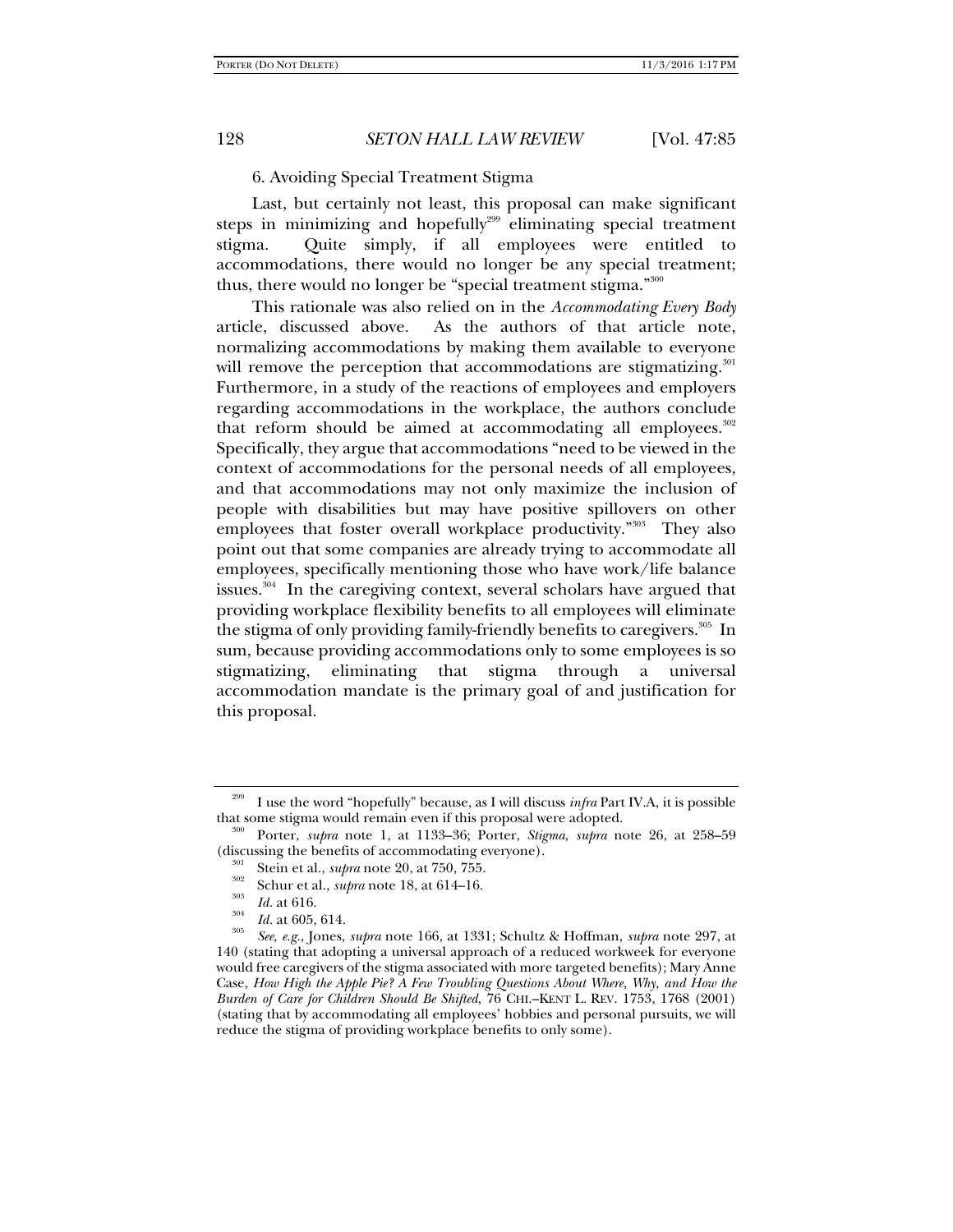### IV. RESPONDING TO THE CRITICS

I recognize that this proposal will be seen by some as fairly radical. Thus, in this Part, I have attempted to anticipate and respond to the primary criticisms that will be lobbed at me and this proposal.

### A. *Remnants of Special Treatment Stigma*

Despite my statement above that the primary benefit of this proposal is eliminating special treatment stigma, I recognize that the possibility of some residual stigma remains. This is for two reasons.

First, even though everyone has a right to request and receive accommodations under this proposal, certain employees are slightly<sup>306</sup> more likely to receive those accommodations because of the two-tier undue hardship approach. Those who need accommodations because they would not be able to perform their jobs without them and those who would be neglecting unavoidable caregiving obligations without an accommodation are entitled to the benefit of the more stringent undue hardship test—significant difficulty or expense.<sup>307</sup> Although the first group is broader than only individuals who have a disability—it includes everyone who has a physical or mental condition that requires accommodation in order for her to be able to perform her job $^{308}$ —it is possible that this group will be perceived as comprising only or mainly individuals with disabilities. The second group (the unavoidable caregiving obligations group) might be viewed as preferring some life choices (having children) over other life choices.

I have three responses to this criticism. First, those who express resentment about including unavoidable caregiving obligations should be reminded that not all caregivers are accommodated. In fact, it is relatively difficult for an employee to prove that a caregiving obligation is unavoidable.<sup>309</sup> Many caregiving requests will fall under the catch-all "All Other Accommodation Requests" category. Second, caregiving is defined broadly to include not just caring for children but also caring for adult loved ones who are disabled or ill: spouses or partners,

<sup>306</sup> I use the word "slightly" because I think the difference between the two levels of undue hardship will not be dispositive all that often. This is because some accommodations will be deemed unreasonable before we even get to the undue hardship defense (imagine a request by a hotel housekeeper to be allowed to work from home) and because so many accommodations are costless (such as flex-time); thus, an employer would not be able to prove undue hardship even under the more lenient test.<br><sup>307</sup> See supra Part III.B.

<sup>&</sup>lt;sup>308</sup> Thus, as stated above, pregnant women or older employees would be included in this group. See supra Part III.C.1.

*See supra* Part III.C.1.d.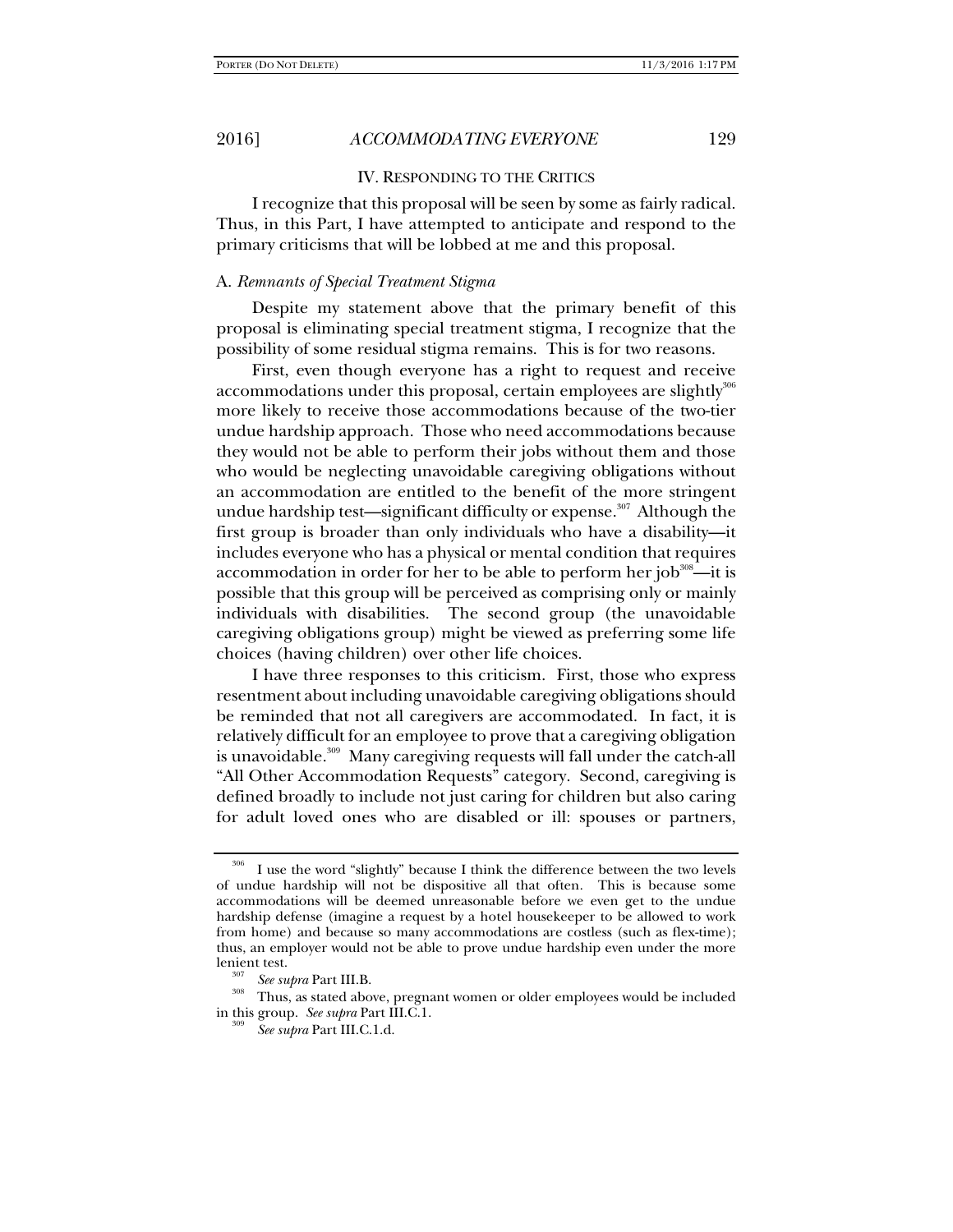parents, siblings, and other relatives. Thus, even though someone has made a decision to remain child free, that person might inadvertently be thrust into a caregiving role because of the need to care for an adult loved one. Third (and perhaps most importantly), those who need an accommodation to be able to perform their jobs (even if they are not disabled under the ADA) and those who would be neglecting unavoidable caregiving obligations without the accommodation need those accommodations to be able to keep their jobs. Because of the devastating consequences of unemployment (especially for those employees who might have difficulty finding another job, such as individuals with disabilities, pregnant workers, and older employees), these "necessary" accommodations deserve slightly more protection than everything else.

The second reason some stigma might remain despite my effort to eliminate it is because it is possible that, even though everyone has the right to seek accommodations under this proposal, only those who have traditionally sought accommodations will seek the benefit of this proposal. In other words, because mostly women seek workplace modifications to manage work/life balance, $310$  if women and individuals with disabilities<sup>311</sup> continue to request the vast majority of accommodations under this regime, it is likely that there will remain some special treatment stigma. I do not have a great response to this criticism except to say that this proposal's effectiveness will depend on employers and employees fully embracing it. Perhaps accompanying this proposal with a strong public relations campaign emphasizing the benefits of accommodating everyone will help to ensure that everyone believes that they can and should make use of their ability to balance work and life goals under a universal accommodation mandate.<sup>312</sup>

### B. *Employer Discretion*

Although there is some argument that a universal accommodation mandate can actually be beneficial because it eliminates the tough decisions supervisors and managers must make regarding who deserves accommodations and for what reasons when those accommodations are not required by law, $313$  employers might

<sup>&</sup>lt;sup>310</sup> Porter, *supra* note 1, at 1104 n.14.<br><sup>311</sup> Of course, I do not mean these to be mutually exclusive groups. I recognize that there are many women who have disabilities, and many of them are also caregivers.<br><sup>312</sup> It should go without saying that this proposal would need to be accompanied

by an anti-retaliation provision that makes it unlawful to retaliate against an employee who has sought his right to an accommodation under this proposal. 313 Porter, *Reasonable Burdens*, *supra* note 283, at 344–46.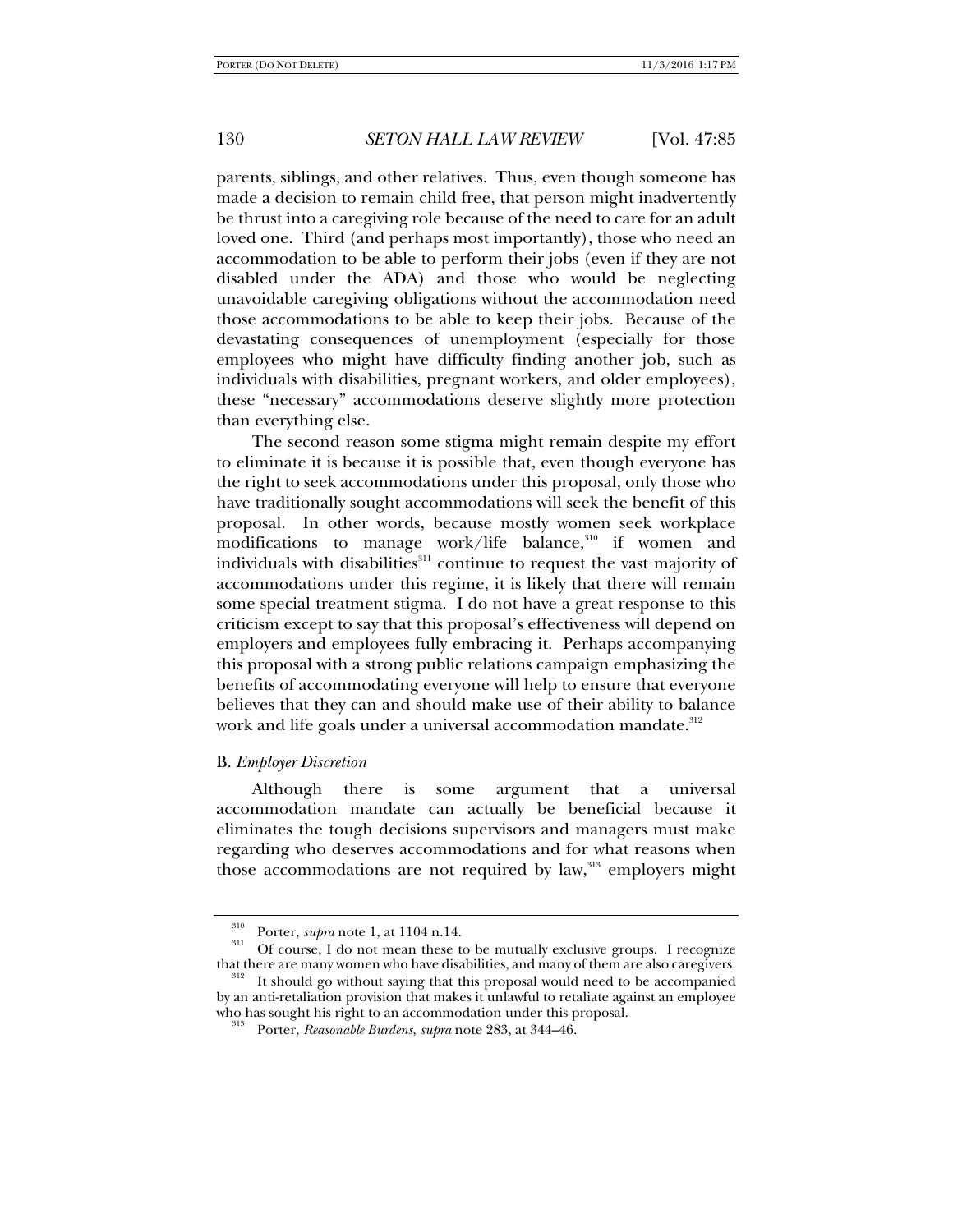object to it for exactly this reason. In other words, some employers might prefer to have complete discretion in determining when to wield their power of granting preferential treatment. Of course, this discretion can be used in illegitimate ways, $314$  and thus, this is a good reason to limit it.

On the other side of the spectrum, this proposal might also be criticized because it gives *too much* discretion to employers, in that it requires them to make decisions about accommodating a much larger group of employees for a much broader set of reasons.<sup>315</sup> The labor movement is generally suspicious of giving employers the discretion to decide who gets accommodations or modifications of neutral workplace rules.<sup>316</sup> However, in non-unionized workplaces not bound by collective bargaining agreements,<sup>317</sup> employers already have this discretion and many employers have likely exercised this discretion based on arbitrary or discriminatory reasons.

For instance, two employees might ask for the same type of accommodation—a change in their schedules to better accommodate their caregiving obligations. The employer might grant the request for one employee and not the other, perhaps based on the employer's perceptions of how valuable and productive the favored employee is (and therefore worth keeping happy) or perhaps based on something less legitimate, such as old-fashioned favoritism or discrimination. The employee who is granted the accommodation is told to keep it quiet and the employee who is denied the accommodation is likely told that only individuals with disabilities are allowed modifications to their

<sup>314</sup> Matthew A. Shapiro, *Labor Goals and Antidiscrimination Norms: Employer Discretion, Reasonable Accommodation, and the Costs of Individualized Treatment*, 32 YALE L. & POL'Y REV. 1, 4–5 (2013) (stating that employer discretion is "a force prone to abuse" because

See id. at 53, which argues against universal accommodation mandates, specifically because they increase the amount of discretion an employer has and can be used to harm the goal of organized labor. More specifically, Shapiro argues that the discretion in providing accommodations could be used to harm those who support the union. *Id.* at 32.<br><sup>316</sup> *Id.* at 33 ("While this increased flexibility promises significant benefits for

nondisabled employees, it entails what the labor movement would regard as a significant cost: undermining a generally applicable workplace policy designed to constrain the discretion of employers and thus their ability to engage in arbitrary

treatment.").  $\frac{317}{317}$  I recognize that there are some unique concerns with unionized workplaces, especially with regard to how this proposal would interact with collective bargaining agreements. However, because only around seven percent of private sector employees are unionized, see, e.g., Nicole Buonocore Porter, *Women, Unions, and Negotiation*, 14 NEV. L.J. 465 n.1 (2014), the intricacies of how this proposal might play out in the context of unionized workplaces with collective bargaining agreements is beyond the scope of this Article.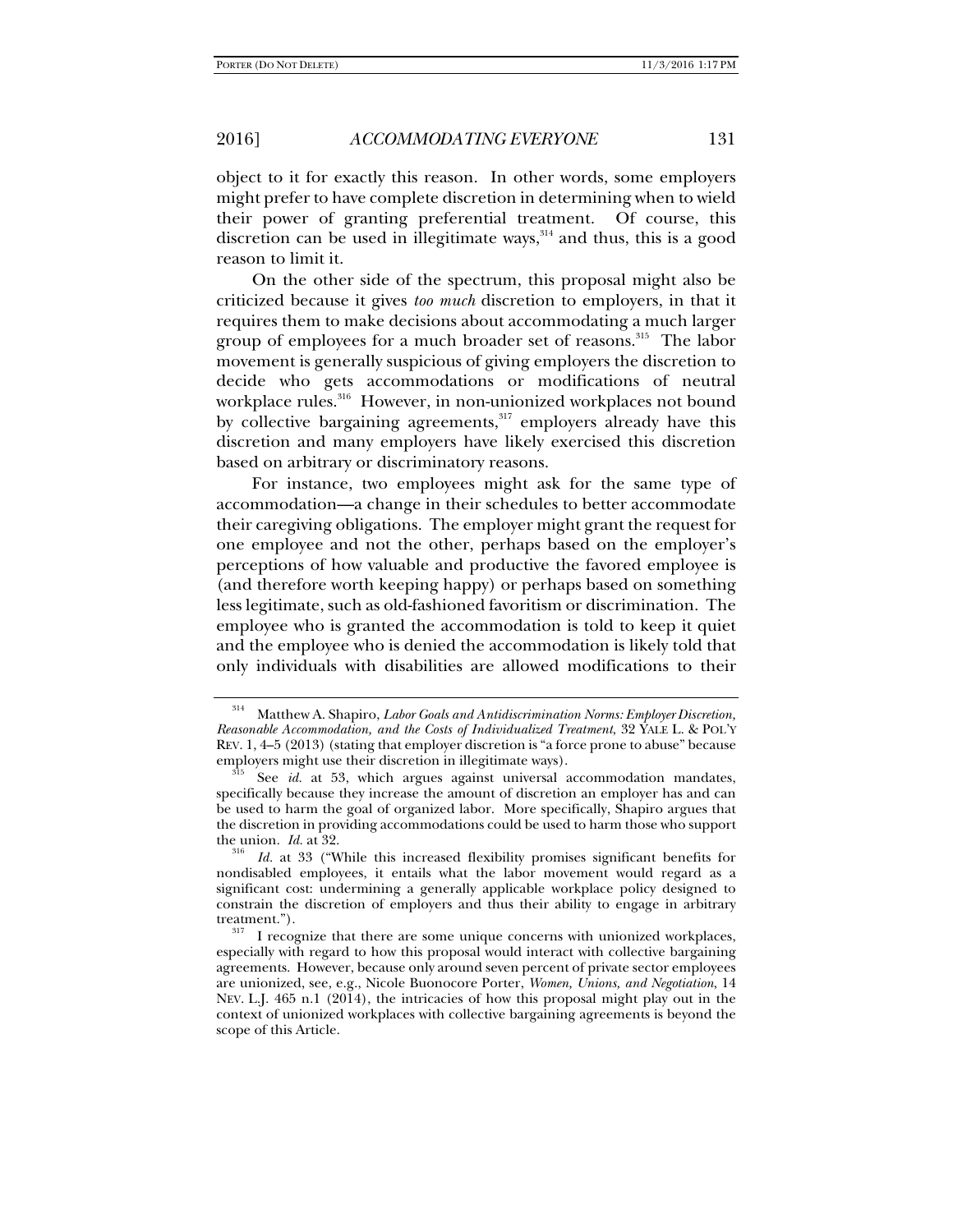schedules. Under my proposal, the employer would have to consider both accommodation requests and could deny them only if they resulted in an undue hardship.

I do not dispute that this proposal still leaves employers with discretion—in determining whether the accommodation falls into the "necessary" category (which determines the level of undue hardship to apply) and in determining whether the accommodation would cause an undue hardship.<sup>318</sup> Obviously, adjusting to new employer mandates is never easy or painless, but just as employers have become accustomed to the requirements of the ADA and the FMLA, they would also become accustomed to this proposal. And if it appears that employers are applying the requirements of this proposal in a discriminatory fashion<sup>319</sup> (for instance, based on sex or race), those employees could and should complain (internally or externally) about this discrimination.

#### C. *Dilution*

Some scholars are opposed to universal solutions because they threaten to dilute the rights of disadvantaged groups by trivializing the more serious harms of discrimination and undermining support for anti-discrimination in general.<sup>320</sup> Professor Jessica Clarke argues that allowing protections for everyone trivializes the needs of caregivers and individuals with disabilities and "water[s] down protections like parental leave."<sup>321</sup> According to Professor Clarke, a truly universal According to Professor Clarke, a truly universal accommodation mandate that would allow for granting accommodations for "frivolous" things like "manicures, fantasy football, and tropical vacations" would "undermine the entire

<sup>318</sup> *Cf.* Shapiro, *supra* note 314, at 32 (pointing out that, even in the disability context, employers still have discretion in granting accommodations because questions about who has a disability and whether a particular accommodation is necessary to allow the employee to perform the essential functions of the job do not have clear-cut answers).<br><sup>319</sup> Jessica Clarke has expressed concern about this problem. She argues that when

managers decide whether to offer work-family accommodations to some employees, this inevitably involves those managers making judgment calls regarding "whose 'life' is more worthy of accommodation," which might allow the "enforcement of class, race, and gender biases." Jessica Clarke, *Beyond Equality? Against the Universal Turn in* 

*Clarke, supra* note 319, at 1247; *see also* Samuel R. Bagenstos, *Subordination*, *Stigma, and "Disability"*, 86 VA. L. REV. 397, 401, 479–80 (2000) (expressing disagreement that the ADA should lead to a "universal regime of individualized accommodation" because he favors protection only for those whose impairments are "stigmatizing"). 321 Clarke, *supra* note 319, at 1278.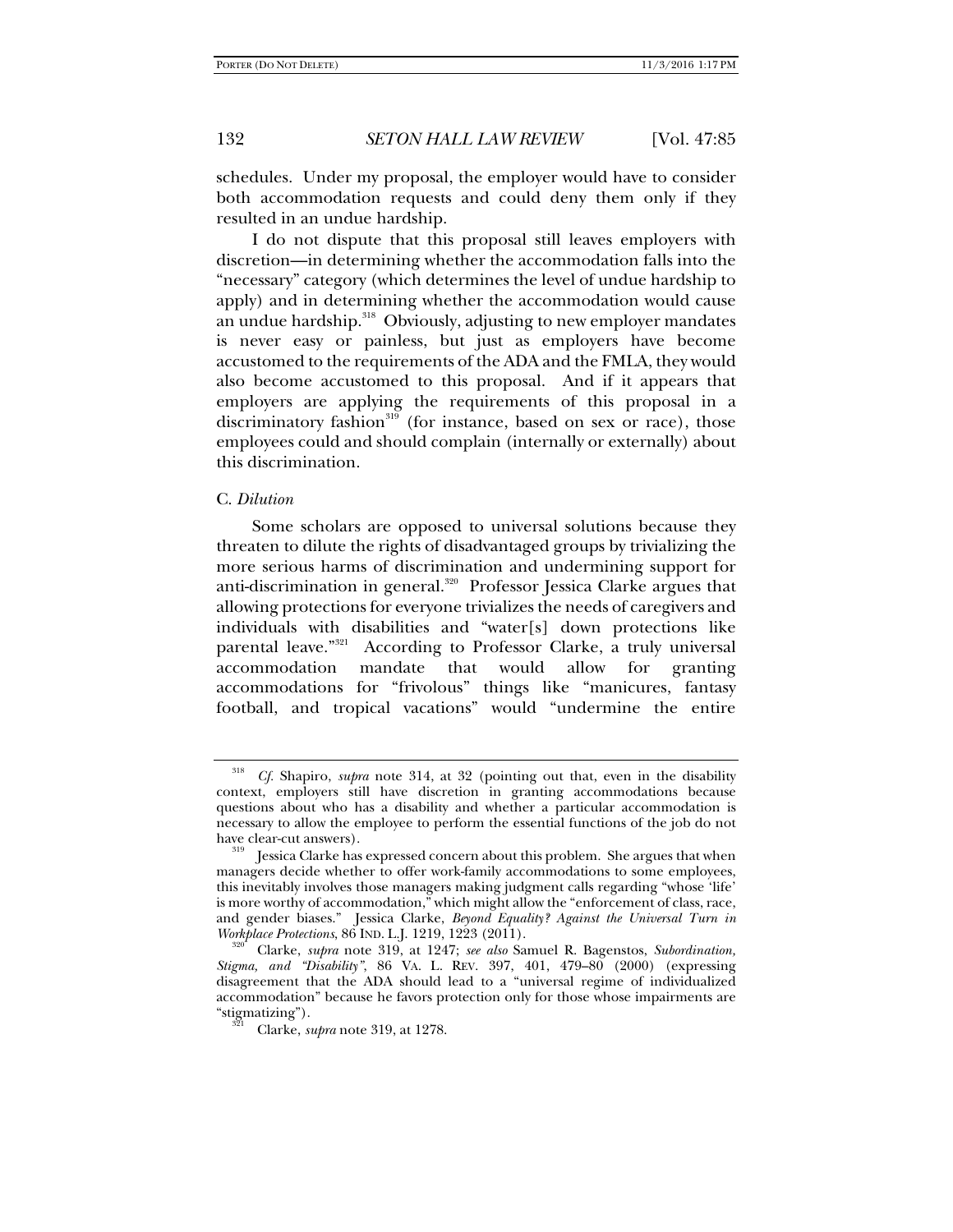project."<sup>322</sup> She notes that when scholars argue in favor of universal mandates, they give examples like military service or volunteering because these look like caregiving in that they contribute to the "reproduction and preservation of American life and culture."323 But a truly universal accommodation mandate, Professor Clarke recognizes, would also protect the worker who just wants to spend more time watching television. $324$  This, in turn, might dilute the protections of those who need them the most;

[i]f all employees were entitled to request leave for any reason, and employers were not . . . permitted to inquire into a worker's reasons for taking leave, then a worker who needed the day off to take an elderly parent to a doctor's appointment would have the same chance of getting that accommodation as a worker who wants the day off to go fishing.<sup>325</sup>

This is a legitimate concern regarding my proposal. I have several responses. First, using her example, it is quite possible that both accommodations could be granted without any hardship at all on the employer. As it stands now, many employers offer several days of unexcused absences and even allow for the amorphous "personal day."326 Thus, for many employers, saying yes to both the caregiving request and the fishing request would not change the status quo. Second, if the caregiving request was because of an "unavoidable caregiving obligation," then the caregiving request would be given preference because it would be subject to the more stringent undue hardship test. Third, in the unlikely scenario that an employer received both requests on the same day and concluded that it could only grant one without causing an undue hardship, I imagine the employer would naturally favor the caregiving employee.

But I recognize that there might be situations where an employer is granting accommodations for reasons that most of us might think are unworthy of protection. I personally would be bothered by someone who seeks a modification of normal workplace hours to watch television. But there are all kinds of accommodation requests that would help an employee better balance their work life and home life that have nothing to do with caregiving or a medical condition, and yet are worthwhile to that employee's personal well-being. Whether that involves volunteering, community service, entrepreneurial efforts,

<sup>322</sup>

<sup>&</sup>lt;sup>322</sup> *Id.*<br><sup>323</sup> *Id.*<br><sup>324</sup> *Id.* at 1278–79.

*Id.* at 1278–79. 325 *Id.* at 1279. 326 Porter, *FMLA*, *supra* note 44, at 361.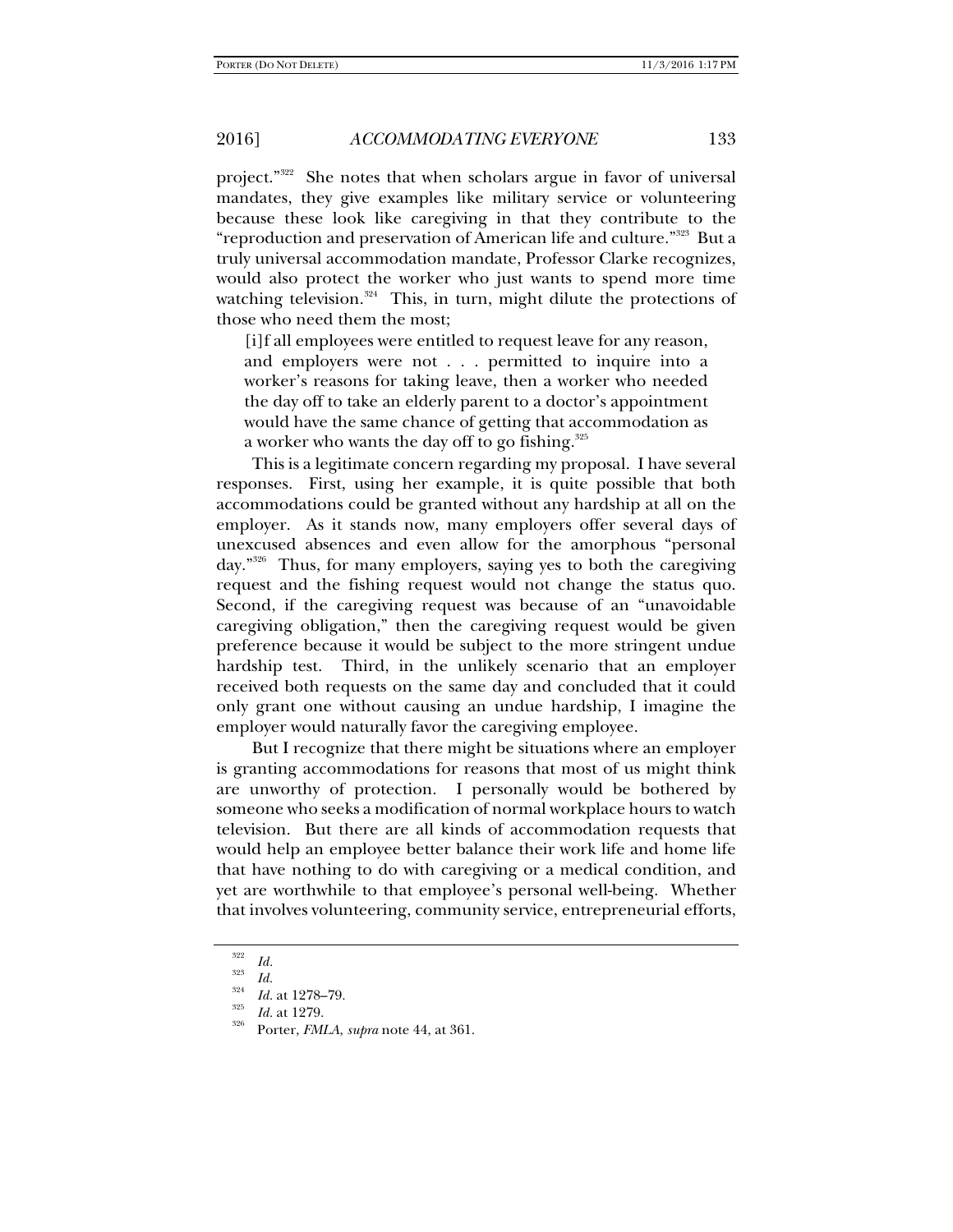continuing one's education, or achieving some physical fitness goal like running a marathon, all of these allow an employee to be renewed and refreshed, which will make that employee more productive as well as happier and more loyal. I am admittedly bothered by some of the more frivolous reasons for seeking an accommodation, and there is part of me that wants to find a way to preclude some of those accommodation requests. But if we start prioritizing some reasons over others, we are right back to where we started, with the stigma that accompanies special treatment. In other words, the only way to eliminate special treatment stigma is to accommodate everyone, for all reasons (subject, of course, to the accommodation not causing an undue hardship).

# D. *Cumulative Effects of Undue Hardship*

Related to the dilution issue is the concern that those who need the protections the most might not get an accommodation because of the cumulative effects of undue hardship. For example, imagine that five employees in the same department<sup>327</sup> seek to work flextime, whereby they want to come in at 7 a.m. and leave at 3 p.m. Three of these employees are seeking this schedule to allow them to be home after school with their children (this would most likely *not* be considered an unavoidable caregiving obligation). One employee wants the schedule because he is training for a marathon and this schedule would allow him to train in the afternoons throughout the fall and winter before it gets dark. Another employee has kidney failure and needs this work schedule to accommodate his kidney dialysis treatments. Let us further imagine that the first four employees request and are granted this accommodation before the fifth employee requests the accommodation. When the fifth employee (the individual with a disability) requests the accommodation, the employer legitimately believes that it cannot manage effectively with five employees not working from 3:00-5:00 p.m. In other words, viewed cumulatively, the fifth employee's request would cause an undue hardship for this employer, even using the more stringent undue hardship test (significant difficulty or expense). Simply by virtue of timing, and the cumulative effects of undue hardship, the employee with the most significant need for the accommodation might have his accommodation request rejected.

There are several ways to respond to this problem. One response

The ADA protects employers with fifteen or more employees. 42 U.S.C. §  $12111(5)$ (A)  $(2008)$ . However, it is certainly possible that a specific department of a particular employer would be relatively small.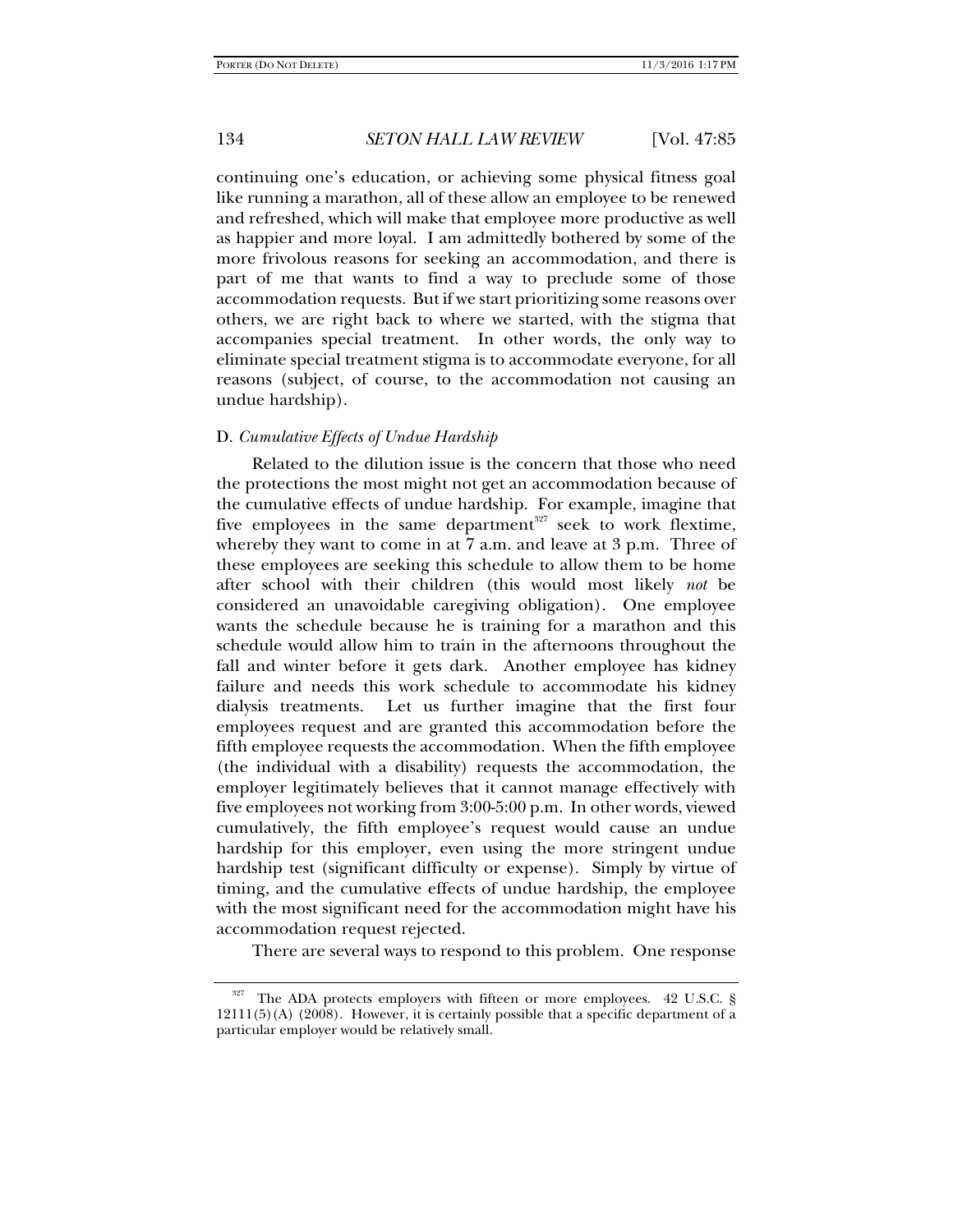might be to recognize a "first in time" rule, and allow the first four accommodation seekers to keep their accommodations and explain to the fifth individual that he is out of luck because he did not request his accommodation sooner. This strikes me as a very perverse result for the reasons discussed above in the section on dilution.<sup>328</sup> Some accommodation requests are truly more compelling than others recognition of that fact is the reason for the two-tier undue hardship.

Another solution to this problem is to make the grant of accommodations to the first four employees conditional, $329$  where they are told that they can enjoy the accommodation as long as someone with superior rights does not seek the same accommodation. This would only happen in the admittedly rare case where several employees requested the same accommodation and the employer experienced an undue hardship because of the cumulative effect of the multiple requests. For instance, in this case, the employer might argue that because the fifth employee has a morally superior need for the accommodation, one of the other employees who received the accommodation has to relinquish it so that the employee with the disability can get the schedule he needs to continue working with his disability.

I recognize that this approach might exacerbate the special treatment stigma that I am trying so hard to eliminate. My response is to revert to my reliance on the ideals espoused by communitarian theory. Communitarian theory places less emphasis on individual rights and more of an emphasis on working together with others in our community to support common goals.<sup>330</sup> If we viewed the "workplace" as a community and understood ourselves as having a responsibility to others in our community," some of the resentment coworkers feel could be dissipated. $331$  For instance, if the marathon-running employee understood that the employee with kidney failure would not be able to continue working without an accommodation, the marathon runner should be willing to relinquish his right to the flextime in favor of the

*Id.*

<sup>328</sup>

<sup>&</sup>lt;sup>328</sup> *See supra* Part IV.C.<br><sup>329</sup> This idea has a corollary in the area of riparian rights to a body of water. Under common law riparianism, owners of land adjacent to a river or lake have the right to withdraw a reasonable amount of the water, subject to the correlative rights of other riparians to also make reasonable water withdrawals. Thus, no riparian has a right to withdraw a fixed amount of water in perpetuity; it all depends on a variety of factors, including the relative value of the various uses of the water. *See generally* RESTATEMENT (SECOND) OF TORTS § 850A (AM. LAW INST. 1979). Hat-tip to Professor Kenneth Kilbert for giving me this example. 330 Porter, *supra* note 1, at 1142. 331